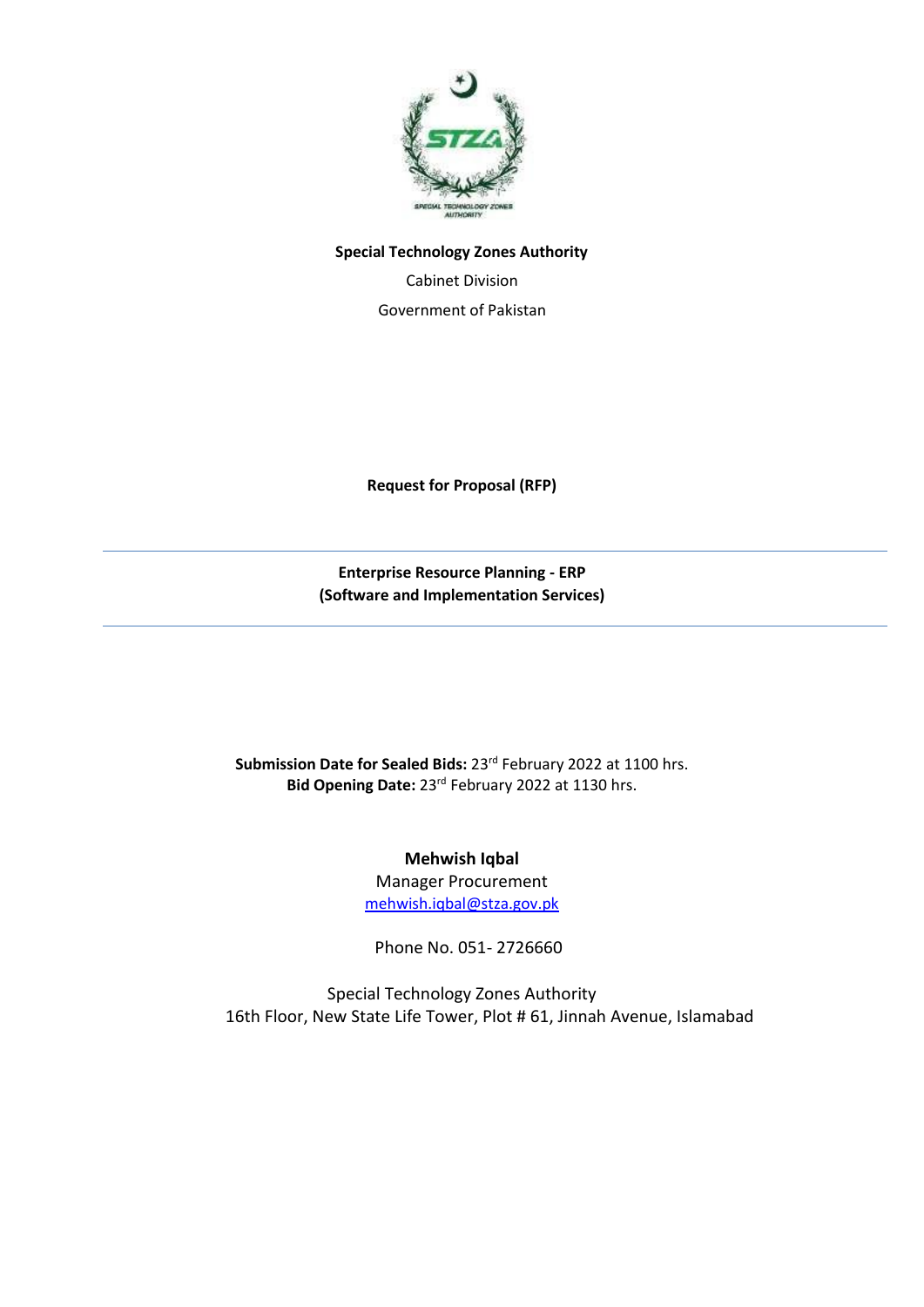

# **SPECIAL TECHNOLOGY ZONES AUTHORITY**

STZA, an autonomous body established under the Special Technology Zones Authority Act 2021 invites Request for Proposal (RFP) from firms who are on the Active Taxpayers List of the Federal Board of Revenue for provisioning and support of;

### **ENTERPRISE RESOURCE PLANNING (ERP)**

### **FOR SPECIAL TECHNOLOGY ZONES AUTHORITY**

The method of selection will be based on quality and cost offered in lieu of this RFP (single stage two envelop method).

Bidders can submit their bid against RFP. Bidding documents containing detailed terms and conditions, method of procurement, procedure for submission of bids, bid bond/security, bid validity, opening of bid, evaluation criteria, clarification/rejection of bids etc. against above requirement are available for the interested bidders from the undersigned and can also be downloaded from <https://www.stza.gov.pk/procurement/>

The request for proposal, prepared in accordance with the instructions in the RFP documents, must reach at STZA, 16th Floor, New State Life Tower, Plot # 61, Jinnah Avenue, Islamabad by 11:00 hrs. on or before 23<sup>rd</sup> February 2022. The RFP will be opened on the same date at 1130 hrs. on before 23<sup>rd</sup> February 2022. This advertisement is also available on PPRA website at [www.ppra.org.pk.](http://www.ppra.org.pk/)

# **Mehwish Iqbal**

Manager Procurement [mehwish.iqbal@stza.gov.pk](mailto:mehwish.iqbal@stza.gov.pk)

16th Floor, New State Life Tower, Plot # 61, Jinnah Avenue, Islamabad Phone No. 051- 2726660 Special Technology Zones Authority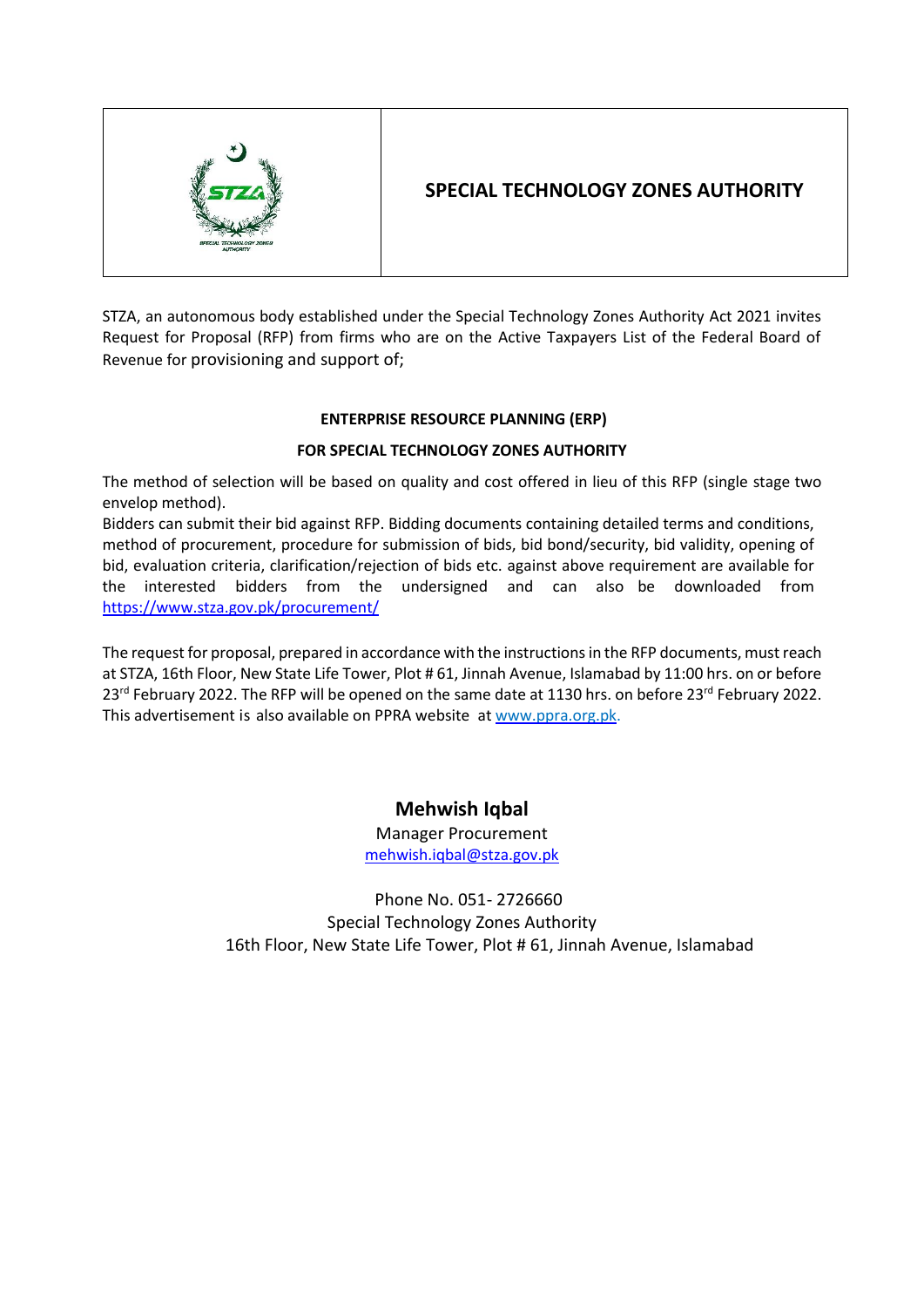### **Table of Contents**

| 1.           |         |                                                                              |  |
|--------------|---------|------------------------------------------------------------------------------|--|
| $\mathbf{2}$ |         |                                                                              |  |
|              | 2.1     |                                                                              |  |
|              | 2.2     |                                                                              |  |
|              | 2.3     |                                                                              |  |
|              |         |                                                                              |  |
|              |         |                                                                              |  |
|              |         |                                                                              |  |
| 2.6          |         |                                                                              |  |
| 2.7          |         |                                                                              |  |
|              | 2.8     |                                                                              |  |
|              | 2.8.1   |                                                                              |  |
|              | 2.8.2   |                                                                              |  |
|              | 2.8.3   |                                                                              |  |
|              |         |                                                                              |  |
|              | 2.9.1   |                                                                              |  |
|              | 2.9.2   |                                                                              |  |
|              | 2.9.3   |                                                                              |  |
|              | 2.9.4   |                                                                              |  |
|              | 2.9.5   | Documents Establishing the Conformity of the Information System to Bidding   |  |
|              |         |                                                                              |  |
|              | 2.9.6   |                                                                              |  |
|              | 2.9.7   |                                                                              |  |
|              |         |                                                                              |  |
|              | 2.9.8.1 |                                                                              |  |
|              | 2.9.8.2 |                                                                              |  |
|              | 2.9.8.3 |                                                                              |  |
|              |         |                                                                              |  |
|              |         |                                                                              |  |
|              | 2.10.1  |                                                                              |  |
|              |         |                                                                              |  |
|              |         |                                                                              |  |
| 2.11.1       |         |                                                                              |  |
| 2.11.2       |         | Procuring Agency's Right to Accept Any Bid and to Reject Any or All Bids  13 |  |
| 2.11.3       |         |                                                                              |  |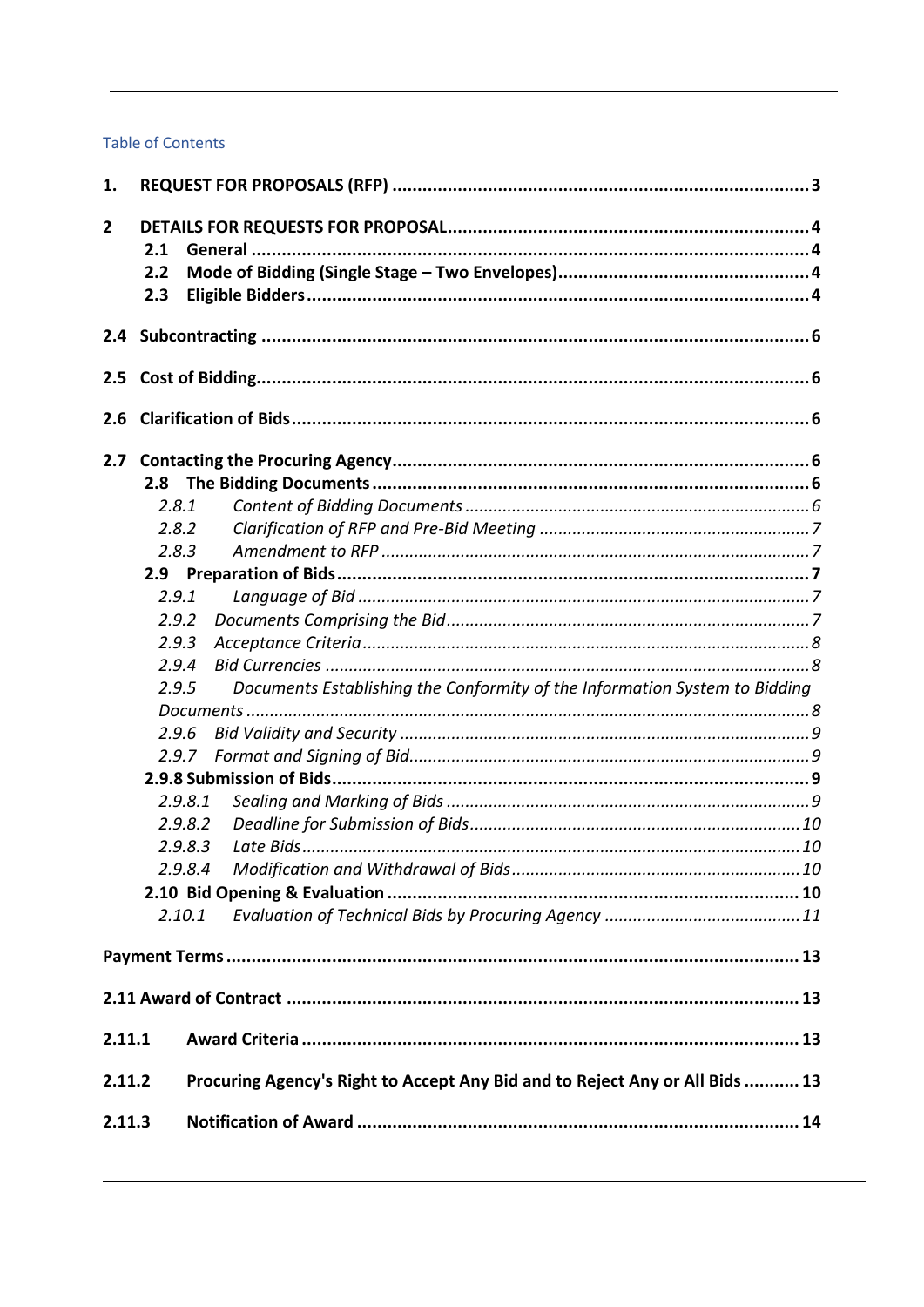| 2.11.4         |     |  |
|----------------|-----|--|
|                |     |  |
|                |     |  |
|                |     |  |
| 4              |     |  |
| 5.             |     |  |
|                | 5.1 |  |
|                | 5.2 |  |
|                |     |  |
|                |     |  |
| $\overline{ }$ |     |  |
|                |     |  |
|                |     |  |
|                |     |  |
|                |     |  |
|                |     |  |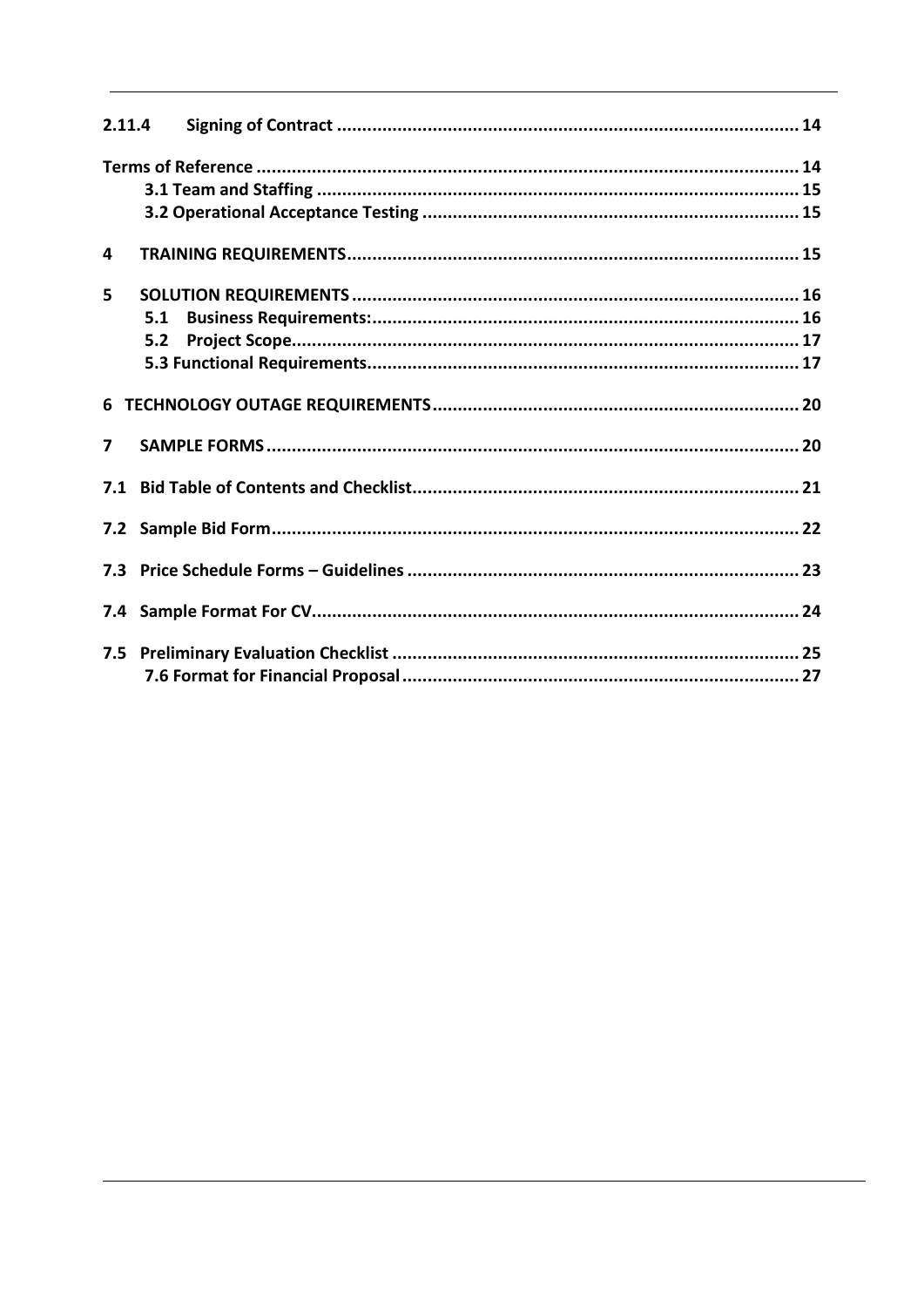# <span id="page-4-0"></span>**1. REQUEST FOR PROPOSALS (RFP)**

This Request for Proposals (RFP) is being issued for the project, "Enterprise Recourse Planning" as part of the plan of the STZA to introduce automation concepts and provide a basis for such enablement. Through this project STZA Authority aims to automate and digitalize its business processes.

The STZA invites sealed bids from eligible Bidders to provide an ERP Solution including all required technologies, equipment, and related services e.g., installation, design, delivery, integration, training, and technical support as specified in the RFP including all the appendices. The specific strengths to be covered by the solution is:

- Set up a more informal structure/workflow/environment with seamless integration
- Flexible solutions to fulfill STZA business needs with min customization
- Built in improve efficiency and productivity tools
- Digital intelligence insights drive
- Peace of mind security and access control

Bidding is open to all Bidders that meet the given minimum qualification criteria as stated in the RFP relating to previous experience, delivery capability, firms standing, etc.

Interested eligible Bidders may obtain further information from STZA.

A complete set of Bidding Documents in English may be collected by interested Bidders via postal on the contact information provided below.

Bids must be delivered to the address below at or before 23<sup>rd</sup> February 2022 by 1100 hrs. All bids must be accompanied by a bid bond, in the shape of a Demand Draft/Pay Order, of not less than two (02) percent of the bid price. Late bids will be rejected.

The attention of prospective Bidders is drawn to (i) the fact that they will be required to certify in their bids that all software is either covered by a valid license or was produced by the Bidder and (ii) that violations are considered fraud, which is, among other remedies, punishable by potential blacklisting from participation in future procurements.

> Special Technology Zones Authority 16th Floor, New State Life Tower, Plot # 61, Jinnah Avenue, Islamabad.

> > Phone No. 051- 2726660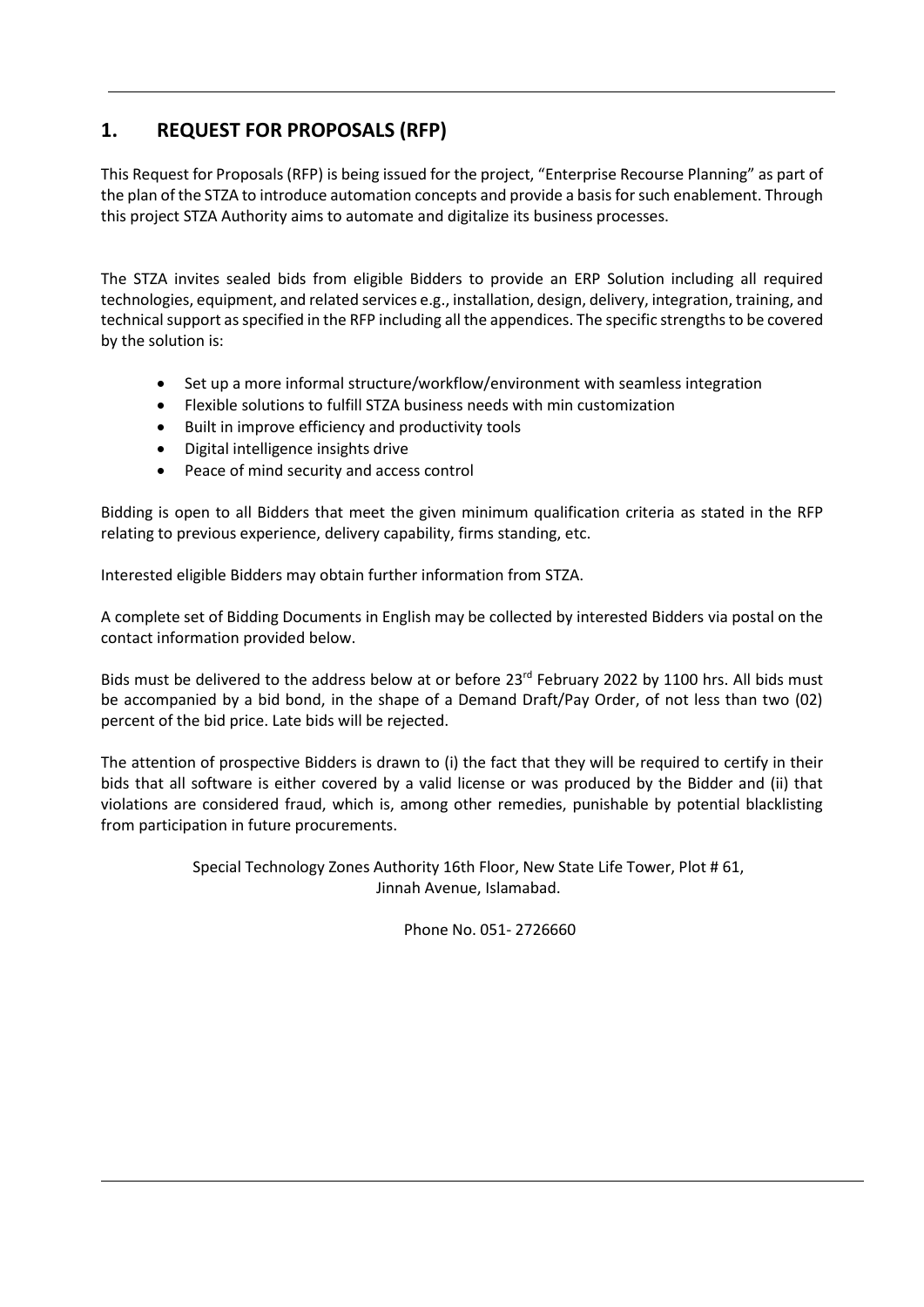# <span id="page-5-0"></span>**2 DETAILS FOR REQUESTS FOR PROPOSAL**

# <span id="page-5-1"></span>**2.1 General**

The STZA of Pakistan has expressed an interest for hiring the services of a reputable technological services company for the end-to-end deployment of STZA ERP and two-years post go live support.

Special Technology Zones Authority ("STZA") is an autonomous body established under Special Technology Zones Authority Act, 2021. The Authority has been mandated to provide institutional and legislative support for the technology sector with internationally competitive and export-oriented structures and ecosystem, to attract FDI, to connect academia, research, and technology industry to increase the productivity and decrease the costs of production through high tech interventions, intensive innovation, and futuristic entrepreneurship, to enable job creation, to commercialize technological knowledge and more. This will be manifested through creation of Special Technology Zones (STZs) across the country bearing science and technology parks, incubation centers, R&D centers, technology production centers, universities, technical training centers etc. More details can be obtained from the official website of STZA.

# <span id="page-5-2"></span>**2.2 Mode of Bidding (Single Stage – Two Envelopes)**

A bidder can submit only one bid with one proposed solution, and multiple bids and offers of multiple alternative solutions shall not be considered.

- The bids are invited as per Closed framework agreement under PPRA Rules 2004 (Amended upto date). Single Stage – Two Envelopes Bidding Procedure shall be applied as per rule 36(b) PPRA Rules 2004.
- The bid shall comprise of a single sealed package containing two separate sealed envelopes. Each envelope shall contain separately the Technical Proposal and Financial Proposal.
- The envelopes shall be sealed & marked as "TECHNICAL PROPOSAL" and "FINANCIAL PROPOSAL" in bold and legible letters.
- Initially, only the envelope marked "TECHNICAL PROPOSAL" shall be opened. The envelope marked as "FINANCIAL PROPOSAL" shall be retained in the custody of Procuring Agency without being opened.
- The Procuring Agency shall evaluate the Technical Proposal, without reference to the price and reject any proposal which do not conform to the specified requirements.
- Technical Proposal shall not contain any reference or information regarding the Financial Proposal
- During the technical evaluation, no amendments in the technical proposal shall be permitted.
- The Financial Proposals of bids shall be opened publicly at a time, date and venue to be announced and communicated to the bidders in advance.
- After the evaluation and approval of the technical proposal, the Procuring Agency shall at a time within the bid validity period, publicly open the financial proposals of the technically accepted bids only.
- The financial proposal of bids found technically non-responsive or non-compliant shall be returned unopened to the respective bidders.

### <span id="page-5-3"></span>**2.3 Eligible Bidders**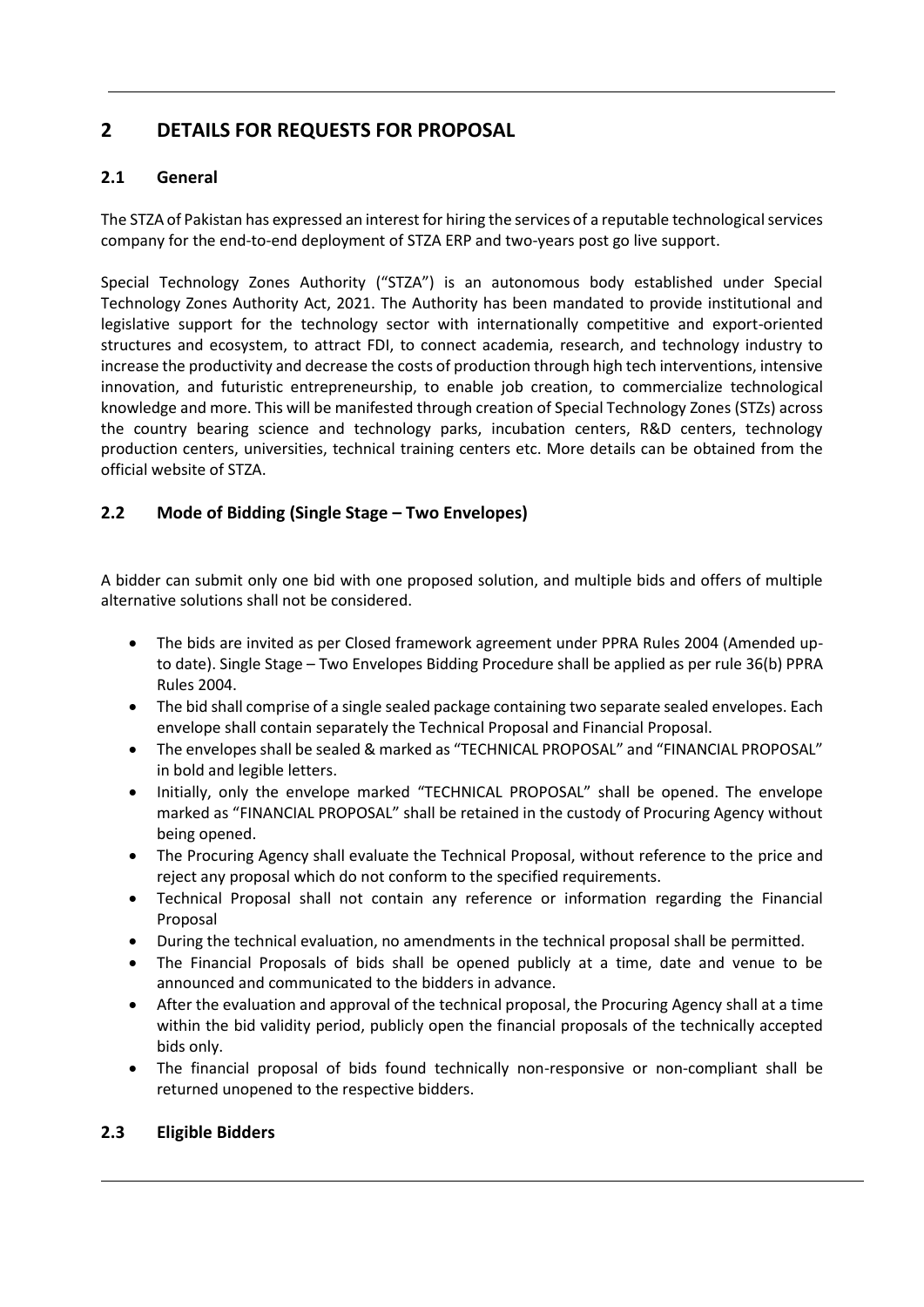This bidding process is open to all firms subject to the conditions given below.

- Bidders shall provide such evidence of their continued eligibility satisfactory to the Procuring Agency as the Procuring Agency shall reasonably request.
- By submission of documentary evidence in its bid, the Bidder or the partner in charge (in case of joint bid) must establish to the Procuring Agency's satisfaction:
- The lead bidder should be a company/firm having legal presence and incorporated in Pakistan and should have a physical presence in Islamabad.
- Registration with Federal Board of Revenue.
- That it has been in business for the last five (5) years.
- That it has an average annual turnover of Rs. 250 million (Two Hundred Fifty Million) for the past 3 years. Please provide audited financials.
- That it has at least 100 full time resources for last one year. Note: Please provide undertaking that firm has at least 100 full time resources.
- That it maintains ISO 9001, ISO 27001, or minimum CMMI Level 2 or Level-3 quality assurance certification.
- That it has Successfully completed at least three (03) projects similar in size to this project Note: provide the relevant evidence i.e., work orders or contracts.

NOTE: To substantiate the information required above, the Bidder **must** provide details of the projects and the names of the contact persons to the Procuring Agency.

• That, in the case of a Bidder offering to supply those key goods components of the system under the Contract that the Bidder did not itself manufacture or otherwise produce, in such a case the Bidder shall produce an authorization by the Manufacturer or producer to supply those components in the Procuring Agency's country.

Bids submitted by a joint venture of two or more firms as partners shall also comply with the following requirements:

- One of the partners shall be nominated as being in charge, and this nomination shall be evidenced by submitting a power of attorney signed by legally authorized signatories of all the partners.
- The bid bond i.e., equivalent to 2% of bid amount in the shape of Bank Draft/Pay Order/Bank Guarantee must be submitted by the partner in charge.
- All financials and other qualifications to determine the eligibility of bidder will be evaluated of the partner in charge.
- The partner in charge shall be authorized to incur liabilities and receive instructions for and on behalf of all partners of the joint venture, and the entire execution of the Contract, including payment, shall be done exclusively with the partner in charge.
- The partner or combination of partners that is responsible for a specific component(s) of the project must meet the relevant minimum qualification criteria for that component.
- A firm may be a partner in only one joint venture or consortium that submits a bid in response to these Bidding Documents. This restriction shall not apply to commercially available hardware or software manufactured or produced by a Bidder that may be offered by more than one Bidder.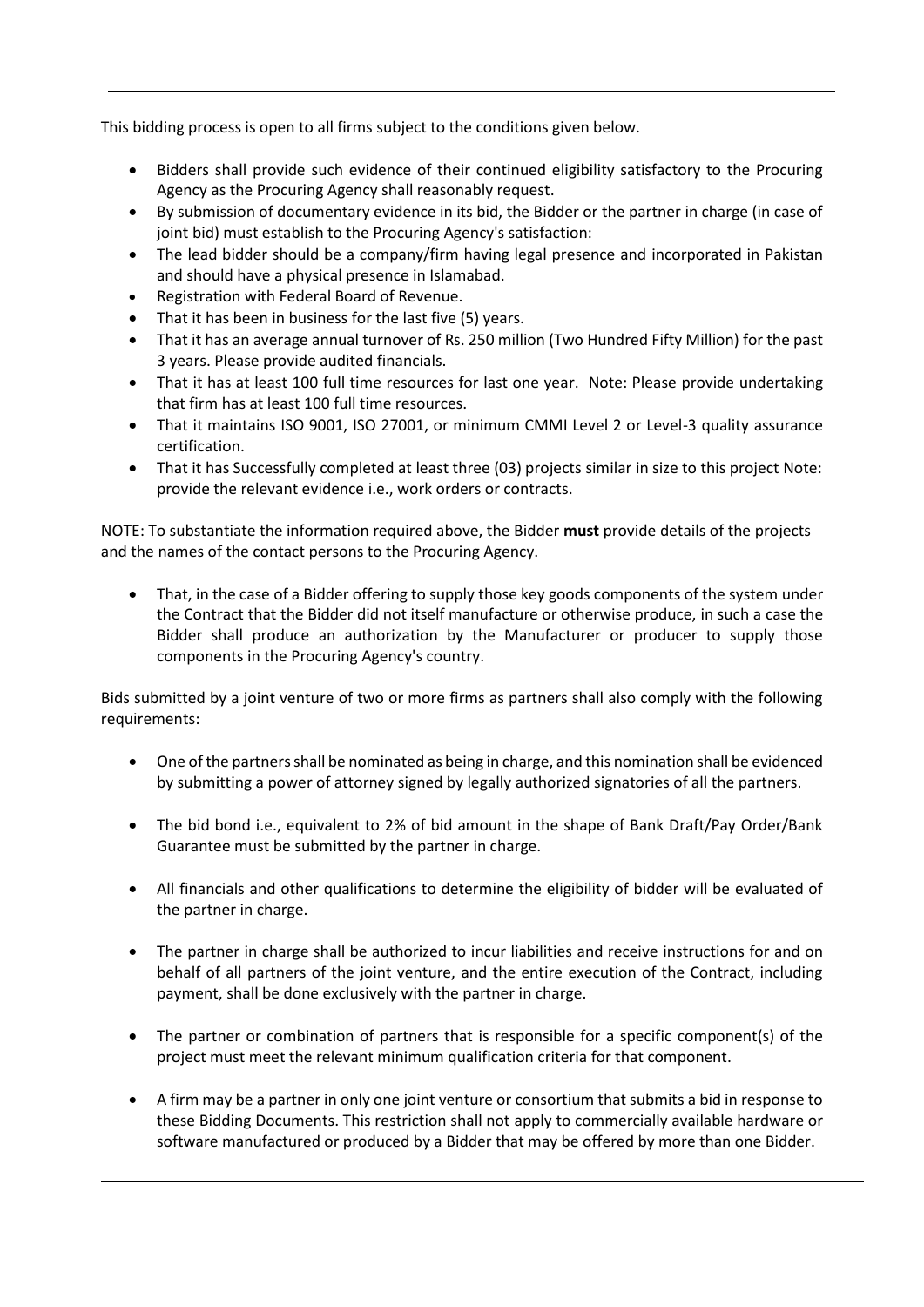• All partners of the joint venture shall be liable jointly and severally for the execution of the Contract in accordance with the Contract terms, and a statement to this effect shall be included in the authorization mentioned above, as well as in the bid and in the Contract (in case of a successful bid).

### <span id="page-7-0"></span>**2.4 Subcontracting**

Subcontracting any part of the Bid shall not be allowed and Bids that include an element of subcontracting shall be rejected as non-responsive.

#### <span id="page-7-1"></span>**2.5 Cost of Bidding**

The Bidder shall bear all costs associated with the preparation and submission of its bid, and the Procuring Agency will in no case be responsible or liable for those costs.

#### <span id="page-7-2"></span>**2.6 Clarification of Bids**

During the bid evaluation, the Procuring Agency may, at its discretion, ask the Bidder for a clarification of its bid. The request for clarification and the response shall be in writing, and no change in the price or substance of the bid shall be sought, offered, or permitted.

#### <span id="page-7-3"></span>**2.7 Contacting the Procuring Agency**

From the time of bid opening to the time of Contract award, if any Bidder wishes to contact the Procuring Agency on any matter related to the bid, it should do so in writing.

If a Bidder tries to directly influence the Procuring Agency or otherwise interfere in the bid evaluation process and the Contract award decision, its bid will be rejected.

### <span id="page-7-4"></span>**2.8 The Bidding Documents**

#### <span id="page-7-5"></span>**2.8.1 Content of Bidding Documents**

The contents of the Bidding Documents are listed below and should be read in conjunction with any addenda issued:

| Section I         | <b>Request for Proposal</b>           |
|-------------------|---------------------------------------|
| Section II        | Details for Request for Proposal      |
| Section III       | Implementation Plan & Support         |
| Section IV        | <b>Solution Requirements</b>          |
| Section V         | <b>Technology Outage Requirements</b> |
| <b>Section VI</b> | Sample Forms                          |

Bidders are expected to examine all instructions, forms, terms, specifications, and other information in the RFP. Failure to furnish all information required by the RFP or to submit a bid not substantially responsive in every respect will be at the Bidder's risk and may result in the rejection of its bid.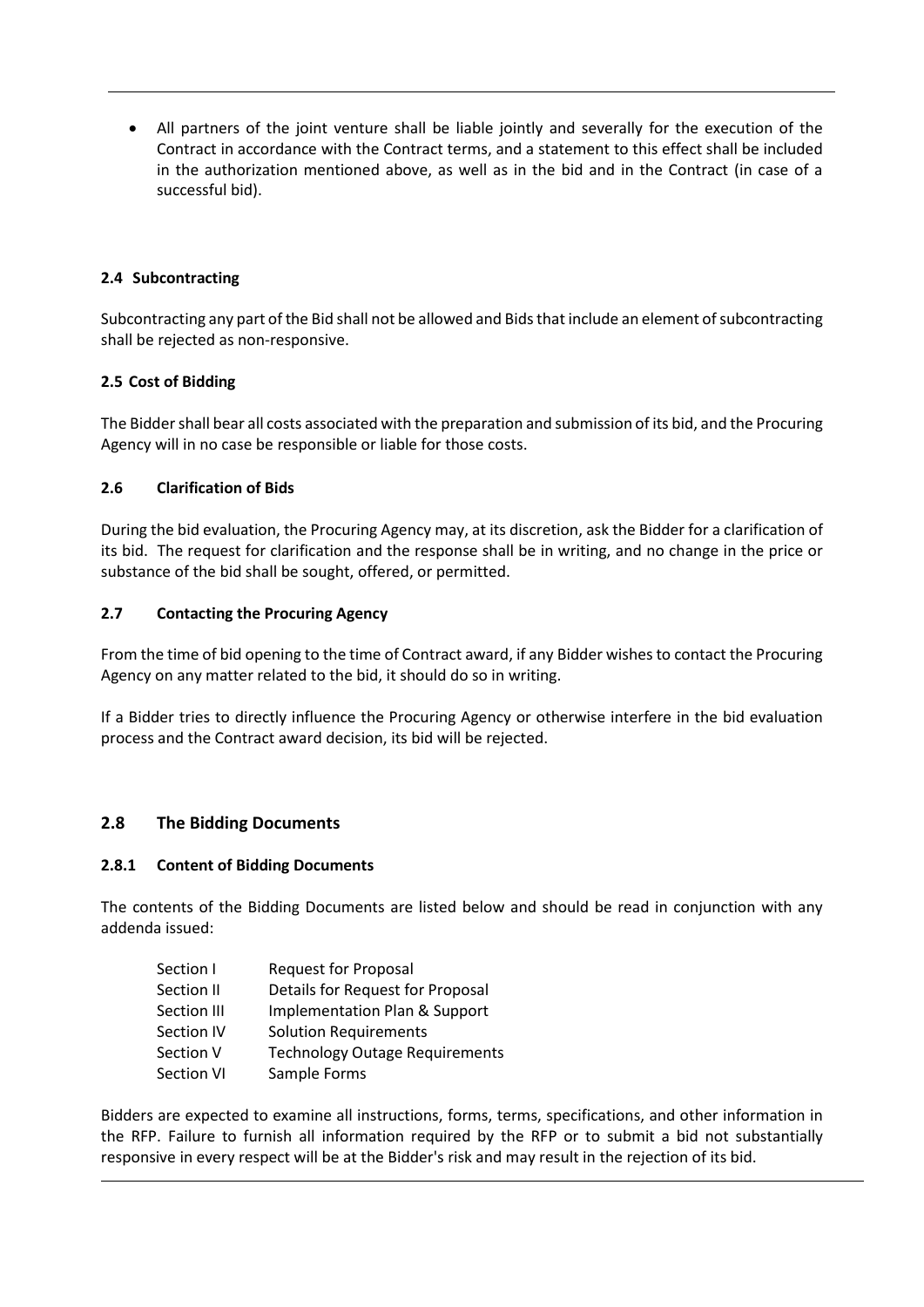### <span id="page-8-0"></span>**2.8.2 Clarification of RFP and Pre-Bid Meeting**

A pre-bid meeting will be held on 15<sup>th</sup> February 2022 by 1100 hrs. at Special Technology Zones Authority 16th Floor, New State Life Tower, Plot # 61, Jinnah Avenue, Islamabad to answer any queries that potential bidders may have. Interested bidder may contact STZA for any changes in venue of the pre-bid meeting and frequently visit the STZA website (STZA) for updates related to this bid.

As mentioned in above point, the Procuring Agency will organize, and Bidders may attend a pre-bid meeting. The purpose of the meeting will be to clarify issues and answer questions on any matter that may be raised at this stage, with particular attention to issues related to the Technical Requirements. Bidders are requested to submit any questions in writing by email or postal mail, to reach the Procuring Agency not later than three days before the meeting. Minutes of the meeting, including the questions raised and responses given, together with any responses prepared after the meeting, will be transmitted without delay to all those who purchased the RFP. Any modification to the RFP, which may become necessary as a result of the pre-bid meeting, shall be made by the Procuring Agency, exclusively by issuing an Addendum to this RFP and not through the minutes of the pre-bid meeting.

### <span id="page-8-1"></span>**2.8.3 Amendment to RFP**

At any time prior to the deadline for submission of bids, the Procuring Agency may, for any reason, whether at its own initiative or in response to a clarification requested by a prospective Bidder, amend the RFP.

Amendments will be provided in the form of Addenda to the RFP and will be sent in writing, cable, facsimile, or electronic mail to all prospective Bidders that have received the RFP and will be binding on them. Bidders are required to immediately acknowledge receipt of any such Addenda, and it will be assumed that the amendments contained in such Addenda will have been considered by the Bidder in its bid.

In order to afford prospective Bidders reasonable time in which to take the amendment into account in preparing their bids, the Procuring Agency may, at its discretion, extend the deadline for the submission of bids, in which case, the Procuring Agency will notify all Bidders by cable confirmed in writing of the extended deadline.

### <span id="page-8-2"></span>**2.9 Preparation of Bids**

### <span id="page-8-3"></span>**2.9.1 Language of Bid**

The language of all correspondence and documents related to the bid is English.

### <span id="page-8-4"></span>**2.9.2 Documents Comprising the Bid**

The bid submitted by the Bidder shall comprise the following:

- Eligibility Criteria form duly filled out with all the relevant details.
- Financial information of the bidders (for each firm separately if bidder is consortium or joint venture) including Audited Accounts for the last 3 years.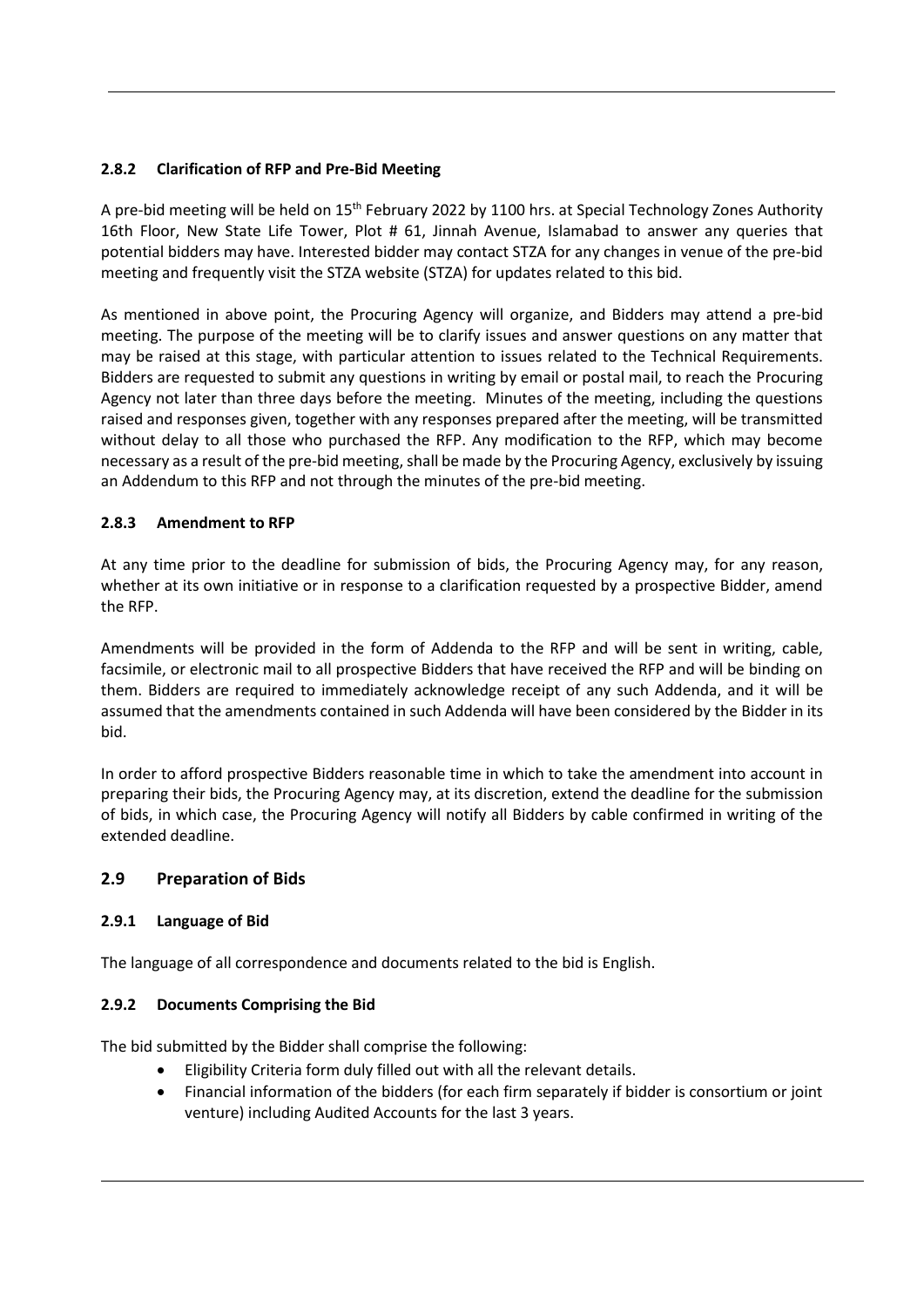- Documents establishing firms' eligibility and qualification, such as year of incorporation, list of partners/directors, statement of experience, key personnel, details of relevant projects etc.
- Response to the technical requirements as given in the appendices relevant to the bid.
- A Bid Form duly completed and signed by a person or persons duly authorized to bind the Bidder to the Contract.
- All Price Schedules duly completed in accordance with this RFP and signed by a person or persons duly authorized to bind the Bidder to the Contract.
- Registration with Federal Board of Revenue.
- A bid bond in the shape of Bank Draft/Pay Order should be submitted in sealed envelope.
- A list of all deviations and justifications for the deviation to the required technical features specified in the Technical Requirements.
- An undertaking that the Bidder, or in case of a joint bid, any of the partners, has not been blacklisted by any government or public sector organization.

Bidders are reminded that their bids may be considered as non-responsive if material deviations are taken.

### <span id="page-9-0"></span>**2.9.3 Acceptance Criteria**

The bidder must provide the cost of solution as per format provided in Cost Table:

Prices must be quoted, strictly using the format mentioned in sample forms section of this document. Bidders may be required to provide a breakdown of any composite or lump-sum items included in the Cost Tables.

Cost of implementation System and two-years support and maintenance including source code ownership.

These prices must include all incidental costs associated with the provision of the service, such as travel, subsistence, office support, communications, printing of materials, etc., and all taxes, levies, duties, and fees imposed on the Bidder, its subcontractors, or employees on account of such services in the Procuring Agency's country or in any other country.

Prices quoted by the Bidder shall be fixed during the Bidder's performance of the Contract and not subject to increases on any account. Bids submitted that are subject to price adjustment will be rejected.

### <span id="page-9-1"></span>**2.9.4 Bid Currencies**

All prices shall be quoted in Pak Rupees.

#### <span id="page-9-2"></span>**2.9.5 Documents Establishing the Conformity of the Information System to Bidding Documents**

The Bidder shall furnish, as part of its bid, documents establishing the conformity to the Bidding Documents of the Information System that the Bidder proposes to supply and install under the Contract.

The documentary evidence of conformity of the Information System to the Bidding Documents shall be in the form of written descriptions, literature, diagrams, certifications, and client references, including:

• A detailed description of the essential technical and performance characteristics of each component making up the Information System.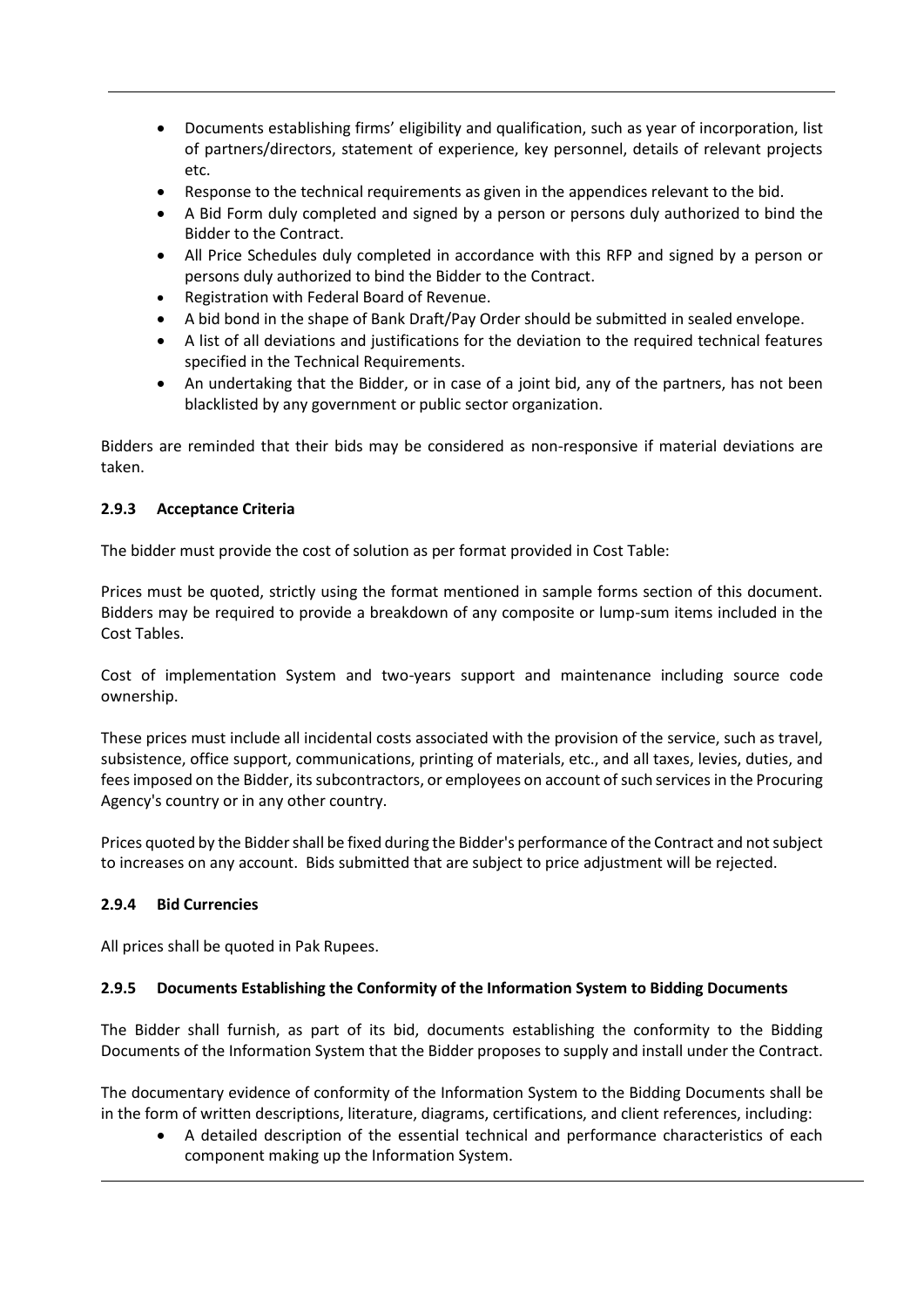- An item-by-item commentary on the Procuring Agency's Technical Requirements, demonstrating the substantial responsiveness of the Information System offered to those requirements. In demonstrating responsiveness, the commentary shall include explicit crossreferences to the relevant pages in the supporting materials included in the bid. Whenever a discrepancy arises between the item-by-item commentary and any catalogs, technical specifications, or other preprinted materials submitted with the bid, the item-by-item commentary shall prevail.
- A Preliminary Project Plan as required by the Procuring Agency and stated in Implementation Plan Section.
- A written confirmation that the Bidder shall accept responsibility for the successful integration and inter-operability of all components of the Information System as required by the Bidding Documents.

Bids for sub-systems or slices of the solution shall not be accepted.

#### <span id="page-10-0"></span>**2.9.6 Bid Validity and Security**

A bid security will be required. The amount of bid security required is two (02) percent of the Total Bid Price. This bid security must be submitted in a shape of Demand Draft or Pay Order/ Bank Guarantee in a sealed envelope.

The bid validity period shall be One hundred twenty (120) days after the deadline for bid submission.

#### <span id="page-10-1"></span>**2.9.7 Format and Signing of Bid**

Separate technical and financial bids shall be submitted.

The Bidder shall prepare one original (Master Copy) and one (1) number of copies/sets of the bid, clearly marking each one as "TECHNICAL BID - ORIGINAL", "FINANCIAL BID - ORIGINAL" "TECHNICAL BID - COPY NO. 1," " FINANCIAL BID - COPY NO. 1," etc., as appropriate. and provide the "TECHNICAL BID" in soft form as well in USB. In the event of any discrepancy between them, the original shall govern.

The original and all copies of the bid shall be typed or written in indelible ink and shall be signed by the Bidder or a person or persons duly authorized to bind the Bidder to the Contract. The person or persons signing the bid shall initial all pages of the bid, except for un-amended printed literature.

The bid shall contain no interlineations, erasures, or overwriting, except to correct errors made by the Bidder, in which case such corrections shall be initialed by the person or persons signing the bid.

### <span id="page-10-2"></span>**2.9.8 Submission of Bids**

#### <span id="page-10-3"></span>**2.9.8.1 Sealing and Marking of Bids**

The Bidder shall seal the original and each copy of the bid in separate envelopes, duly marking the envelopes as "TECHNIAL BID – ORIGINAL" and "TECHNICAL BID - COPY NO. 1" etc. Similarly, the original and copies of the financial bids shall be enclosed in separate envelopes and duly marked. The envelopes shall then be sealed separately in outer envelopes clearly marked "TECHNICAL BID" and "FINANCIAL BID" and provide the "TECHNICAL BID" in soft form as well in USB.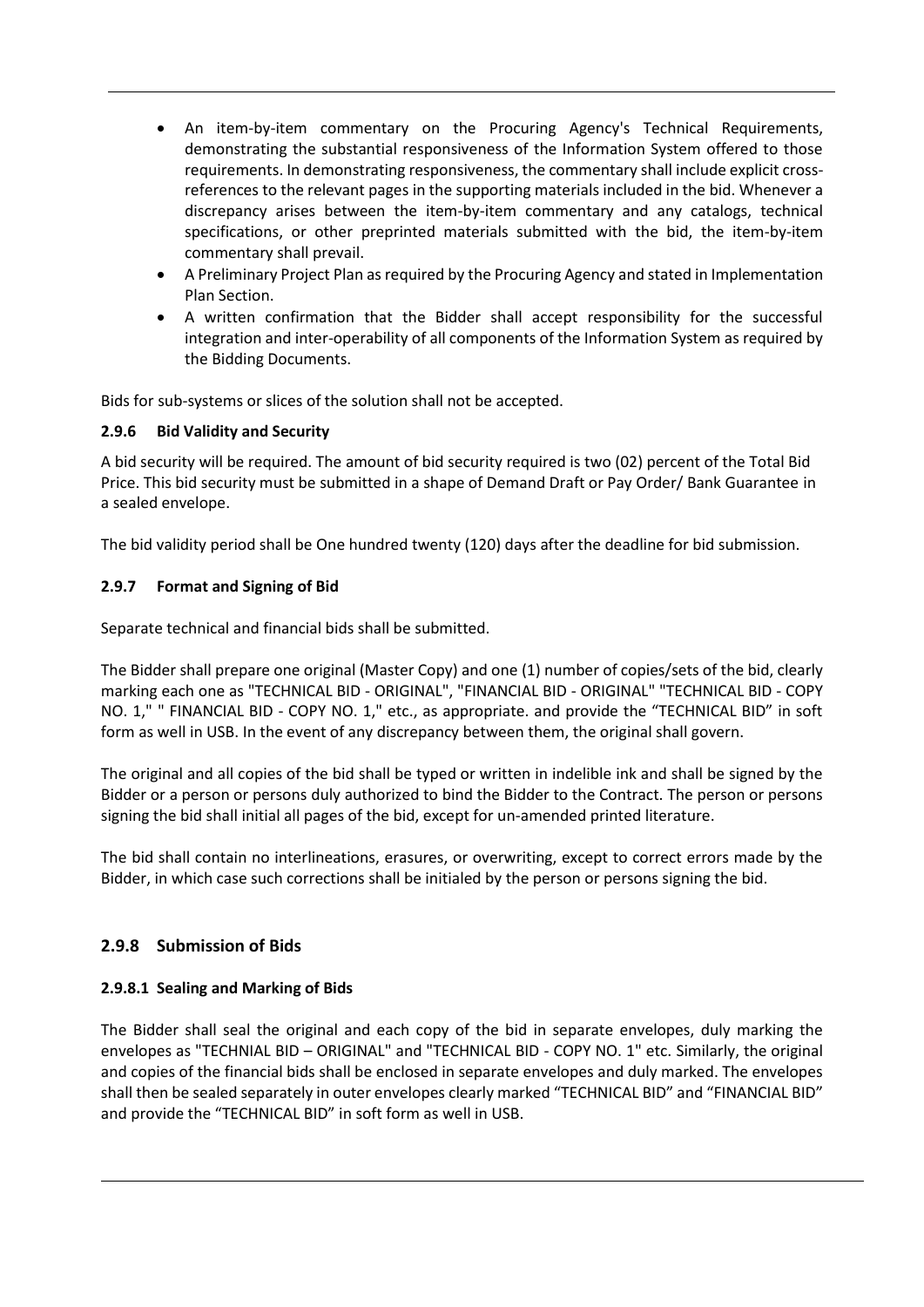The inner and outer envelopes shall be addressed to the Procuring Agency at the address given in the RFP, bear the Contract name, and the statement "DO NOT OPEN BEFORE 23<sup>rd</sup> February 2022 at 1130 hrs."

The outer envelopes shall not have any marking to indicate the identity of the bidder.

The inner envelopes shall also indicate the name and address of the Bidder so that the bid can be returned unopened in case it is declared "late."

The Bid Bond to be enclosed in a separate envelope, labeled as "Bid Bond", and which should be sealed. Please ensure that bid Bond should not be in envelop of financial proposal, it should be in a separate envelope.

#### <span id="page-11-0"></span>**2.9.8.2 Deadline for Submission of Bids**

Bids must be received by the Procuring Agency at the address specified in the RFP not later than 23<sup>rd</sup> February 2022 by 1100 hrs.

The Procuring Agency may, at its discretion, extend this deadline for submission of bids by amending the RFP, in which case all rights and obligations of the Procuring Agency and Bidders will thereafter be subject to the deadline as extended.

#### <span id="page-11-1"></span>**2.9.8.3 Late Bids**

Any bid received by the Procuring Agency after the bid submission deadline prescribed by the Procuring Agency will be rejected and returned unopened to the Bidder.

### <span id="page-11-2"></span>**2.9.8.4 Modification and Withdrawal of Bids**

Modifications to the bid will not be accepted.

The Bidder may withdraw its bid after submission, provided that written notice of the withdrawal is received by the Procuring Agency prior to the deadline prescribed for bid submission.

A Bidder wishing to withdraw its bid shall notify the Procuring Agency in writing prior to the deadline prescribed for bid submission. A withdrawal notice may also be sent by electronic mail or facsimile, but it must be followed by a signed confirmation copy, postmarked no later than the deadline for submission of bids. The notice of withdrawal shall be addressed to the Procuring Agency at the address stated for bid submission. Bid withdrawal notices received after the bid submission deadline will be ignored, and the submitted bid will be deemed to be a validly submitted bid.

No bid may be withdrawn in the interval between the bid submission deadline and the expiration of the bid validity period. Withdrawal of a bid during this interval may result in the forfeiture of the Bidder's bid security.

### <span id="page-11-3"></span>**2.10 Bid Opening & Evaluation**

STZA shall evaluate the technical capabilities of the proposals received, applying the evaluation criteria specified hereunder. Each proposal that receives minimum 75 total scores will be sent for a Financial Evaluation.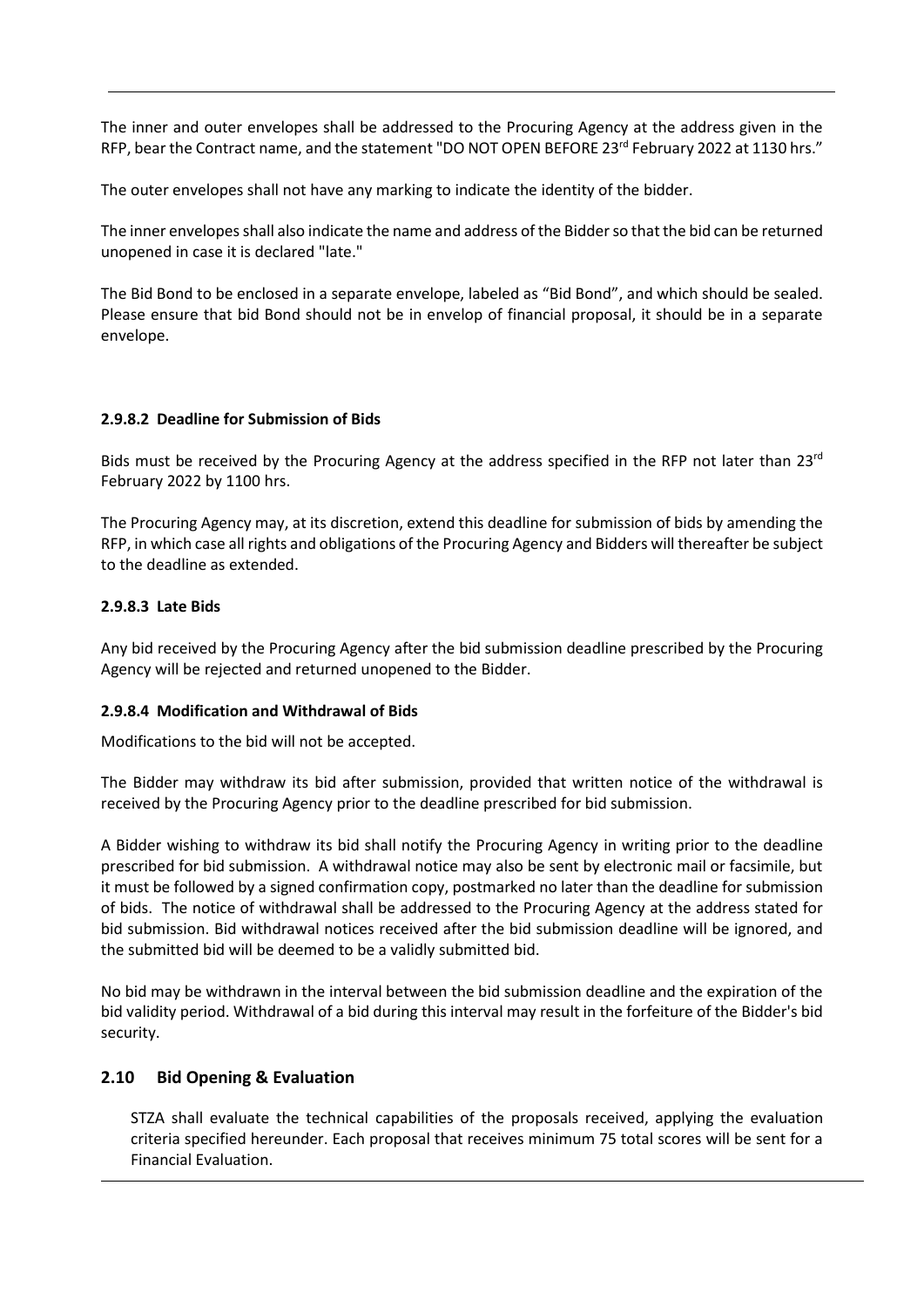Out of the total 100 marks allocated to this Evaluation, 60 marks would be allocated to the category 3 (technical) in this clause and 40 marks out of the 100 would be allocated to the category 2 (functional) in this clause for purposes of Evaluation.

| <b>S. No.</b>    | Category        | Weight    | <b>Description</b>                                        |  |  |
|------------------|-----------------|-----------|-----------------------------------------------------------|--|--|
| 1.               | <b>Business</b> | Mandatory | Core Business Requirements - Provide details about the    |  |  |
|                  |                 |           | proposed solution and how it will be designed to meet all |  |  |
|                  |                 |           | core business requirements and deliver the required       |  |  |
|                  |                 |           | functionality                                             |  |  |
| 2.               | Functional      | 40%       | Includes all functional aspects of the system             |  |  |
| $\overline{3}$ . | Technical       | 60%       | The fulfilment of all technical requirements will be      |  |  |
|                  |                 |           | evaluated here                                            |  |  |

For Category 3 (Technical) Kindly refer to the 2.10.1 against which technical evaluation will be done by Procuring Agency.

For Category 2 (Functional) Kindly refer to the 5.3 against which Functional evaluation will be done by Procuring Agency.

### <span id="page-12-0"></span>**2.10.1 Evaluation of Technical Bids by Procuring Agency**

STZA shall evaluate the technical capabilities of the proposals received, applying the evaluation criteria specified hereunder.

The evaluation criteria, relevant sub-criteria, and point system to be used to evaluate the technical proposals shall be.

These 100 marks will be mapped to 60 of Technical Category as 2.10.

| Sr<br>#        | <b>Description</b>                                       | Max.<br><b>Score</b> | <b>Marks Allocation</b>                                                                                                                                             |    |
|----------------|----------------------------------------------------------|----------------------|---------------------------------------------------------------------------------------------------------------------------------------------------------------------|----|
| 1              | Firm / Bidder Profile                                    | 10                   | 01 mark per year (Max. 10 Marks)                                                                                                                                    | 10 |
|                |                                                          | 10                   | Number of Employees 120 +                                                                                                                                           | 10 |
|                |                                                          |                      | Number of Employees 111 to 120                                                                                                                                      |    |
|                |                                                          |                      | Number of Employees 100 to 110                                                                                                                                      |    |
|                | <b>Financial Position</b>                                | 10                   | Annual turnover +270 mil                                                                                                                                            | 10 |
|                |                                                          |                      | Annual turnover 260-269 mil                                                                                                                                         |    |
|                |                                                          |                      | Annual turnover 250-259 mil                                                                                                                                         |    |
| $\overline{2}$ | Relevant experience<br>of the firm insimilar<br>projects | 20                   | Successfully completed project of similar<br>nature and size (1 Project= 4.0 Marks) Mini. 05<br>projects are mandatory. 3 client references of<br>similar projects. | 20 |
| 3              | Qualification and                                        | 20                   | Relevant work experience of team lead (One<br>project=2.0 marks)                                                                                                    | 10 |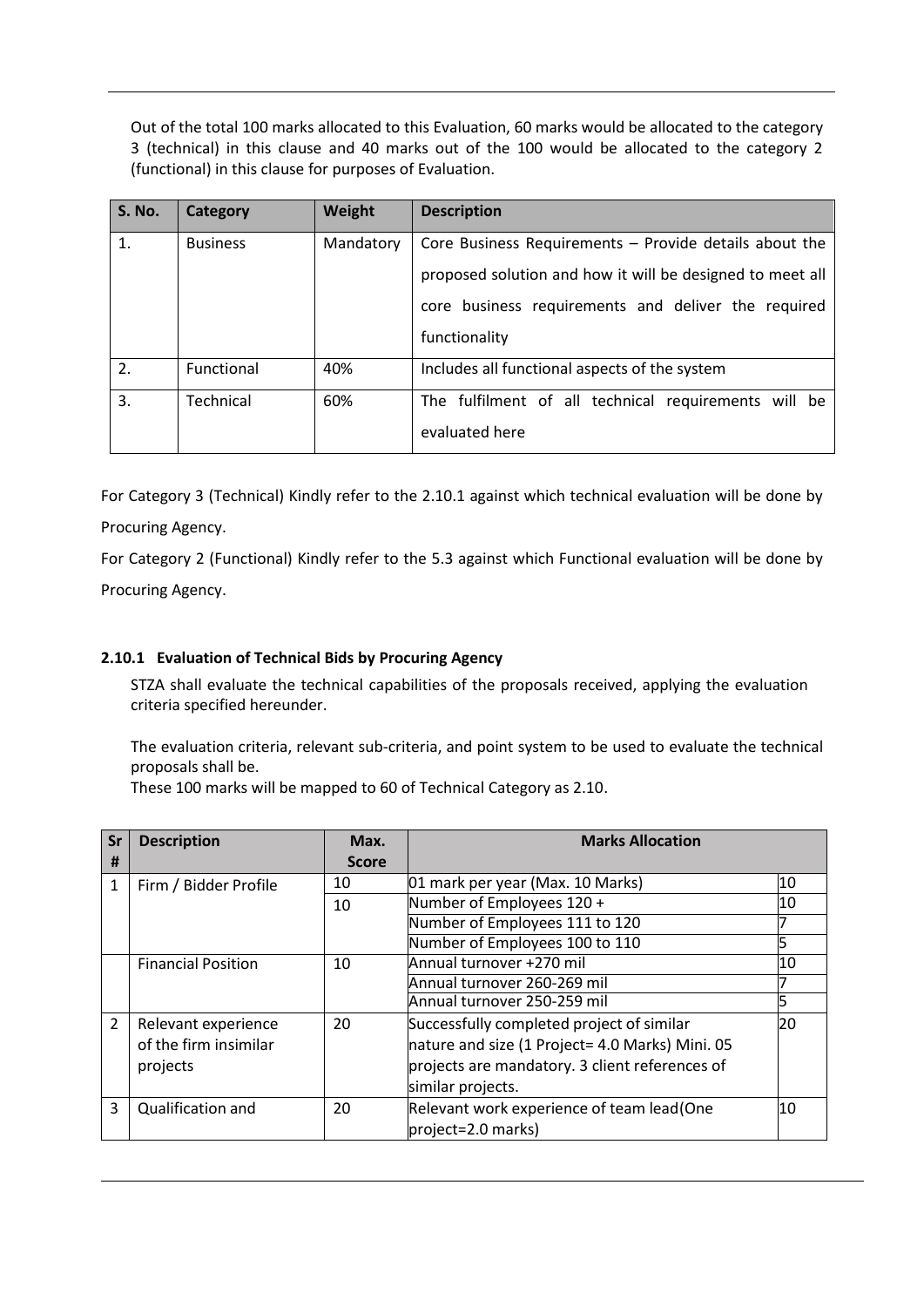|   | Competence of the<br>proposed Team<br><b>Members</b> |    | Relevant experience of the team deployed on project 10                                                                               |    |
|---|------------------------------------------------------|----|--------------------------------------------------------------------------------------------------------------------------------------|----|
| 4 | Component wise<br>work plan &<br><b>Timelines</b>    | 10 | Submission of work plan with timelines                                                                                               | 10 |
| 5 | Proposed<br>Methodology for                          | 10 | Quality of the proposed methodology will be<br>considered while awarding score                                                       | 05 |
|   | <b>STZA ERP</b><br>development and<br>Implementation |    | Support & Maintenance Plan Quality of the<br>proposed support and maintenance plan willbe<br>taken into account while awarding score | 05 |
| 6 | <b>Transfer of Knowledge</b>                         | 10 | Submission of training plan for STZA's<br>designated staff                                                                           | 05 |
|   |                                                      |    | Technical / user manuals* (samples from previous<br>projects must be submitted with theproposal)                                     | 05 |

### **Technical Proposal should include the following at the minimum:**

- 1. Experience of the firm in executing similar projects
	- a. List of 5 similar projects executed with details
	- b. Minimum 3 client references of similar scale projects (with details of the project)

### 2. Provide evidence of:

- a. Experienced resources who have worked on similar projects
- a. Resource plan with names and time allocation throughout the project time
- b. Experience and contribution of the resources in similar scale projects (Please provide details)
- 3. Document showcasing understanding of the Project
	- a. Proposed methodology and approach
	- b. Timelines and high-level delivery milestones
	- c. Resources and allocation plan for project resources
	- d. Proposed outcomes of the new system

Note: Please provide the relevant evidence i.e., contracts or work orders

### **2.10.2 Evaluation of Financial Bids by Procuring Agency**

The Procuring Agency will open all financial bids in presence of all qualified bidders who have scored at least **75 out of the total 100 (technical score)** and qualified bidders' representatives who choose to attend, at the time, on the date and at the place, it will be communicated to qualified bidders well in time. Bidders' representatives shall sign on attendance sheet.

Bids shall be opened one at a time, reading out: the name of the Bidder; the bid price; the presence or absence of a bid security; the presence or absence of requisite powers of attorney; and any other such details as the Procuring Agency may consider appropriate.

Bids that are not opened and read out at bid opening shall not be considered for further evaluation, irrespective of the circumstances.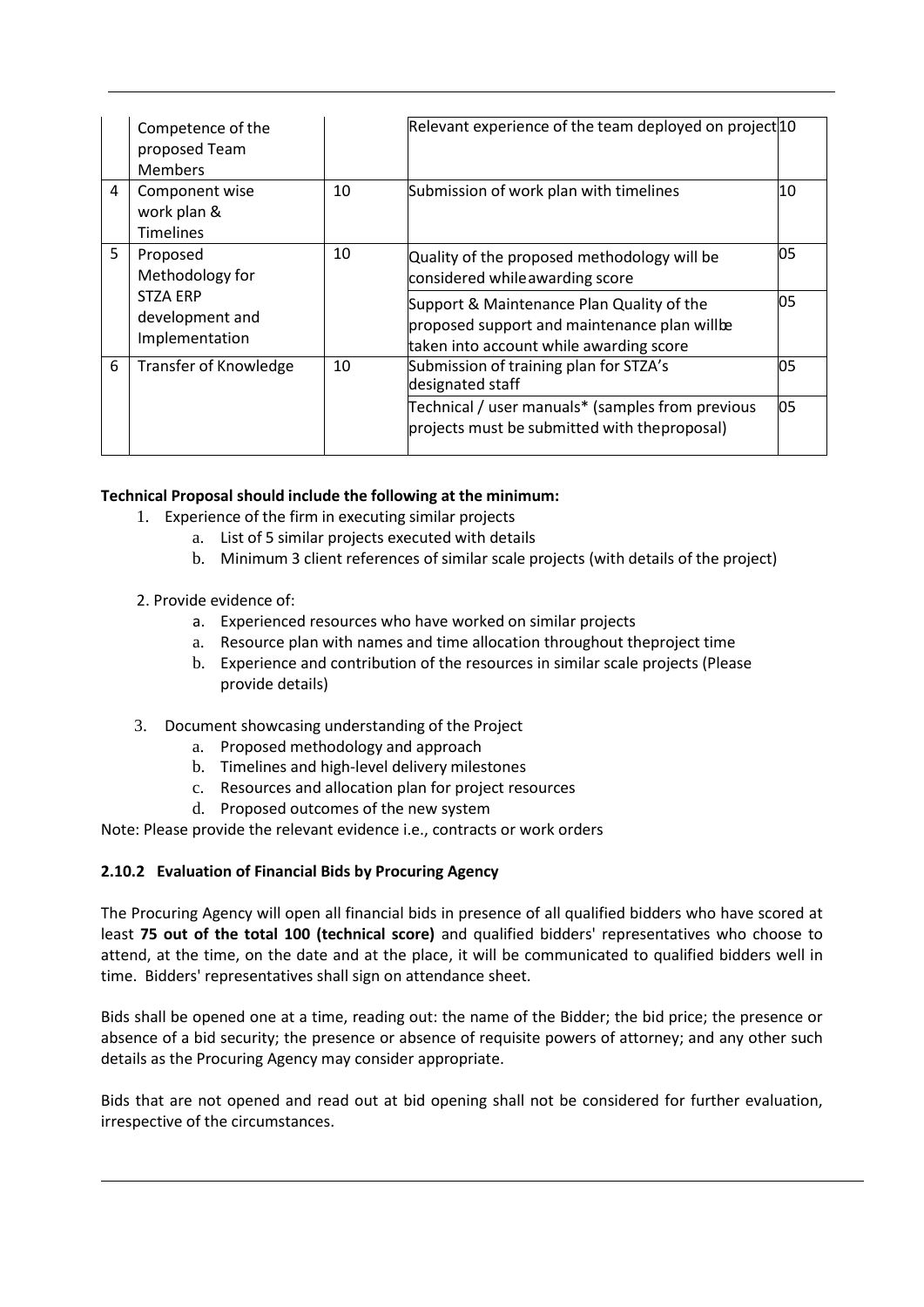#### **Successful Bidder**

The Final selection criteria will be based on Quality and Cost. The weight to be given to technical part is: 70%. The Bidder must have to obtain 75 marks to become technically responsive and qualify for financial bid opening. The weight to be given for cost, X is: 30%

#### <span id="page-14-0"></span>**Payment Terms**

The payment terms shall be as follows:

Milestone based payments. The Bidder must submit a payment proposal with milestones which the Procuring Agency has to agree.

#### **Withholding Tax**

The Bidders are hereby informed that the Procuring Agency shall deduct tax at the rate prescribed under the tax laws of Pakistan, from all payments for services rendered by any Bidder who signs a contract with the Procuring Agency.

#### **Support and Warranties**

The Bidders should mention the warranties they propose for products and services to be rendered.

#### **Ownership**

The ownership of all products including source code in case of bespoke solution and services rendered under any contract arising as a result of this RFP will be the STZA Pakistan.

#### **Governing Law**

This RFP and any contract executed pursuant to this RFP shall be governed by and construed in accordance with the laws of Pakistan.

### <span id="page-14-1"></span>**2.11Award of Contract**

### <span id="page-14-2"></span>**2.11.1 Award Criteria**

After Technical and Financial Evaluation, the contract shall be awarded to the consultant with the best evaluated bid, that is, the bid with highest accumulative technical and financial score, wherein, proposals will be ranked according to their combined technical (St) and financial (Sf) scores using the weights (T = 70%, the weight given to the Technical Proposal;  $F = 30%$ , the weight given to the Financial Proposal; T +  $F = 1$ ) indicated as:  $S = St \times T\% + Sf \times F\%$ . The bidder achieving the highest combined technical and financial score shall be declared as winning bidder and shall be awarded contract.

### <span id="page-14-3"></span>**2.11.2 Procuring Agency's Right to Accept Any Bid and to Reject Any or All Bids**

The Procuring Agency reserves the right to accept or reject any bid or to annul the bidding process and reject all bids at any time prior to Contract award, without thereby incurring any liability to the Bidders.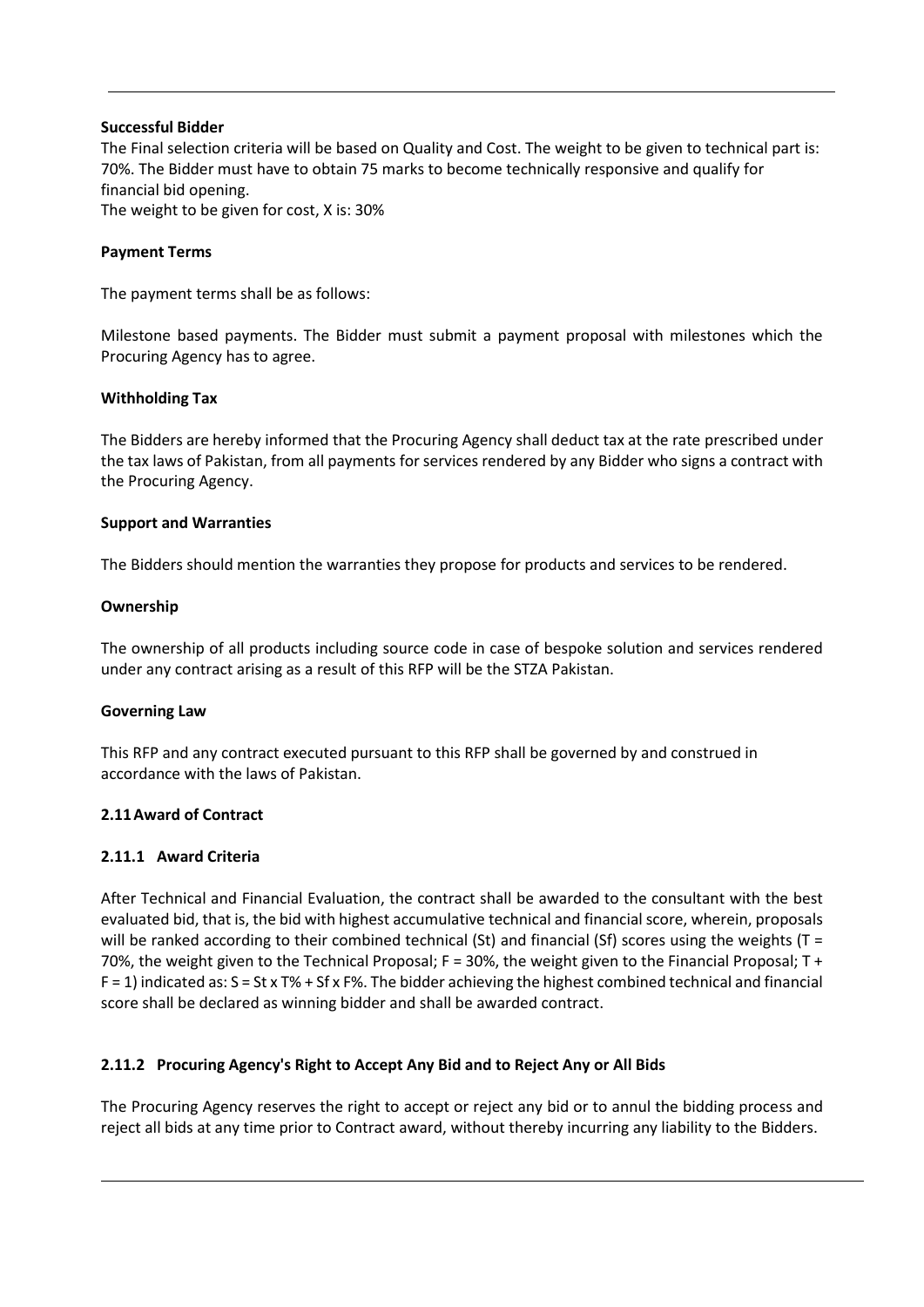### <span id="page-15-0"></span>**2.11.3 Notification of Award**

Prior to the expiration of the period of bid validity, the Procuring Agency will notify the successful Bidder.

The notification of award will constitute the formation of the Contract.

Upon the successful Bidder's furnishing of the signed Contract Form and a performance security, the Procuring Agency will promptly notify each unsuccessful Bidder and will discharge its bid security.

### <span id="page-15-1"></span>**2.11.4 Signing of Contract**

At the same time as the Procuring Agency notifies the successful Bidder that its bid has been accepted, the Procuring Agency will send the Bidder the Contract Form as applicable, incorporating all agreements between the parties.

As soon as practically possible, but no more than fourteen (14) days following receipt of the Contract Form, the successful Bidder shall sign and date the Contract Form and return it to the Procuring Agency.

The Procuring Agency and successful Bidder may also agree to meet to finalize the Contract Agreement.

# **Terms of Reference**

# <span id="page-15-2"></span>**3 IMPLEMENTATION PLAN & SUPPORT**

Implementation Plan is critical to the success of the project. A detailed Implementation Plan is to be prepared by the Bidder.

Among other things Implementation Plan will address the methods by which the Bidder will carry out its overall management and coordination responsibilities if awarded the Contract, and the staff and other resources the Bidder proposes to use. The Plan should include a detailed Contract Implementation Schedule in bar chart form, showing the estimated duration, sequence, and interrelationship of all key activities needed to complete the Contract. The Project Plan must also address any other topics specified in the RFP. In addition, the Project Plan should state the Bidder's assessment of what it expects the Procuring Agency and any other party involved in the implementation of the project to provide during implementation and how the Bidder proposes to coordinate the activities of all the involved parties.

The Bidder shall consider the following in the Implementation:

Implementation Plan must clearly show the following:

- Activities
- Duration of each activity
- Stages
- Milestones
- Deliverables
- Reports & meetings

An efficient use of the time frame for the key stages will be accorded due weightage.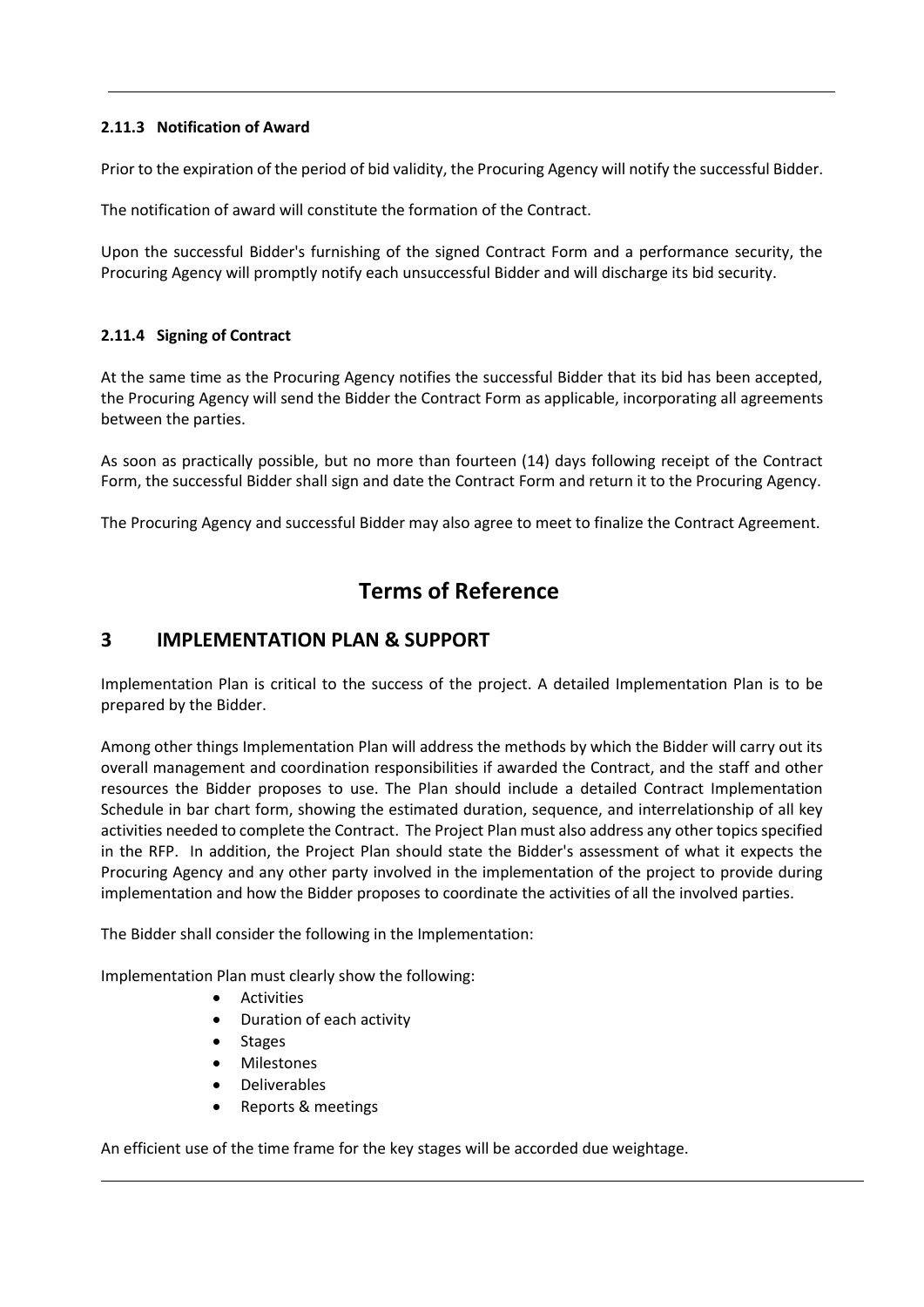### <span id="page-16-0"></span>**3.1 Team and Staffing**

While selecting a staff member following should be considered and stated for each member:

- Relevant experience
- Role against relevant experience
- Overall contribution to the Implementation
- Experience with Public Sector / Government Organizations
- Qualifications
- **Total Experience**

The implementation team would play a pivotal role in the implementation of the systems and be responsible for harmonizing the business and other technology requirements.

The Sample Form given in the relevant section should be used for providing CVs of staff to be deployed at the project.

### <span id="page-16-1"></span>**3.2 Operational Acceptance Testing**

Bidders are required to provide a framework, including but not limited to time frame and methodologies, for successful achievement of Operational Testing.

Operational Acceptance (OA) Testing will be carried out to ensure whether the System conforms to the Technical Requirements and meets the standard of performance quoted in the Suppliers Bid. OA testing will encompass the following:

- System Functionality Testing (as stated in the relevant sections of the RFP)
- Volume Testing
- Stress Testing

To achieve the above objectives, the Supplier will need to setup the System for OA testing.

The Bidder would need to indicate at the outset of OA testing, the following requirements:

- The form of data (stream wise, etc.)
- Approximate time required for OA testing
- Other requirements if any

### <span id="page-16-2"></span>**4 TRAINING REQUIREMENTS**

Training plan should be comprehensive and flexible to cater to the current and future requirements of the proposed systems as well as requirements arising out of new software releases. It should encompass all ranges of users i.e., functional, operational, managerial and trainers. Training schedules, training material / documentation should also be established for multiple types of each category of users. Training material should be prepared so that the staff may later use it, to conduct training courses. A self-learning approach to the whole documentation would be preferred. The training plan should also have a provision for follow-up training sessions and refresher courses.

The training sessions being conducted for master trainers should be focused to fully equip them with application knowledge and training material required for training courses at remote sites. There should be a checklist available for each session to ensure the completion of training requirements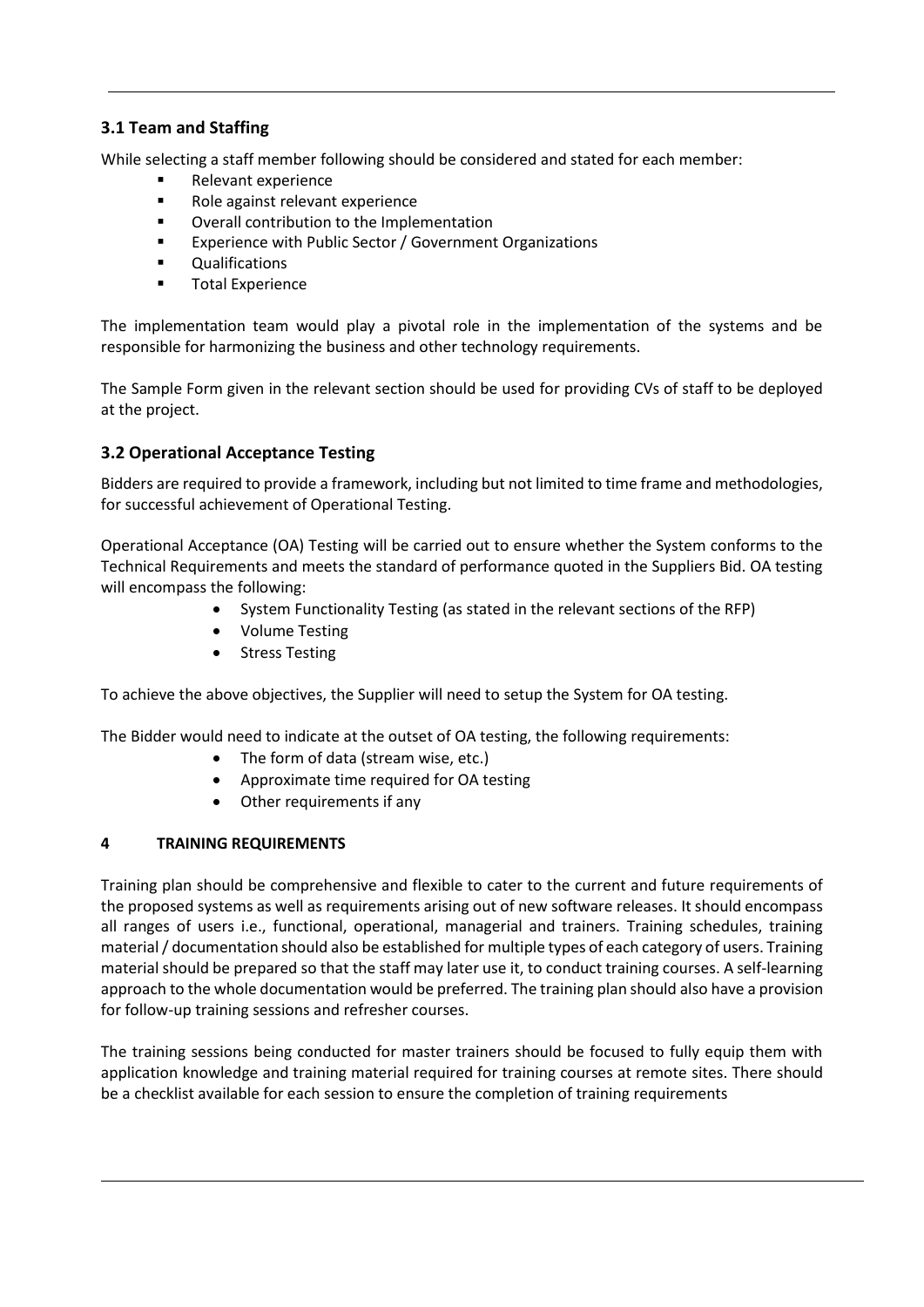The Procuring Agency would provide the training location where the supplier will conduct the training courses. All requirements along with detailed training plan for each user category should be provided to the Procuring Agency.

Following are the guidelines for arranging training courses:

- All the training courses will have to be designed in a modular form clearly focused on different user categories. Following user categories must be considered
	- − Functional Staff
	- − Operational Staff
	- − Managerial Staff
	- − Technical Staff
- A complete training schedule should be provided covering the following requirements:
	- − Total number of training courses to be conducted
	- − Components of each training course
	- − Target users of each training course
	- − Nature of courses (Subjective or Practical)
	- − Maximum No. of participants per training session
	- − Duration (Number of days) of each course and iterations of each
	- − Documentation/manuals being provided which each course
- Training staff should have following capabilities
	- − Excellent product knowledge
	- − Experience of government culture
	- − Working experience in similar projects & similar roles

The Sample Form given in the relevant section should be used for providing CVs of staff to be deployed at the project.

### <span id="page-17-0"></span>**5 SOLUTION REQUIREMENTS**

#### <span id="page-17-1"></span>**5.1 Business Requirements:**

This section provides an overview of the core business requirements (All mandatory requirements) associated to the following in scope 4 internal functions:

- 1. Finance Management
- 2. HR Management
- 3. Admin Management
- 4. Procurement Management

Bidders are required to establish a sound understanding of the 4 functions using the information and references shared in this RFP. Equally importantly, the bidders need to identify the potential opportunities for enhancing the automation for those areas. To demonstrate the understanding,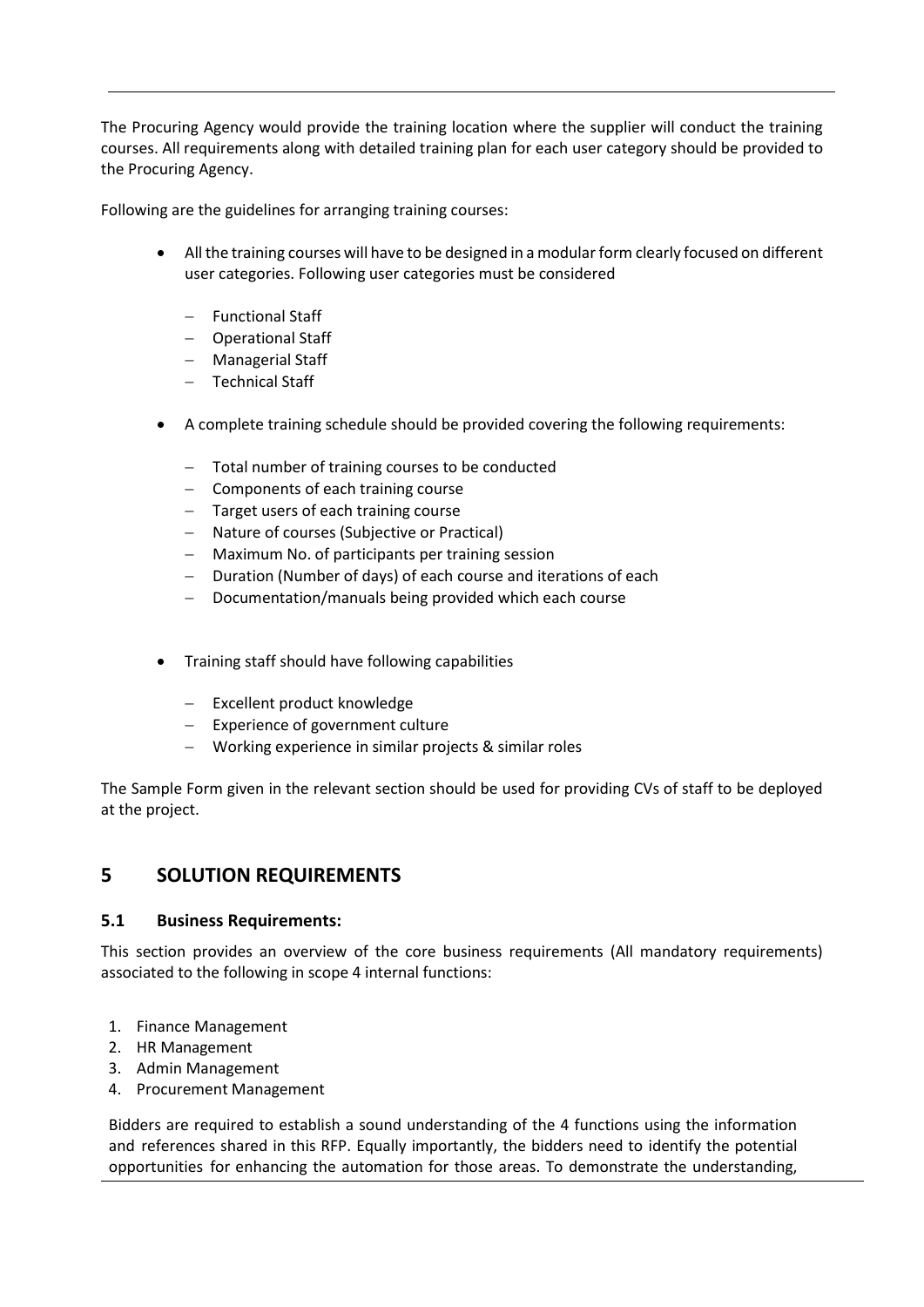bidders must showcase their findings at a high level and present a view linking proposed solution to the findings. While the requirements listed in this section may not be definitive or exhaustive, they provide a good view of the functions meant to be automated by the solution.

### <span id="page-18-0"></span>**5.2 Project Scope**

The solution is expected to offer:

- Operational efficiency
- Improved consistency and accuracy
- A helping hand for employees
- Self-Services and published portals

#### **Forms/Documents/Attachments involved in Procurement Process:**

- 1. Capex Form or Approval (along with Commission's approval where applicable)
- 2. Approval of PC Formation
- 3. Specifications/TORs provided by User
- 4. Assessment of RFQ/bidding docs by PC
- 5. Approval for placement on Website
- 6. Approval for publishing in print media
- 7. Attendance Sheets
- 8. Quotations/Bids
- 9. Bid Securities
- 10. Comparatives
- 11. Minutes of the meetings
- 12. Expense Approvals
- 13. POs
- 14. Contracts
- 15. GRN
- 16. Invoices.
- 17. Payments (if deemed appropriate)

#### <span id="page-18-1"></span>**5.3 Functional Requirements**

We are targeting out of the box solution providers and, as such, we expect to be provided with Industry standard solutions. We expect the respondents to dilate upon the general features of their product: reporting capabilities, documentation, on-line support, software architecture and advantages thereof, etc. We would also like for the vendors to specifically mention and recommend third-party solutions where the proposed solution does not support that requirement. Following are the functional requirements for the ERP financial system and loaning system that we intend to implement in the first wave and is of immediate interest to us. Vendors must complete this section and additional information has to be produced where necessary.

The part must be completed following the guidelines provided below:

a) The requirements should be met by leveraging available off the shelf software building blocks/components where possible and/or by custom built component/s that seamlessly integrate and communicate with the overall solution.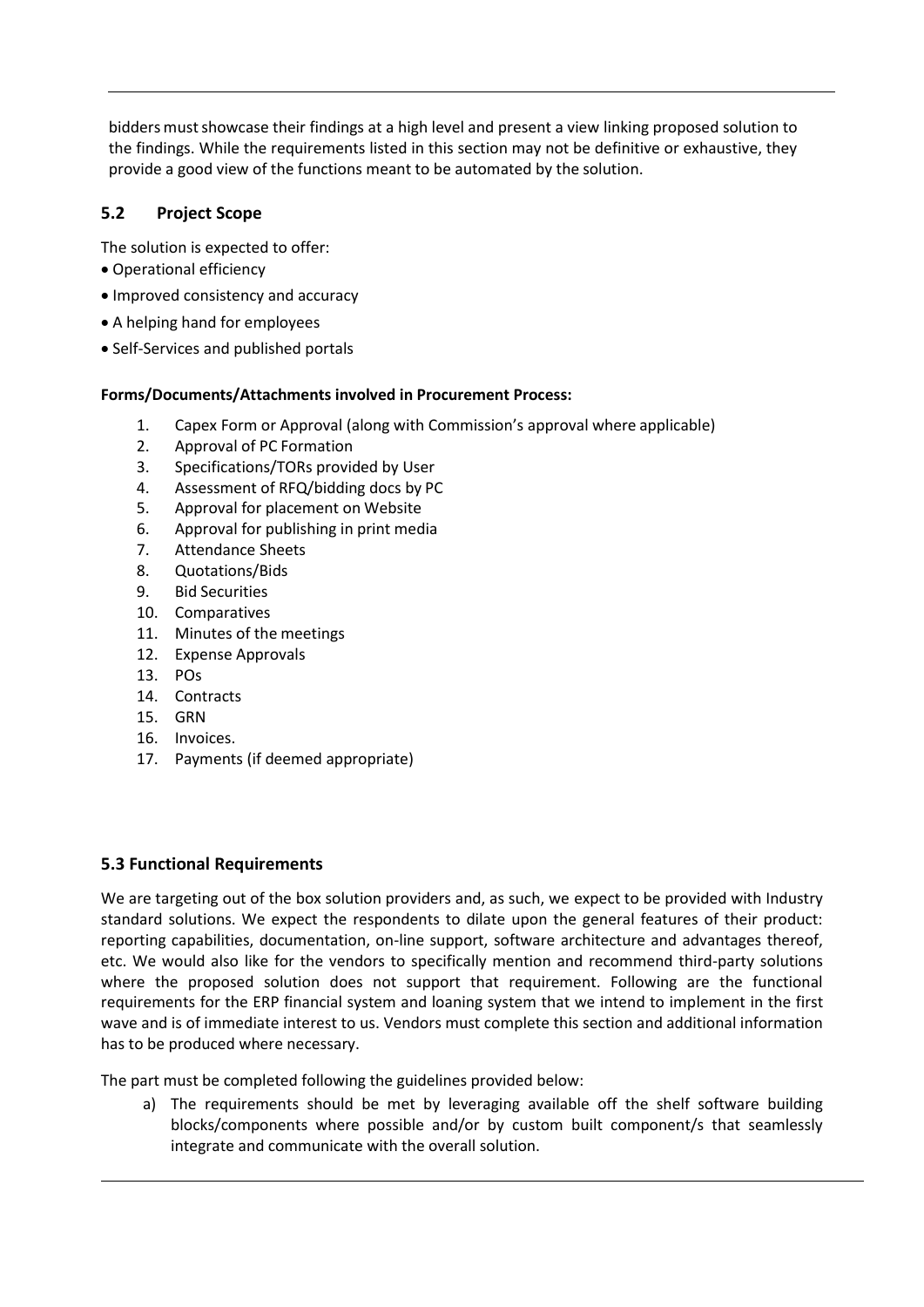b) Any requirements that are not going to be met as part of current scope due to specific constraints/limitations must be highlighted with reasoning. However, it is desired that all such requirements be committed to solution roadmap for post Go Live release/delivery as part of the support and maintenance contract at no additional cost Considering.

Points a) and b) above:

- Bidders are expected to fill out the "Availability" column in each requirements table accurately using one of the "Code" provided below. Add reference of your proposal for details how you will handle this requirement.

| Code                                   | <b>Description</b>                                                                                                                                            |               |
|----------------------------------------|---------------------------------------------------------------------------------------------------------------------------------------------------------------|---------------|
| <b>CONFIGURABLE</b>                    | Feature or capability will be available 'off the shelf' as a core<br>component/building block/solution's configurable feature                                 | 5             |
| <b>LIMITED</b><br><b>CUSTOMIZATION</b> | Feature or capability will be made available by customizing an<br>'off the shelf' core component/building block/solution                                      |               |
| <b>CUSTOMIZATION</b>                   | Feature or capability will be made available by building a<br>stand-alone custom component/utility that communicates<br>with other relevant system Components | 3             |
| <b>ROADMAP</b>                         | Feature or capability will be delivered post Go Live as part of<br>support & maintenance or a future release at no additional<br>cost                         | $\mathcal{P}$ |
| <b>NOT AVAILABLE</b>                   | Feature or capability will not be delivered                                                                                                                   | n             |

Total number of requirements listed in this Part is 52. Maximum points for 52 requirements are (52 \* 5) 260. Every proposal will be scored based on the responses and the supporting evidence submitted according to the table above and converted to a final score of 40 for this section as mentioned in 2.10.

The following table shows the functional requirements for STZA ERP.

| Sr<br>No.     | <b>Requirements For Finance</b>                                                                                                                                                                                                                                                                                                                                                        | <b>Availability</b> |
|---------------|----------------------------------------------------------------------------------------------------------------------------------------------------------------------------------------------------------------------------------------------------------------------------------------------------------------------------------------------------------------------------------------|---------------------|
| 1             | Following real time basis integrated modules is, but should<br>not be limited to:<br><b>General Ledger</b><br>Accounts Receivable<br>$\bullet$<br><b>Accounts Payable</b><br>$\bullet$<br><b>Expense Management</b><br>$\bullet$<br>Material/Inventory Management<br>$\bullet$<br><b>Fixed Assets</b><br>$\bullet$<br><b>Project Management</b><br>$\bullet$<br><b>Cost Management</b> |                     |
| $\mathcal{P}$ | Cash and Bank Management<br>$\bullet$<br>Facility to book invoices and track payables                                                                                                                                                                                                                                                                                                  |                     |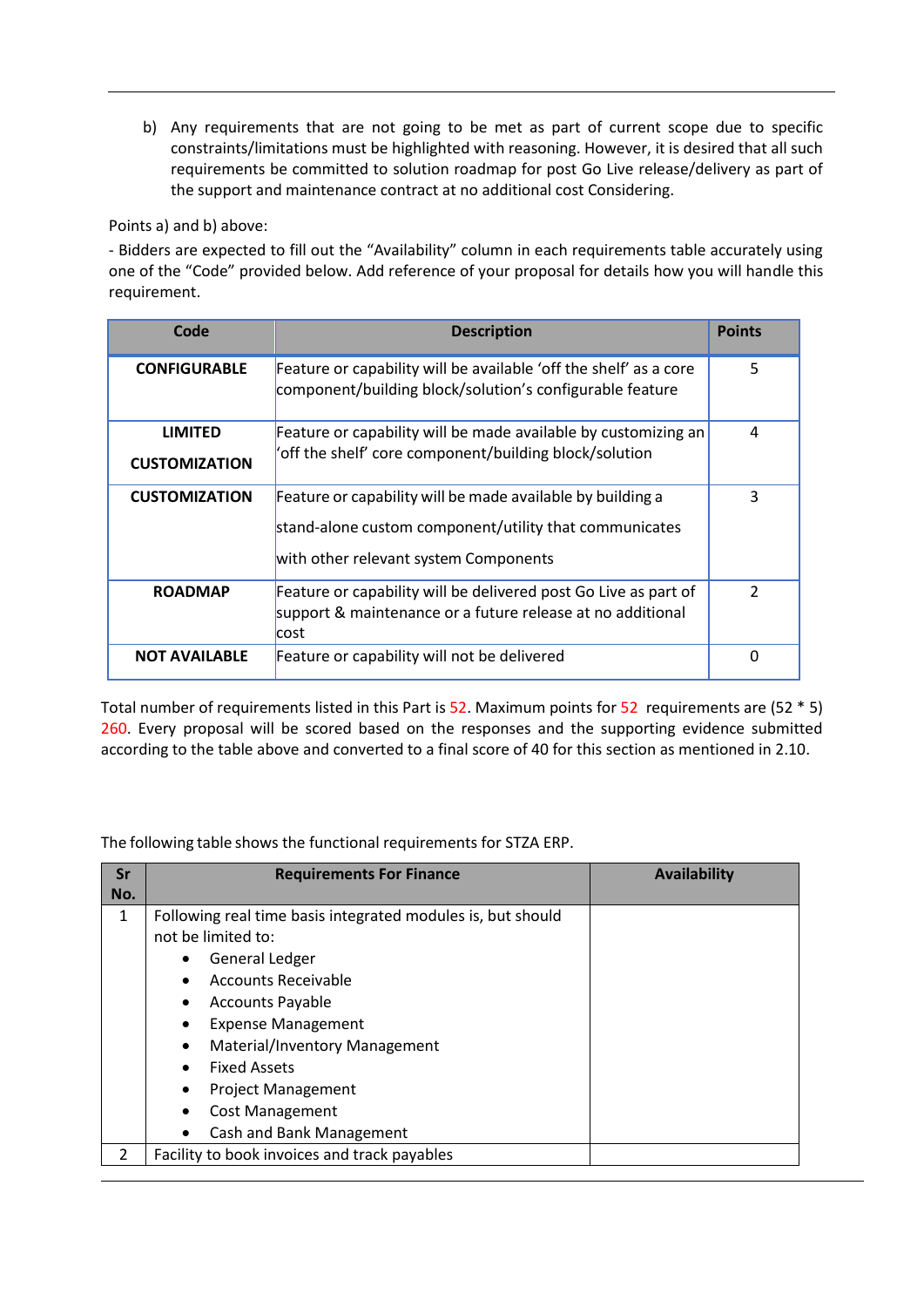| 3              | Bank payments and collections                                 |  |
|----------------|---------------------------------------------------------------|--|
| 4              | Intercompany accounting, reconciliation, and elimination      |  |
| 5              | Payroll                                                       |  |
| 6              | <b>Budgeting</b>                                              |  |
| $\overline{7}$ | Loan Application Receiving, Loan Application screening, loan  |  |
|                | approval, loan recovery                                       |  |
| 8              | Able to control the posting periods centrally for all account |  |
|                | types (e.g. assets, debtor, creditor, etc.)                   |  |
| 9              | Flexible to accommodate current and any proposed chart-of-    |  |
|                | accounts structures and organization structure. Able to       |  |
|                | provide facility to define and relate the following logical   |  |
|                | grouping structure and numbering convention to the chart of   |  |
|                | accounts i.e. Company, Department / Division, Location /      |  |
|                | Branches, Business Unit, Cost Center, Profit Center etc.      |  |
| 10             | Multiple companies and multiple divisions with different      |  |
|                | chart-of-accounts must be supported                           |  |
| 11             | Able to perform month-end and year-end closing.               |  |

| Sr  | <b>2- REQUIREMENTS FOR HR</b>       | <b>Availability</b> |
|-----|-------------------------------------|---------------------|
| No. |                                     |                     |
| 12  | <b>Employee Tracking</b>            |                     |
| 13  | <b>Personnel Action Processing</b>  |                     |
| 14  | <b>Benefits Administration</b>      |                     |
| 15  | <b>Employee Recruitment</b>         |                     |
| 16  | Performance                         |                     |
| 17  | <b>Applicant Tracking</b>           |                     |
| 18  | <b>Position Control</b>             |                     |
| 19  | <b>Position Budgeting</b>           |                     |
| 20  | Detailed and Customizable Reporting |                     |
| 21  | <b>Personnel Management</b>         |                     |
| 22  | Vacancy related reports             |                     |
| 23  | Maintaining Jobs                    |                     |
| 24  | Managing Information on Departments |                     |
| 25  | Payroll Management                  |                     |
| 26  | JD's Management                     |                     |

| Sr        | <b>3- REQUIREMENTS FOR ADMIN</b>                              | Availability |
|-----------|---------------------------------------------------------------|--------------|
| <b>No</b> |                                                               |              |
| 27        | Able to control the posting periods centrally for all account |              |
|           | types (e.g., assets, debtor, creditor, etc.)                  |              |
| 28        | Able to provide facility to define and relate the following   |              |
|           | logical grouping structure and numbering convention to the    |              |
|           | chart of accounts (6 Levels) i.e. Company, Department /       |              |
|           | Division, Location / Branches, Business Unit, Cost Center,    |              |
|           | <b>Profit Center</b>                                          |              |
| 29        | Multiple companies and multiple divisions with different      |              |
|           | chart-of-accounts must be supported                           |              |
| 30        | Able to search, sort by fields, total, sub-total              |              |
|           | Drill down to document details                                |              |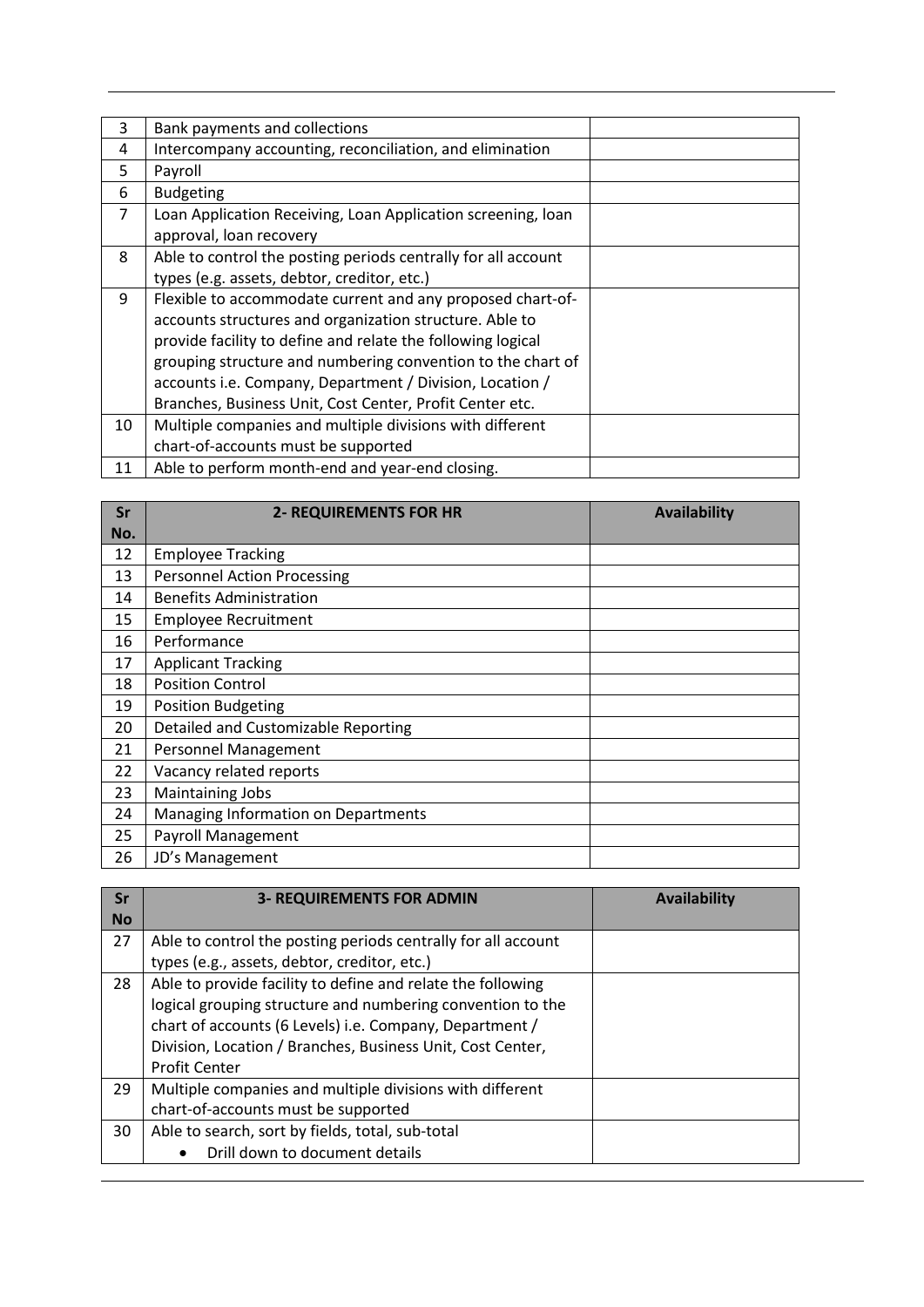|        | Drill down to master data information (includes                  |                  |
|--------|------------------------------------------------------------------|------------------|
|        | technical data)                                                  |                  |
| 31     | Should be able to export and import data                         |                  |
| 32     | Any menus and menu options displayed are determined by           |                  |
|        | user access privileges.                                          |                  |
| 33     | Can optionally delegate nominate security functions to other     |                  |
|        | authorized users                                                 |                  |
| 34     | Able to perform for on-line, off-line and end-of-day back up.    |                  |
|        | In the event of disaster, the system is able to recover up to    |                  |
|        | the last transaction processed. An automatic recovery process    |                  |
|        | that is easy to implement is to be provided should the system    |                  |
|        | or the hard disk crash.                                          |                  |
| 35     | Able to maintain data consistency and accuracy across            |                  |
|        | database(s) to ensure data integrity                             |                  |
| 36     | Able to generate the requested reports of all department         |                  |
| 37     | Able to print control reports regardless of whether there are    |                  |
|        | transactions/activities                                          |                  |
| 38     | Able to sort reports into the various wings, regions, business   |                  |
|        | operating units, cost centers, etc.                              |                  |
| 39     | Able to perform upload/download of data of systems               |                  |
| 40     | Able to require the user to perform valid identification for all |                  |
|        | accesses                                                         |                  |
| $\sim$ | A DEALUDERAERITE FAD DDACLIDERAERIT                              | $A = -11 - 1111$ |

| Sr        | <b>4- REQUIREMENTS FOR PROCUREMENT</b> | <b>Availability</b> |
|-----------|----------------------------------------|---------------------|
| <b>No</b> |                                        |                     |
| 41        | E-tendering                            |                     |
| 42        | Online RFQ\RFP                         |                     |
| 43        | <b>Clause Libraries</b>                |                     |
| 44        | Receive online response from bidders   |                     |
| 45        | Automatically add rules in RFQs        |                     |
| 46        | Templates for RFQ\RFP                  |                     |
| 47        | Auto Scoring option for RFP            |                     |
| 48        | Comparison between bids                |                     |
| 49        | Add Suggestion regarding bids          |                     |
| 50        | <b>Digital Signatures</b>              |                     |
| 51        | <b>Record Management</b>               |                     |
| 52        | Support desk for buyer/supplier        |                     |

# <span id="page-21-0"></span>**6 TECHNOLOGY OUTAGE REQUIREMENTS**

In case of technology outage, Bidder is required to propose the strategy to run the office work smoothly and to be able to bring the system into synchronization with current state of work. This strategy should be provided at later stage during the development of applications.

# <span id="page-21-1"></span>**7 SAMPLE FORMS**

The forms given in section should be used by the Bidders in the preparation of their bids: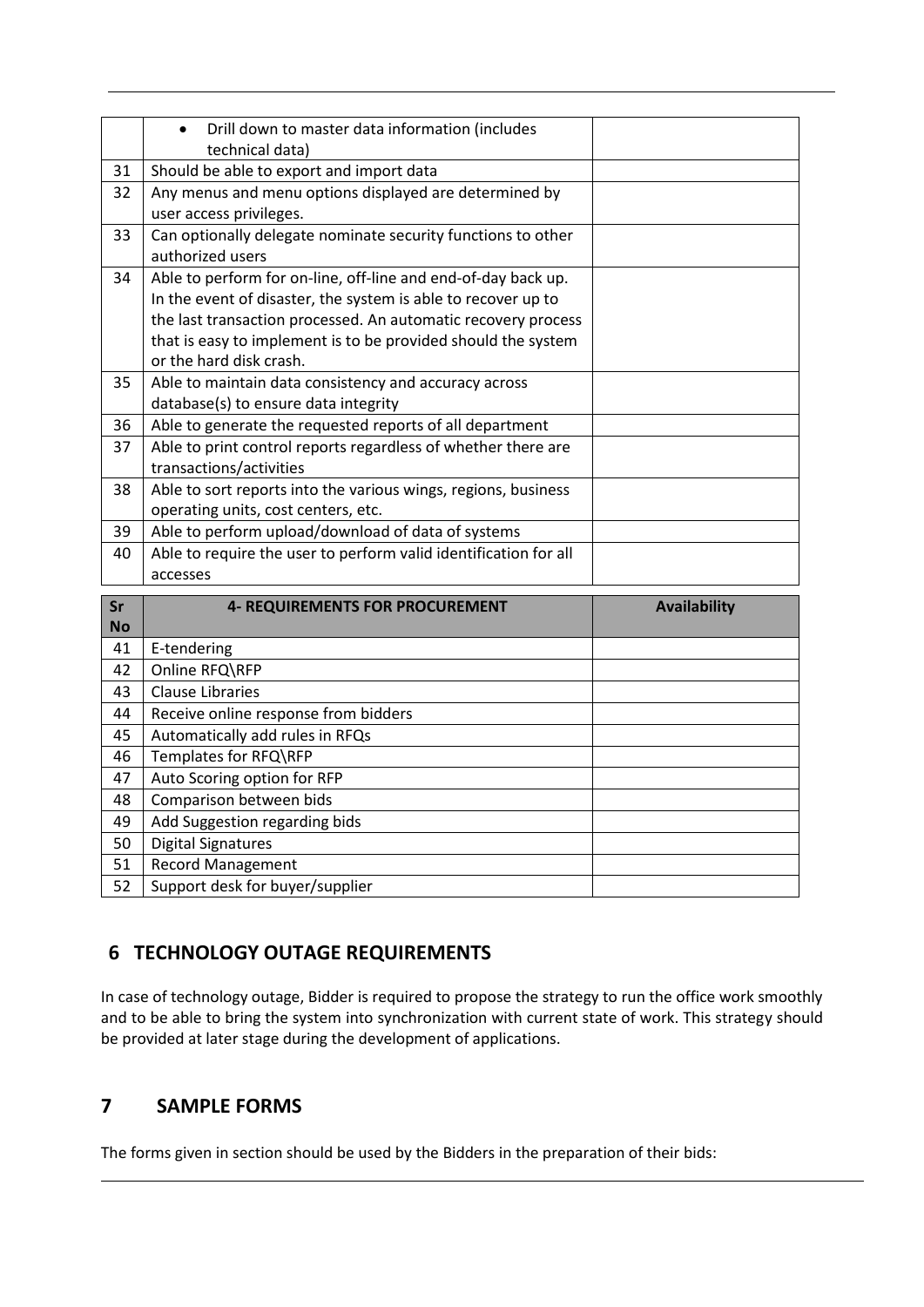#### <span id="page-22-0"></span>7.1 Bid Table of Contents and Checklist

**Note**: Bidders should expand and modify (if appropriate) and complete the following table. The purpose of the table is to provide the Bidder with a summary checklist of items that must be included in the bid to be considered for contract award. It also provides a summary reference scheme to ease and speed the Procuring Agency's bid evaluation process.

| Item                                                               | present: y/n | page no. |
|--------------------------------------------------------------------|--------------|----------|
| <b>Bid</b><br>Form                                                 |              |          |
| Schedules<br>Price<br>Form                                         |              |          |
| <b>Bid Security</b>                                                |              |          |
| Attachment 1: Proposer's Eligibility                               |              |          |
| Attachment 2: Proposer's Qualifications                            |              |          |
| Attachment 3: Conformity of the ERP System to the RFP<br>documents |              |          |
|                                                                    |              |          |
|                                                                    |              |          |
|                                                                    |              |          |
|                                                                    |              |          |
|                                                                    |              |          |
|                                                                    |              |          |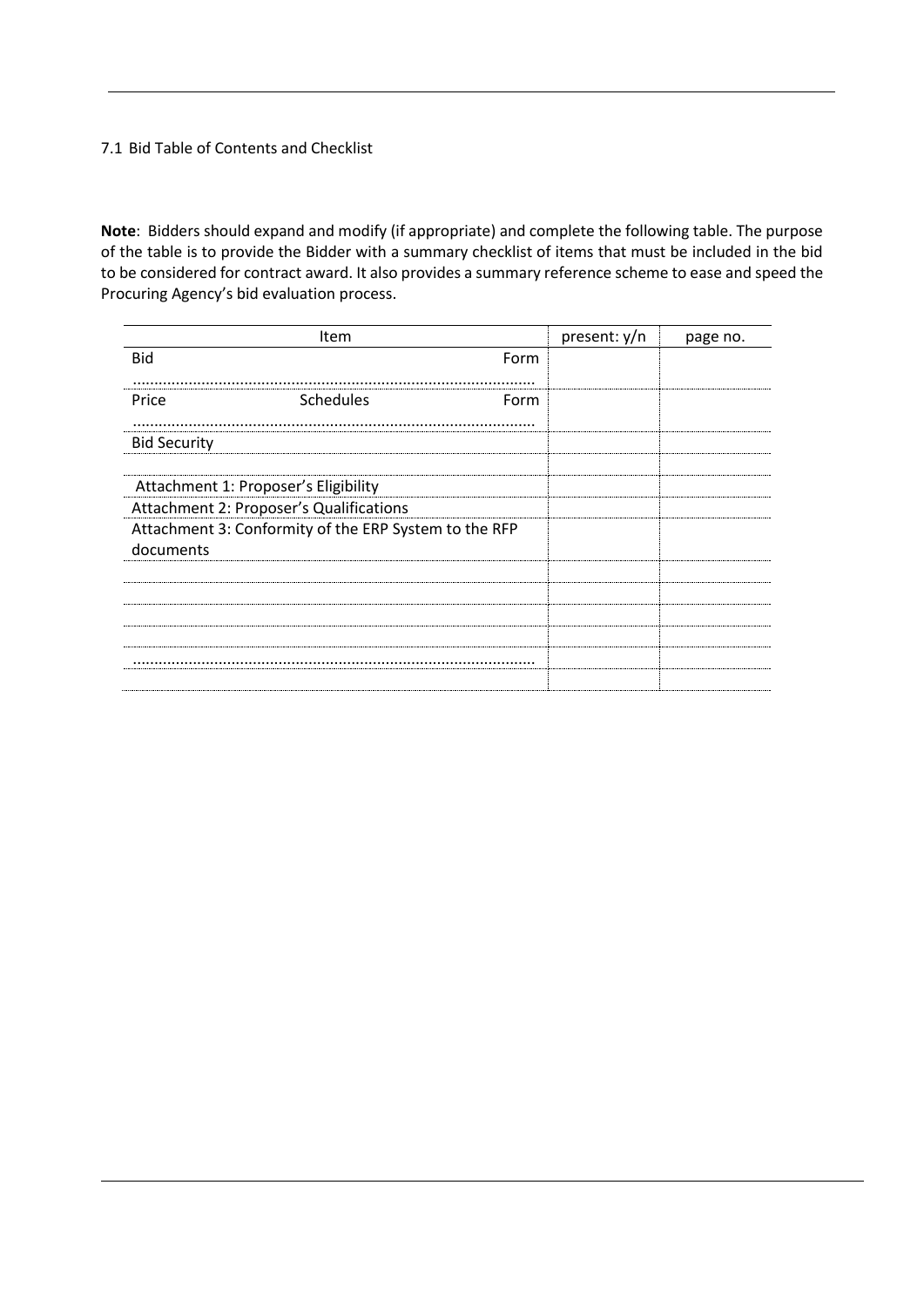<span id="page-23-0"></span>7.2 Sample Bid Form

Date: \_\_\_\_\_\_\_\_\_\_\_\_\_\_\_\_\_\_\_\_\_\_\_\_\_\_

To: STZA. Dear Sir/Madam,

Having examined the RFP including attached documents, the receipt of which is hereby duly acknowledged, we, the undersigned, offer to produce, deliver, install, support, and maintain in full conformity with the said RFP including attached documents.

We undertake, if invited by you to do so, to attend a Pre-Bid Meeting at our own expense. We undertake, if our bid is accepted, to install the systems in accordance with the schedule specified in our bid.

If our bid is accepted, we will provide an Advance Payment Security and a Performance Security in the form and in the amounts, as agreed in pursuance of this contract.

We agree to abide by this Bid for a period of {number of days} from the date fixed for Bid submission, and it shall remain binding upon us and may be accepted at any time before the expiration of that period.

Until a formal contract is prepared and executed, this Bid, together with your written acceptance thereof and your notification of award, shall constitute a binding Contract between us.

We understand that you are not bound to accept the lowest or any bid you may receive.

Dated this \_\_\_\_\_\_\_\_\_\_\_\_\_\_\_\_\_ day of \_\_\_\_\_\_\_\_\_\_\_\_\_\_\_\_\_\_\_\_\_\_\_\_ 20\_\_\_\_\_.

{Signature} {In the capacity of}

\_\_\_\_\_\_\_\_\_\_\_\_\_\_\_\_\_\_\_\_\_\_\_\_\_\_\_\_\_\_\_\_

Duly authorized to bid and sign for and on behalf of \_\_\_\_\_\_\_\_\_\_\_\_\_\_\_\_\_\_\_\_\_\_\_\_\_\_\_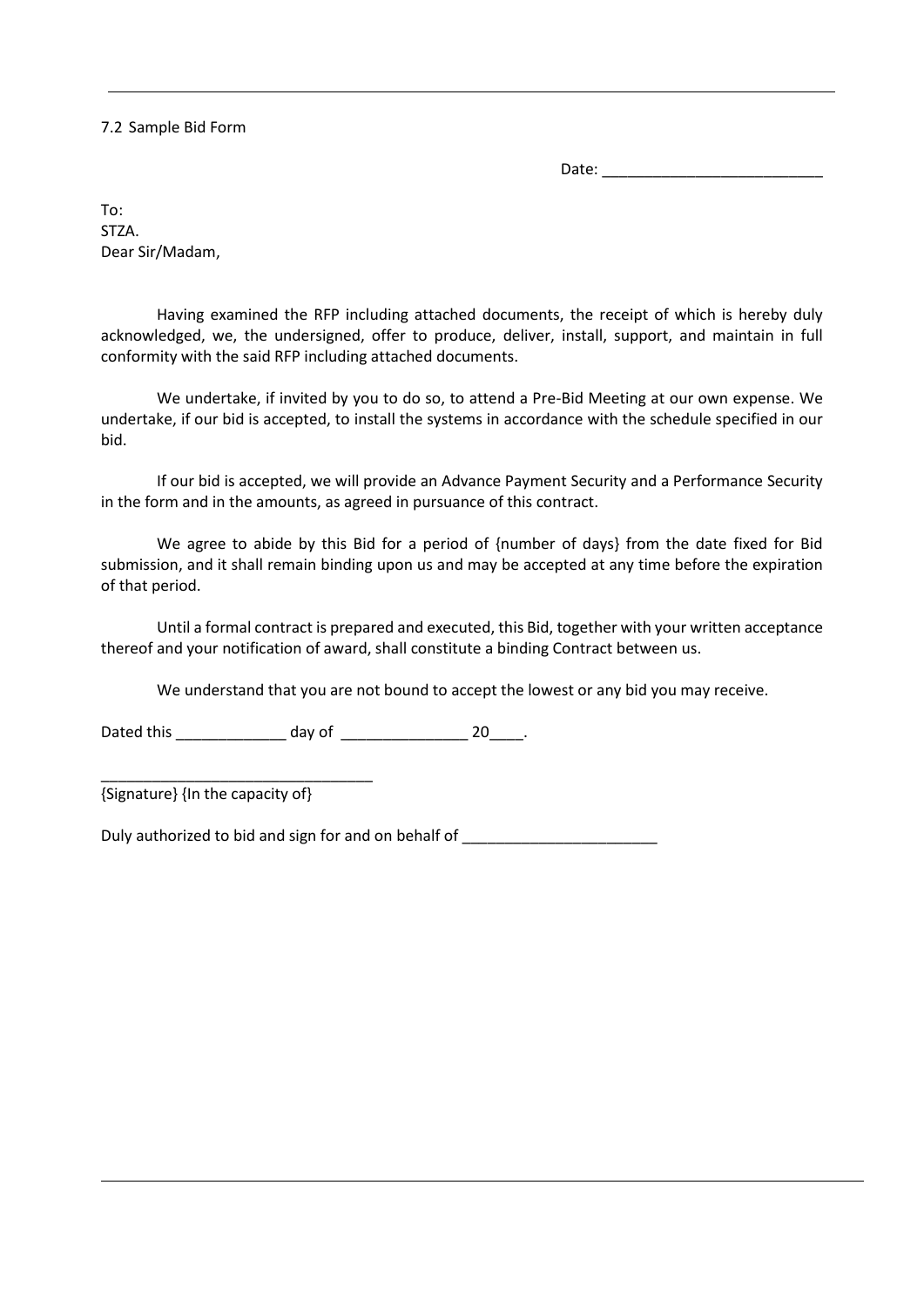#### <span id="page-24-0"></span>**7.3 Price Schedule Forms – Guidelines**

If Bidders are unclear or uncertain as to the scope of any item, they shall seek clarification in accordance with the RFP prior to submitting their bid.

Prices shall be filled in indelible ink, and any alterations necessary due to errors, etc., shall be initialed by the Bidder. As specified in the RFP, prices shall be fixed and firm for the duration of the Contract.

Bid prices shall be quoted in the manner indicated and, in the currencies, specified in the RFP. For each item, Bidders shall complete each appropriate column in the respective Schedules, giving the price breakdown as required by the RFP.

Prices given in the Schedules against each item shall be for the scope covered by that item as detailed in the Technical Requirements or elsewhere in the RFP.

The Bidder must exercise great care in preparing its calculations, since there is no opportunity for a Bidder to correct errors once the deadline for submission of bids has passed. Unless other correction techniques have been introduced in the Bid, where there are discrepancies between the product of quantities and unit prices (or rates) and the relevant total (or sub-totals), the product of prices and quantities shall prevail, and the totals (or sub-totals) shall be corrected accordingly. Similarly, where there are discrepancies between sub-totals and totals (or higher aggregates), the sub-totals shall prevail, and the totals (or higher aggregates) shall be corrected accordingly.

Accordingly, a single error in specifying, for example, a unit price, can substantially change a Bidder's overall Total Bid Price. Such an error can either render the bid noncompetitive (if the error increases the Total Bid Price) or subject the Bidder to the possible loss of its bid security (if the error reduces the Bid Price to a level where the successful Bidder may not be willing to honor the corrected bid). In addition, where there are discrepancies between amounts stated in figures and amounts stated in words, the amounts stated in words shall prevail.

Items left blank will be deemed to have been included in other items. The totals shall be deemed to be the total price for supplying, installing, and achieving Operational Acceptance of the System according to the Contract, whether or not each individual item has been priced.

When requested by the Procuring Agency for the purposes of making payments or partial payments, valuing variations, or evaluating claims, or for such other purposes as the Procuring Agency may reasonably require, the Supplier shall provide the Procuring Agency with a breakdown of any composite or lump sum items included in the Schedules.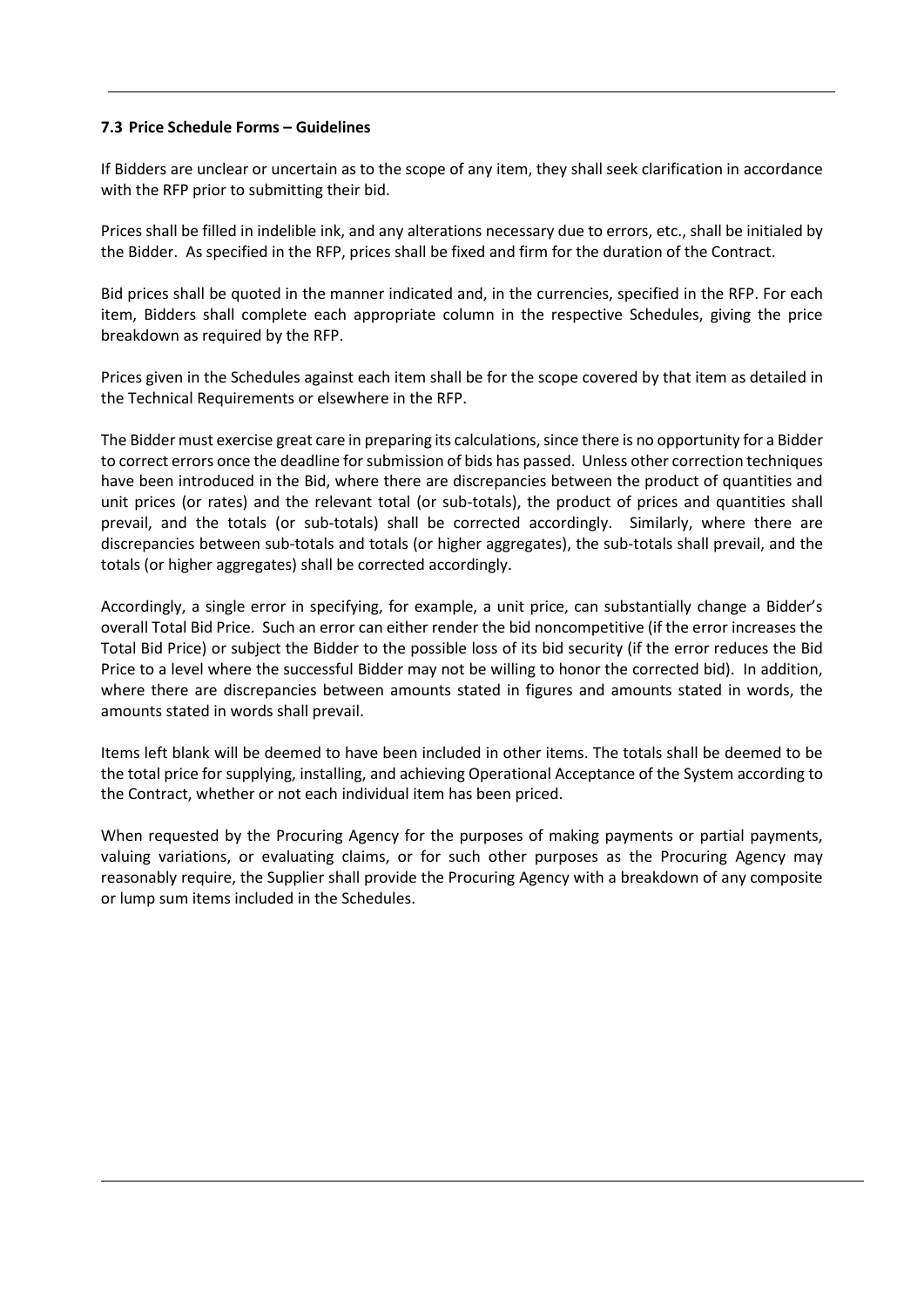### <span id="page-25-0"></span>**7.4 Sample Format For CV**

The following information should be provided in the given sequence:

| Year of Passing, Grade/Division and Institution must |
|------------------------------------------------------|
| be mentioned for all items.                          |
|                                                      |
|                                                      |
|                                                      |
|                                                      |
|                                                      |
|                                                      |
|                                                      |
|                                                      |
|                                                      |
|                                                      |

Other information if deemed appropriate may also be provided at the end of each CV. Bidder is allowed to use its own format of CVs as well.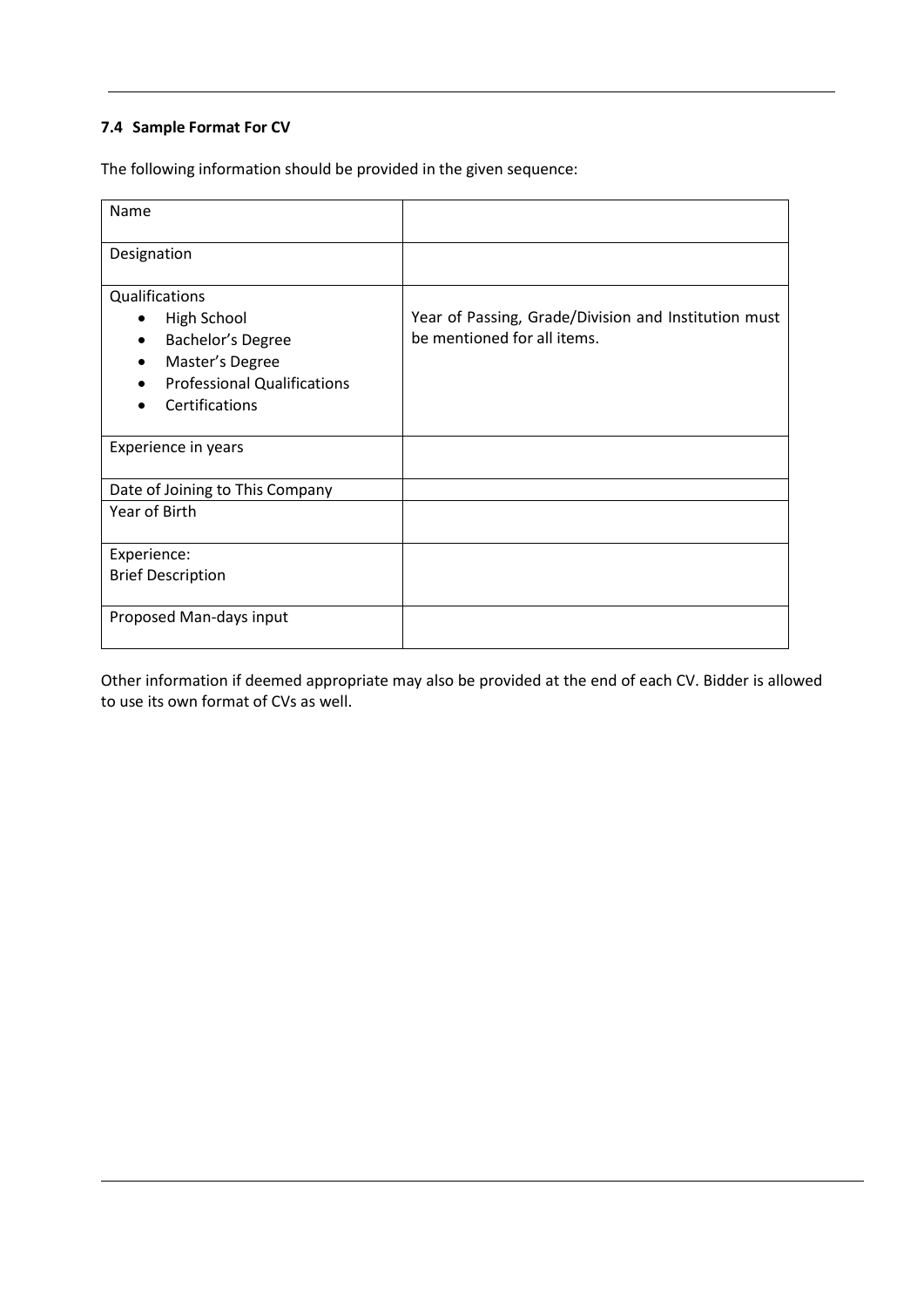### <span id="page-26-0"></span>**7.5 Preliminary Evaluation Checklist**

*The Bidder should fill out this Form by providing all the required information and placing this Form on top of the Technical Proposal. Relevant portions of the Technical Proposal should be referenced in this form.*

| Name of Bidder                                             |  |
|------------------------------------------------------------|--|
| <b>Solution Offered</b>                                    |  |
| (State Application Solution)                               |  |
| Type of Solution Offered                                   |  |
| (State Bespoke, Hybrid or Package)                         |  |
| <b>Status of the Bidder</b>                                |  |
| Partnership Firm<br>$\bullet$                              |  |
| Private Limited Company                                    |  |
| <b>Public Limited Company</b>                              |  |
| Entity registered / incorporated                           |  |
| outside Pakistan (Give details)                            |  |
| Other (Please specify)                                     |  |
| Date of Incorporation                                      |  |
| Number of years in business                                |  |
| Financial Statements Attached (Y/N)                        |  |
| Names of Owner / Partners / Chief Executive<br>/ Directors |  |
| Details of Registered Head Office                          |  |
| (Address, Phone, Facsimile, Email and                      |  |
| Website information)                                       |  |
| <b>Total Number of Employees</b>                           |  |
|                                                            |  |
| Total & Average Experience of Employees<br>(Years)         |  |
| <b>DETAILS OF PROJECTS</b>                                 |  |
| Details of Three Projects should be provided               |  |
| here out of which the first two projects                   |  |
| should be of nature similar to this project.               |  |
| Project 1                                                  |  |
| Name of Client                                             |  |
| <b>Client Description</b>                                  |  |
| Client Industry                                            |  |
|                                                            |  |

*Please note that all required information should be provided on this Form.*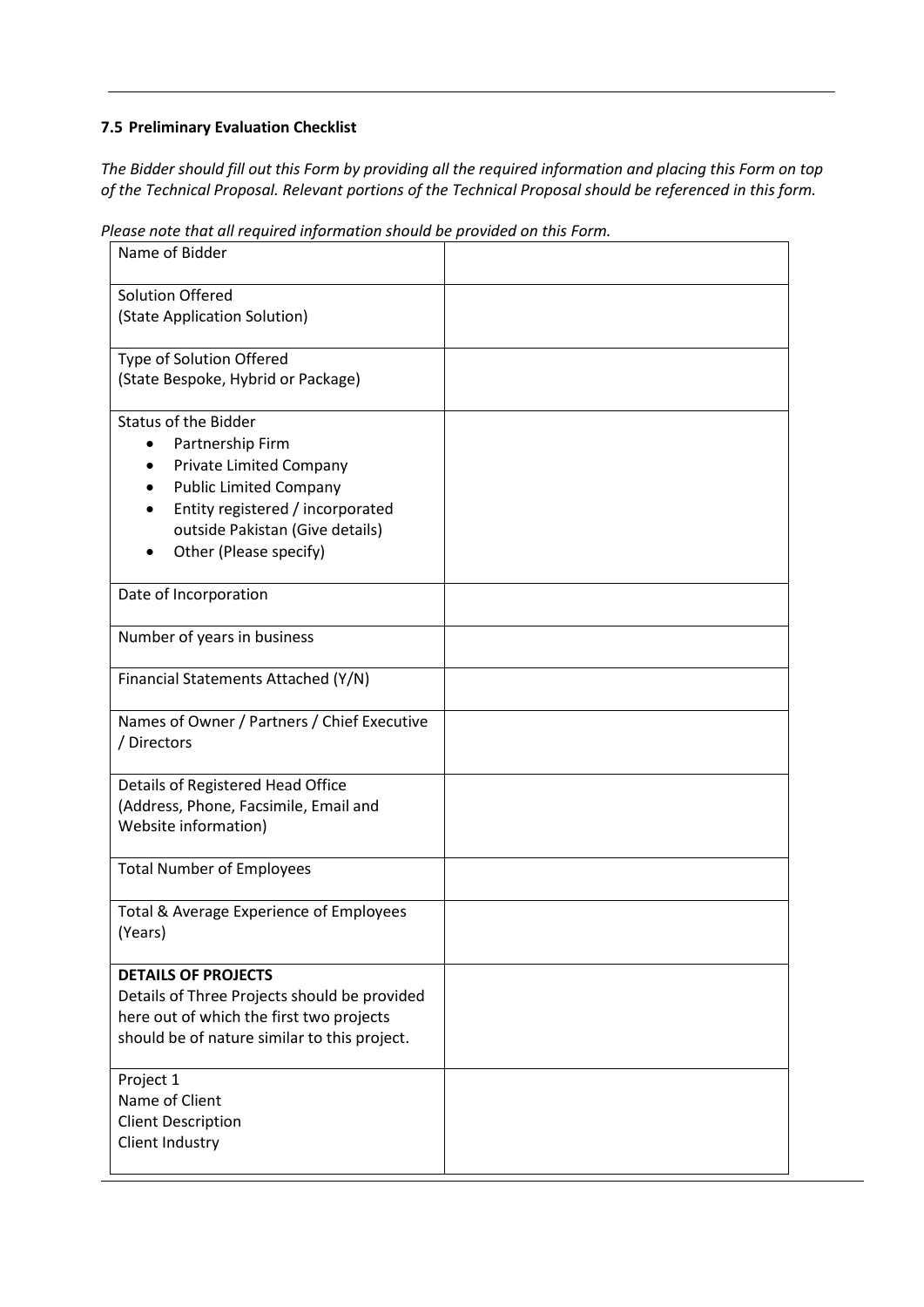| Name of Project Completed                             |  |
|-------------------------------------------------------|--|
| Date of Commencement (MM/YYYY)                        |  |
| Date of Completion (MM/YYYY)                          |  |
|                                                       |  |
| Duration (Elapsed Time & Man Months)                  |  |
| Value of the Project (PKR)                            |  |
| Names of Staff Involved in the Project                |  |
| Brief Description of the Project                      |  |
| Name of Project Contact Person and Contact<br>Details |  |
| Project 2                                             |  |
| Name of Client                                        |  |
| <b>Client Description</b>                             |  |
| Client Industry                                       |  |
|                                                       |  |
| Name of Project Completed                             |  |
| Date of Commencement (MM/YYYY)                        |  |
| Date of Completion (MM/YYYY)                          |  |
| Duration (Elapsed Time & Man Months)                  |  |
|                                                       |  |
| Value of the Project (PKR)                            |  |
| Names of Staff Involved in the Project                |  |
| Brief Description of the Project                      |  |
|                                                       |  |
| Name of Project Contact Person and Contact            |  |
| <b>Details</b>                                        |  |
|                                                       |  |
| Project 3                                             |  |
| Name of Client                                        |  |
| <b>Client Description</b>                             |  |
| Client Industry                                       |  |
|                                                       |  |
| Name of Project Completed                             |  |
| Date of Commencement (MM/YYYY)                        |  |
| Date of Completion (MM/YYYY)                          |  |
|                                                       |  |
| Duration (Elapsed Time & Man Months)                  |  |
| Value of the Project (PKR)                            |  |
|                                                       |  |
| Names of Staff Involved in the Project                |  |
|                                                       |  |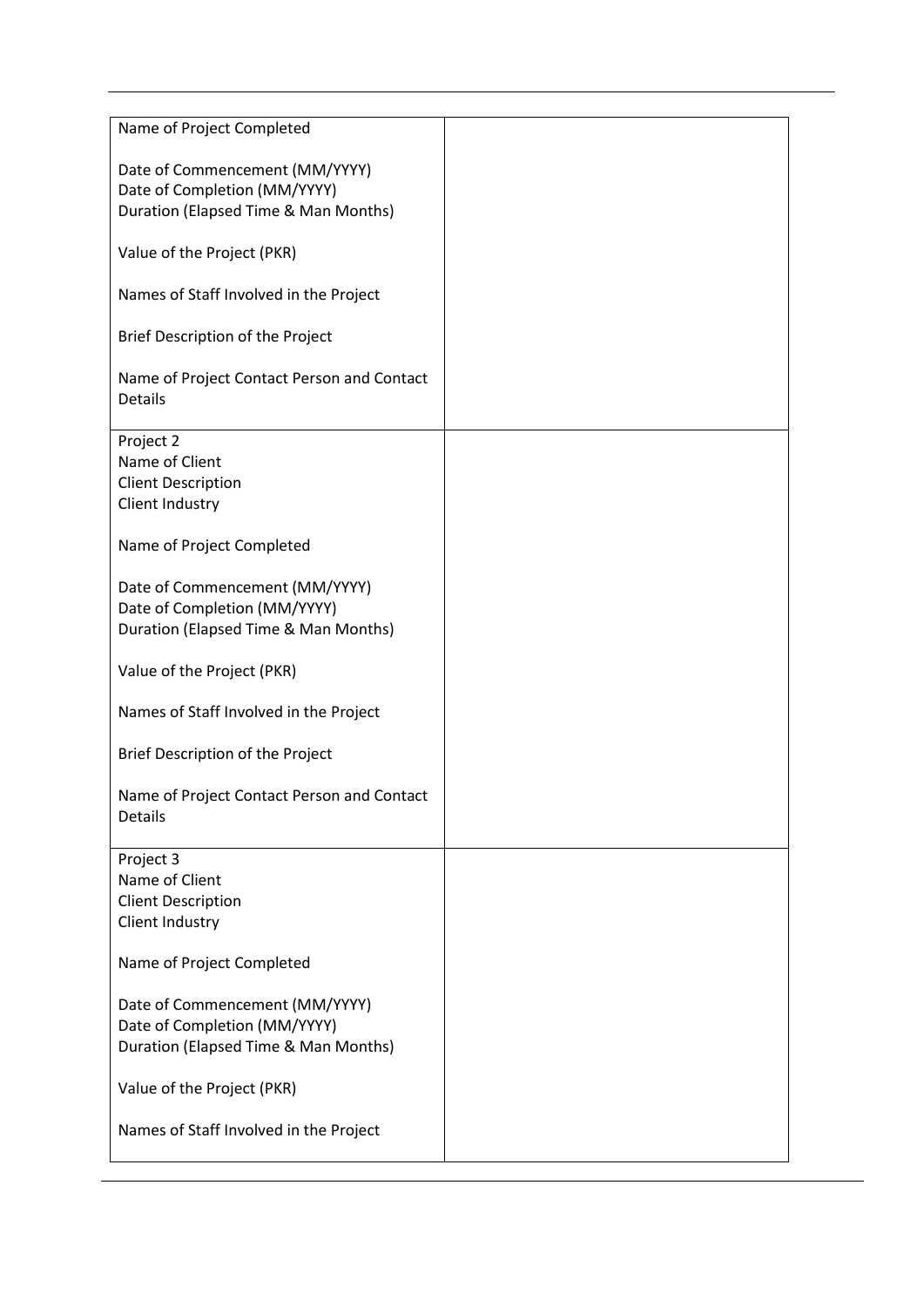| Brief Description of the Project                             |  |
|--------------------------------------------------------------|--|
| Name of Project Contact Person and Contact<br><b>Details</b> |  |
| Bid Form Attached (Y/N)                                      |  |
|                                                              |  |
| Financial Bid Attached (Y/N)                                 |  |
| Bid Security 2% of Bid Price Attached (Y/N)                  |  |

# <span id="page-28-0"></span>**7.6 Format for Financial Proposal**

| Sr. No.                                                                                                        | <b>Description</b>                                | <b>Amount (PKR)</b>    |  |
|----------------------------------------------------------------------------------------------------------------|---------------------------------------------------|------------------------|--|
| STZA Workflow automation Software Development, Implementation, Integration, Licenses,<br>Support/Training etc. |                                                   |                        |  |
| <b>Project Cost</b>                                                                                            |                                                   |                        |  |
| A                                                                                                              | Project Cost (as per TOR/SOW)                     |                        |  |
| Sr. No.                                                                                                        | <b>Description</b>                                | <b>Amount (PKR)</b>    |  |
|                                                                                                                | <b>SUPPORT COST (POST Go Live)</b>                |                        |  |
| В                                                                                                              | On-site/Offsite 24 Months Support (After Go Live) |                        |  |
| Sr. No.                                                                                                        | <b>Description</b>                                | Per Man Day Rate (PKR) |  |
| <b>Change Request Cost</b>                                                                                     |                                                   |                        |  |
| C                                                                                                              | Per Man Day Cost (in case of any change request)  |                        |  |
|                                                                                                                | Total Cost (A+B)                                  |                        |  |

### **RATES CARDS FOR CHANGE REQUEST & ENHANCEMENTS**

A rate card for various services must be provided for Change Request and or Enhancements.

### **Note:**

- \* These prices must include all incidental costs associated with the provision of the service, such as travel, subsistence, office support, communications, printing of materials, etc., and all taxes, levies, duties, and fees imposed on the Bidder, its subcontractors, or employees on account of such services in the Procuring Agency's country.
- \* Shared components/modules must not be charged separately for each system. (Although for complete modules minor implementation/customization charges can be accommodated)
- Responding organization must provide separate price/cost for each line-item A-F or may state that it is either "included" within the cost of some other line item or nil. Bid will stand non-compliant in case any line item is missed out or left blank.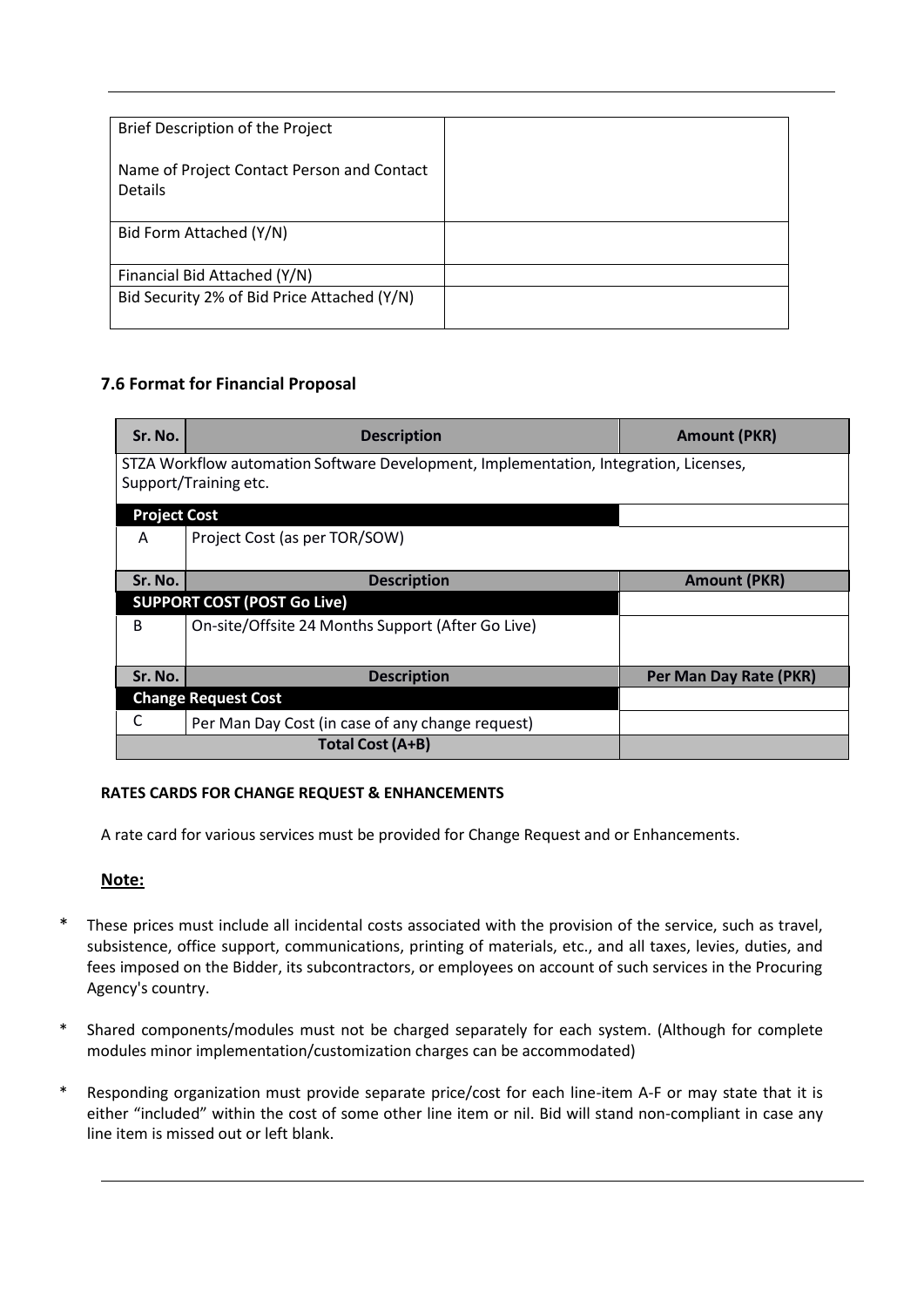### **[TO BE EXECUTED ON STAMP PAPER]**

### **NON-DISCLOSURE AGREEMENT**

This Non-Disclosure Agreement **(**the **"Agreement**"**)** is made at Islamabad on [Insert Date] (the "**Signing Date**"), by and between:

- 1. **SPECIAL TECHNOLOGY ZONES AUTHORITY,** an autonomous statutory body established pursuantto Section 3 of the Special Technology Zones Authority Act, 2021 (which includes any re- promulgation or re-enactment thereof), with its office at 16th Floor, New State Life Tower, Plot# 61, Jinnah Avenue, Islamabad (hereinafter referred to as the **"Discloser"** which expression shall, where the context so permits mean and include its successors and permitted assigns); and
- 2. **[INSERT NAME]**, a company incorporated under the laws of Pakistan, having its registered office located at [insert address] Pakistan (hereinafter referred to as the **"Receiver"** which expression shall, where the context so permits mean and include its successors and permitted assigns);

### **[OR]**

**[MR./MS./MRS./MISS] [INSERT NAME]**, [son/daughter/wife] of [insert name], holding CNIC No.[insert], resident of [insert], Pakistan**,** (hereinafter referred to as the **"Receiver"** which expression shall, where the context so permits mean and include its successors and permitted assigns);

**(**The Discloser and the Receiver are hereinafter collectively referred to as the "**Parties**" and each individually as the "**Party**").

#### **WHEREAS**:

- A. The Discloser*,* is established as an autonomous statutory authority by the Cabinet Division, Government of Pakistan pursuant to Section 3 of the Special Technology Zones Authority Act, 2021, to, *inter alia,* develop and regulate special technology zones in Pakistan (hereinafter collectively referred to as the "**STZs**"), to accomplish its core strategic objectives of promoting (i) technology transfer, (ii) foreign direct investment, (iii) human capital development, (iv) innovationand entrepreneurship, research and development, (v) job creation, (vi) technology exports, and (vii)technology imports substitution.
- B. The Parties are entering into discussions regarding *linsert purpose of engagement/NDA* (hereinafter referred to as the "**Permitted Purpose**");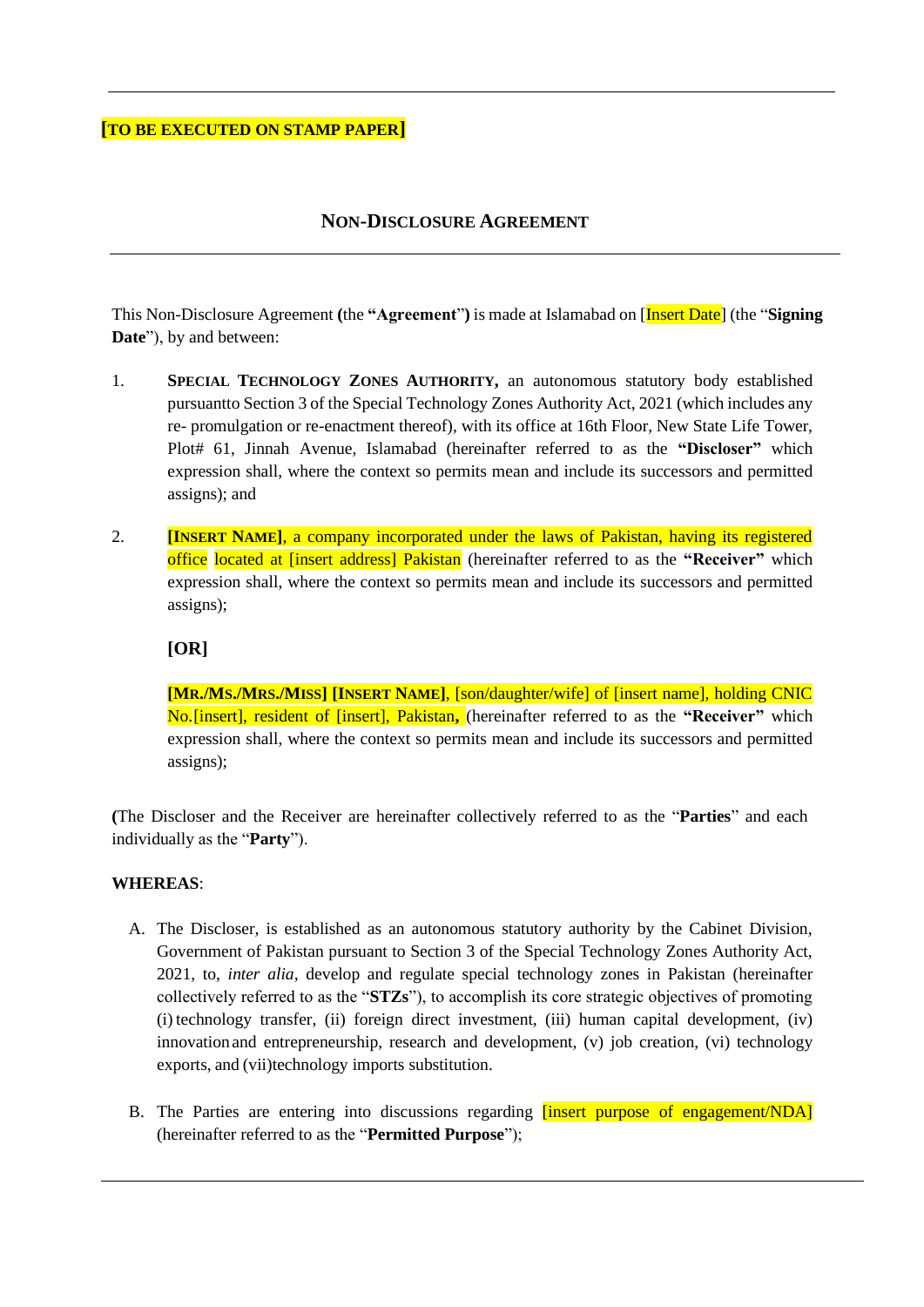- C. The Discloser wishes to disclose certain Confidential Information (as defined below) concerning the business and activities of the Discloser to the Receiver during the course of the dealing between the Parties, and is desirous of ensuring that such Confidential Information remains confidential andis not used by the Receiver for any purpose other than as specified herein;
- D. This Agreement sets out the terms upon which the Discloser agrees to provide the Receiver with such Confidential Information.

**NOW, THEREFORE**, in consideration of the mutual covenants herein contained, the receipt and sufficiency of which is hereby acknowledged, intending to be legally bound, the Parties agree as follows:

# **1. INTERPRETATION**

1.1 In this Agreement:

### **Authorized Recipient** means:

- (a) The Receiver's officers and employees who need to have access to the Confidential Information (as defined below); and
- (b) Any third party in relation to whom the Receiver has obtained the Discloser's prior consent(such consent may be granted at the Discloser's sole discretion) to disclose Confidential Information.

### 1.2 **Confidential Information** means:

- (a) any and all information, know-how, experience or material, whether technical, commercial,financial, or otherwise, in the Discloser's possession (whether actual or imputed) or relatedto the Discloser, or shared in relation to the course of engagement of the Receiver with theDiscloser, in whatever form including, without limitation, written, oral, visual or electronic,or on tape or disk (whether or not owned or developed by the Discloser), which the Receiver may obtain knowledge of, directly or indirectly, through or as a result of access to the premises of the Discloser, or through discussions and communications with the directors, employees, officers, agents, representatives, consultants, and/or professionaladvisers of the Discloser; and
- (b) any data of whatsoever nature prepared by the Receiver on the Discloser's behalf which may contain or otherwise reflect such information as is described in paragraph (a) above, with the exception of any information which at the time of supply: (a) is within the public domainand any information which at the time of supply to or from the Receiver is not in the public domainbut subsequently comes into the public domain, other than as a result of a breach by the Receiver or by an Authorized Recipient; (b) is independently developed by the Receiver; (c) the Receiver lawfully obtains from any third party who has lawfully obtained such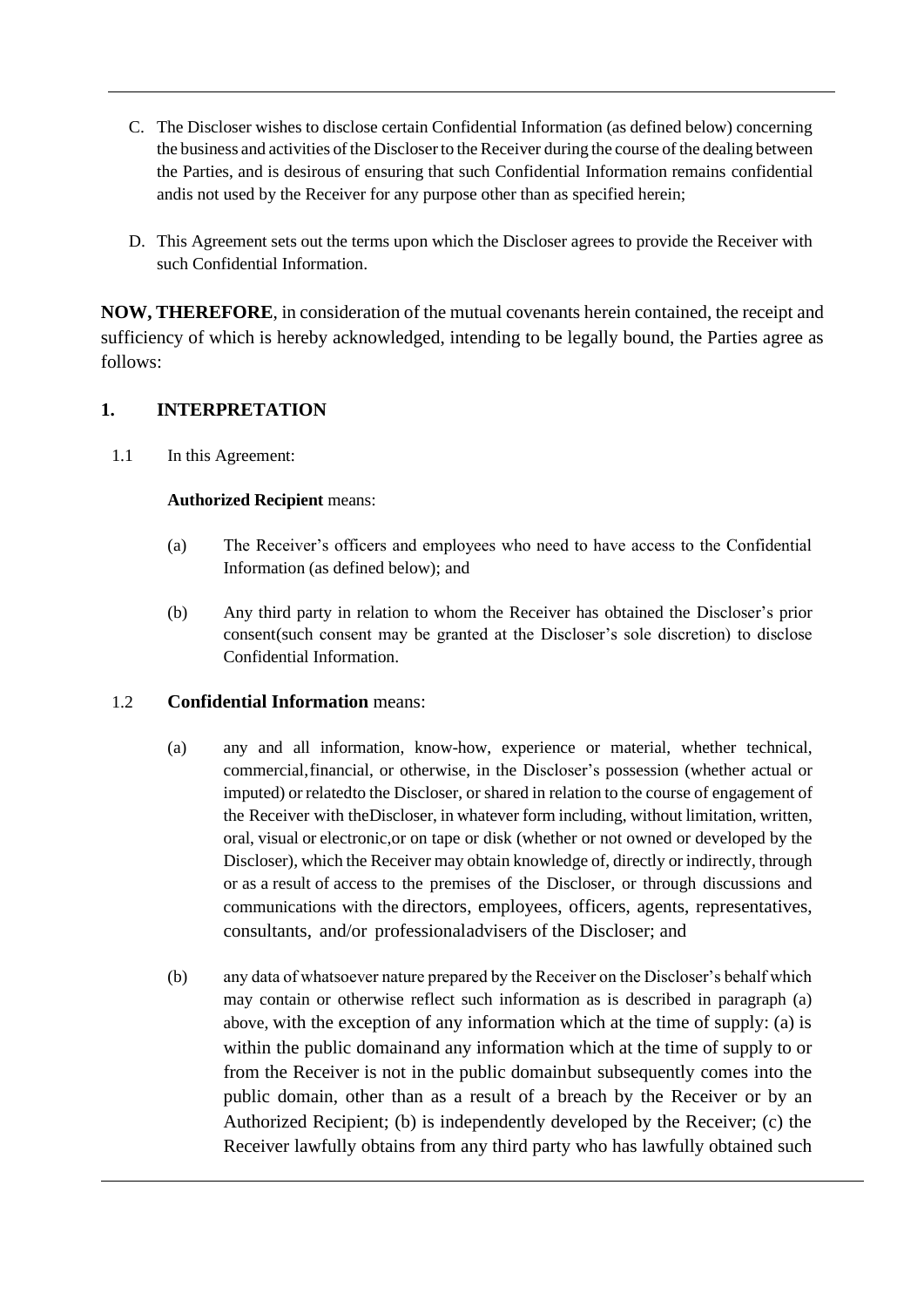information; or (d) is published or generally disclosed to the public by the Discloser .

- 1.3 In this Agreement, a reference to:
	- (a) a person includes a legal or natural person and, if applicable, a reference to that person's legal personal representatives, successors and permitted assigns; and
	- (b) the singular includes the plural and vice versa (unless the context otherwise requires).
- 1.4 **Relevant Person** has the meaning given in Clause 7.

### **2. CONFIDENTIALITY OBLIGATIONS**

2.1 The Receiver hereby undertakes to:

- 2.1.1 keep the Confidential Information confidential and not disclose, divulge or provide it to anyone except as provided in Clause [3 below;](#page-32-0)
- 2.1.2 ensure that the Confidential Information is protected with security measures of a reasonable degree of care and keep the Confidential Information in such a way as to prevent its unauthorized disclosure.
- 2.1.3 use the Confidential Information for the purposes specified herein only.
- 2.1.4 to keep confidential and, except to any of its Authorized Recipients on a need-to-know basis only, not disclose to any person the fact that Confidential Information has been made available.
- 2.1.5 to keep confidential and, except to any of its Authorized Recipients on a need-to-know basis only, not disclose to any person any facts in relation to the Confidential Information and its existence (including the existence and contents of this Agreement), without the Discloser's prior written consent.
- 2.1.6 not to seek disclosure of any information from the officers, employees or professional advisers of the Discloser or to make unsolicited contact with, or enquiries of, the Discloser any of its officers, directors, employees or professional advisers relating directly or indirectly to the business of the Discloser, without the prior written consent of a duly authorized representative of the Discloser.
- 2.1.7 recognize and accept, and advise its Authorized Recipients, that the Confidential Information is given only for the purpose specified herein and the discussions are taking place in confidence, and that neither it nor its Authorized Recipients should base any behavior in relation to qualifying investments, related investments or relevant products which would amount to market abuse under applicable laws, rules or regulations on the Confidential Information until after such information is made generally available to the public;
- 2.1.8 not use the Confidential Information, in whole or in part, for any commercial purpose whatsoever without the prior approval and agreement in writing of the Discloser; and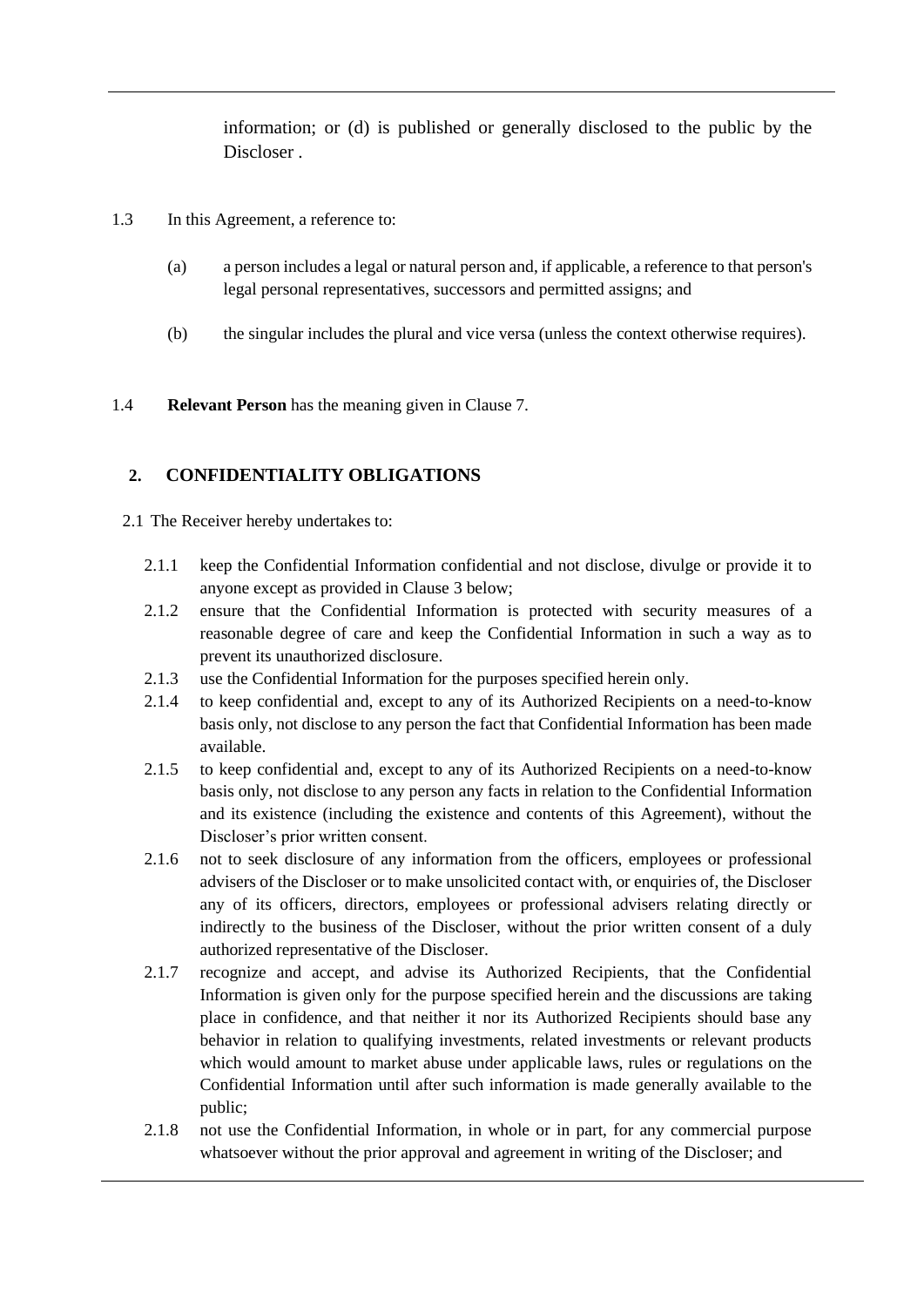- 2.1.9 not create and/or store any copies of the Confidential Information of any kind, without the prior written approval of the Discloser.
- 2.2 The Receiver shall inform anyone to whom it discloses Confidential Information in accordance with this Agreement (including Authorized Recipients) that the information is confidential and procure that they comply with this Agreement as if they were the Receiver.

# <span id="page-32-0"></span>**3. PERMITTED DISCLOSURE**

- 3.1 The Discloser agrees that the Receiver may disclose Confidential Information:
	- 3.1.1 where the Receiver is required to disclose Confidential Information by any court of competent jurisdiction or any competent judicial, governmental, supervisory or regulatory body.
	- 3.1.2 where the Receiver is required to disclose Confidential Information under any law or regulation with which the Receiver is required to comply; or
	- 3.1.3 to an Authorized Recipient on a need-to-know basis only.

# **4. RETURN OF CONFIDENTIAL INFORMATION AND COPIES**

- <span id="page-32-1"></span>4.1 If the Discloser requests in writing at any time, the Receiver shall:
	- 4.1.1 promptly return to the Discloser all Confidential Information (i) supplied by the Discloser to the Receiver or to an Authorized Recipient or (ii) prepared by the Receiver for the Discloser or the during the course of engagement, together with any copies of such information; or
	- 4.1.2 if the Confidential Information in the possession or control of the Receiver or any of its Authorized Recipients is not returned pursuant to Clause  $4(a)$ , destroy or permanently erase all such Confidential Information together with any copies of it, and certify such destruction in writing to Discloser.
- 4.2 In each case save to the extent that the Receiver is required to retain any such Confidential Information or copies by any applicable law, rule, or regulation, as intimated to the Discloser.

### **5. INDEMNITY**

5.1 The Receiver shall indemnify, defend, and hold the Discloser harmless against any actions, claims,costs, loss, liabilities, expenses or damage it may suffer or incur as a result of a breach of this Agreement by either Receiver under this Agreement.

# **6. OWNERSHIP OF CONFIDENTIAL INFORMATION; NO LICENCE**

6.1 The Confidential Information shall remain the sole property of Discloser.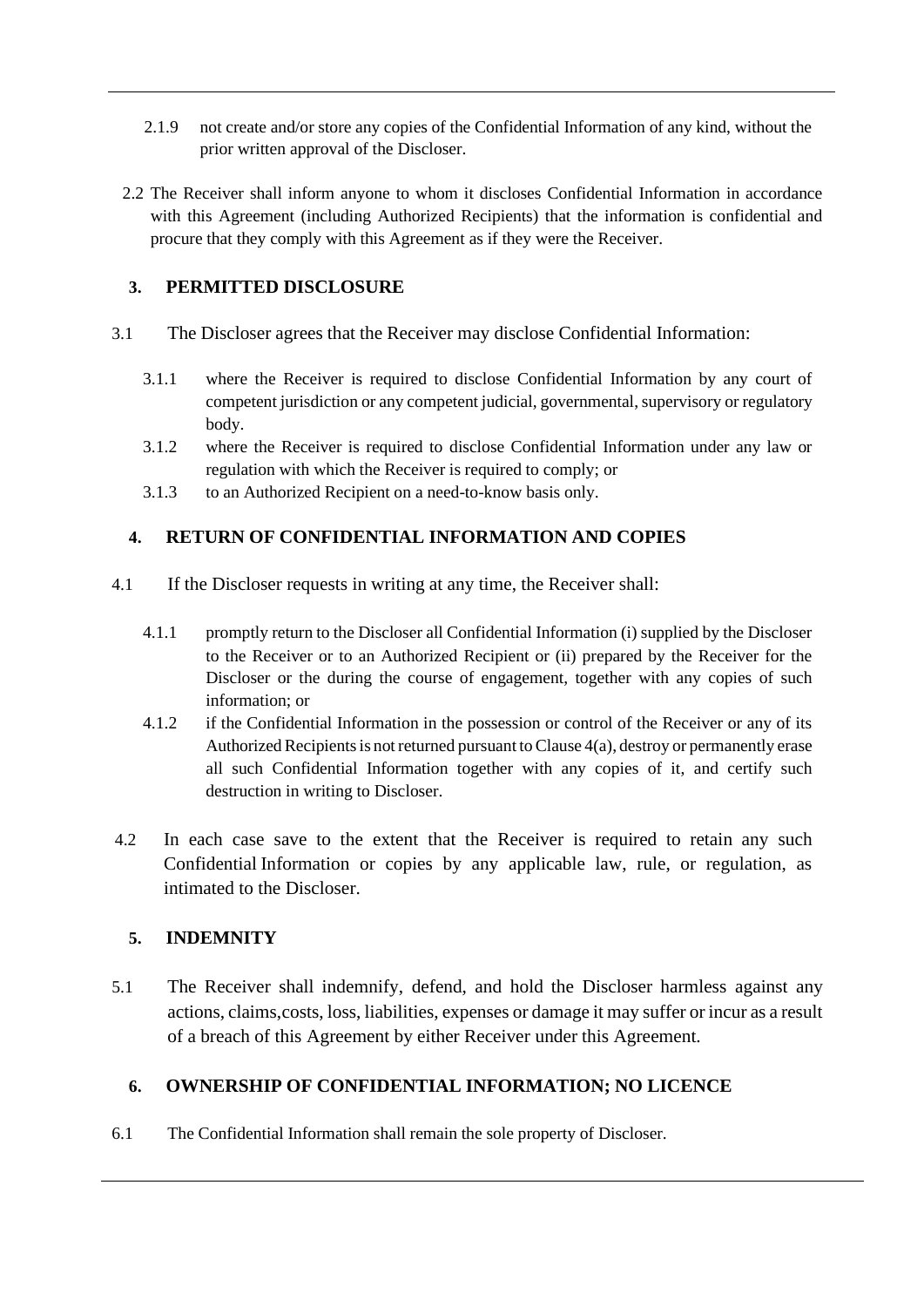- 6.2 All copyright and other intellectual property rights in and relating to the Confidential Information and belonging to Discloser will remain their sole property.
- 6.3 The Receiver agrees that no right or license is granted to it in relation to any Confidential Information.

### **7. GENERAL**

- 7.1 **No Representation.** Neither Party, nor any of their respective officers, employees or advisers (eacha "Relevant Person") (a) makes any representation or warranty, express or implied, as to, or assumes any responsibility for, the accuracy, reliability or completeness of any of the Confidential Information or any other information supplied by it or any other Relevant Person to the other Partyor the assumptions on which it may be based, or (b) shall be under any obligation to update or correct any inaccuracy in the Confidential Information or any other information supplied by it or any other Relevant Person to the other Party or be otherwise liable to the other Party or any other person in respect of the Confidential Information or any such information.
- 7.2 **No Waiver:** A Party's failure or delay in exercising any right, power or privilege under this Agreement will not operate as a waiver thereof nor will any single or partial exercise of any right,power or privilege by that Party preclude any further exercise thereof or the exercise of any other right, power, or privilege hereunder.
- 7.3 **Amendments:** The terms of this Agreement may only be amended or modified by written agreement between the Parties.
- 7.4 **Validity; Enforceability:** If any provision of this Agreement is held to be invalid or unenforceable,that provision shall (so far as it is invalid or unenforceable) be given no effect and shall be deemednot to be included in this Agreement but shall not invalidate any other provision in this Agreement.
- 7.5 **Entire Agreement:** This Agreement constitutes the whole agreement between the Parties in respectof the subject matter of this Agreement as of the date of this Agreement and there are no terms or conditions agreed between the Parties other than those contained in this Agreement. No variation of this Agreement shall be valid unless it is in writing and signed on behalf of each of the Parties.
- 7.6 **Term:** This Agreement shall be valid for a period of [insert] years. The confidentiality obligations under this Agreement shall survive its termination and shall remain valid for such period until the Confidential Information is in the public domain.
- 7.7 **No Assignment:** This Agreement or any interest therein shall not be assigned in whole or in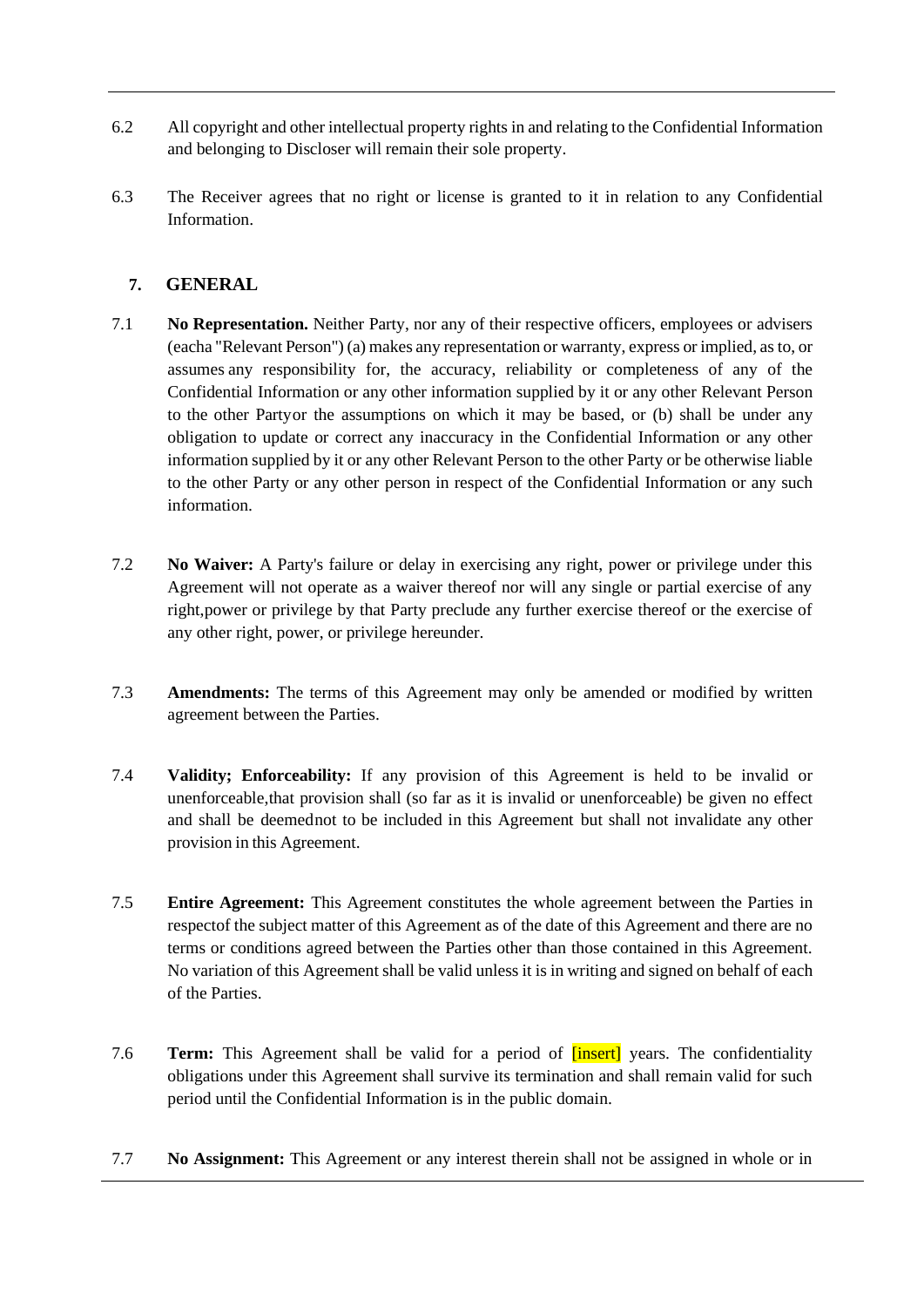part without the prior written consent of the other Party.

- 7.8 **Equitable Remedies:** The Parties acknowledge and agree that either of Discloser and/or any Relevant Person:
	- 7.8.1 may be irreparably harmed by the breach of the terms of this Agreement and damages may not be an adequate remedy.
	- 7.8.2 may be granted an injunction or specific performance for any threatened or actual breach of the provisions of this Agreement by the Receiver or any Authorized Recipient; and
	- 7.8.3 may apply to (and the Receiver will accordingly submit to the jurisdiction of) the Special Technology Zones Appellate Tribunal in order to seek injunctive relief to enforce (or to prevent a breach of) any of their rights pursuant to this Agreement.
- 7.9 **Governing Law and Dispute Resolution:** The provisions of the Agreement shall be governed bythe law of Pakistan. In the event of any dispute, the Parties shall aim to settle the matter amicably through mutual discussions and negotiations with the senior management of each Party. If the dispute remains unresolved, the Special Technology Zones Appellate Tribunal shall have exclusivejurisdiction to determine all disputes arising in respect of any matter arising out of or in connectionwith this Agreement.

**IN WITNESS WHEREOF,** this Agreement has been signed by the Parties through their duly authorised representatives on the Signing Date.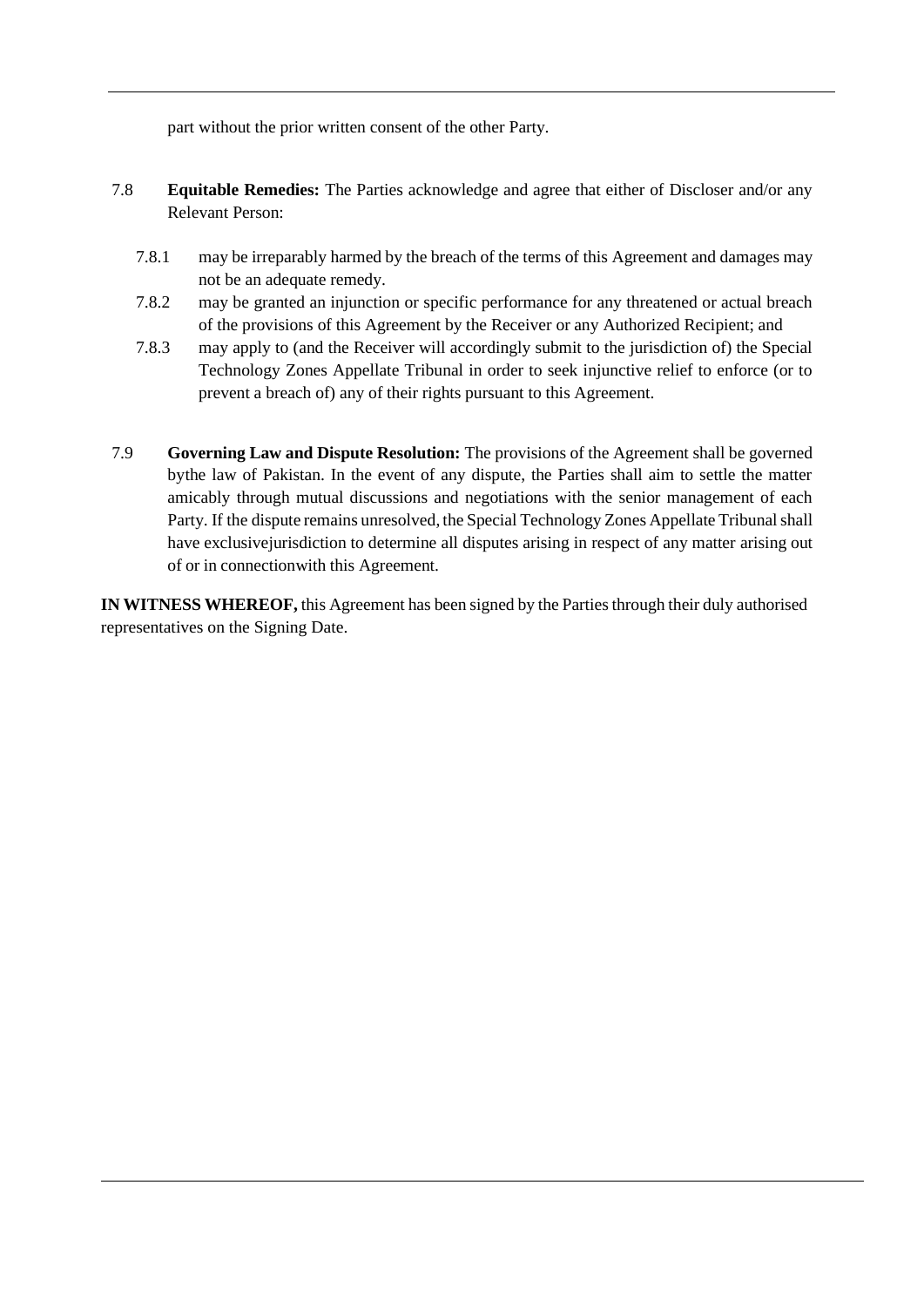| <b>SPECIAL</b><br><b>ZONES</b><br><b>TECHNOLOGY</b><br><b>AUTHORITY</b><br>through its authorized signatory | <b>SIGNATURES</b> |
|-------------------------------------------------------------------------------------------------------------|-------------------|
| <b>Name: Designation:</b><br><b>CNIC No.:</b>                                                               |                   |
| [INSERT NAME]<br>through its authorized signatory                                                           |                   |
| <b>Name: Designation:</b><br><b>CNIC No.:</b>                                                               |                   |
| in the presence of signature of WITNESSES                                                                   | <b>SIGNATURES</b> |
| 1- Name:<br><b>Address:</b><br><b>CNIC No.:</b>                                                             |                   |
| 2-Name:<br><b>Address:</b><br><b>CNIC No.:</b>                                                              |                   |
|                                                                                                             |                   |

\*\*\*\*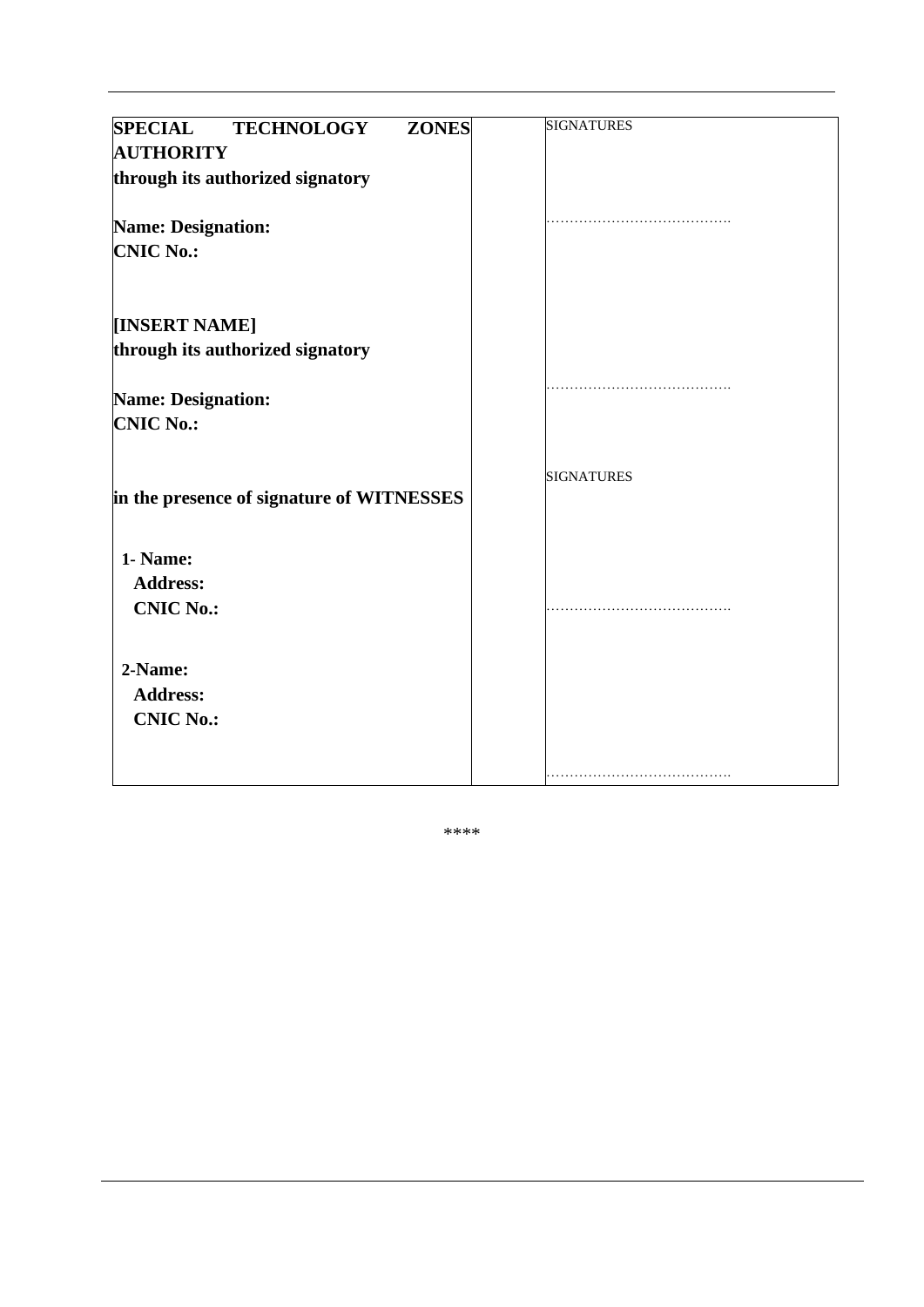[to be executed on stamp paper]

### **DRAFT AGREEMENT**

This Agreement **(**the **"Agreement**"**)** is made at Islamabad on [Insert Date] (the "**Signing Date**"), by andbetween:

- 1. **SPECIAL TECHNOLOGY ZONES AUTHORITY,** an autonomous statutory body established pursuant to Section 3 of the Special Technology Zones Authority Act, 2021, with its office at 16th Floor, StateLife Tower, Plot# 61, Jinnah Avenue, Islamabad (hereinafter referred to as the **"STZA"** which expression shall, where the context so permits mean and include its successors and permitted assigns); and
- 2. **[INSERT NAME]**, a company incorporated under the laws of Pakistan, having its registered office located at [insert address] Pakistan (hereinafter referred to as the **"Consultant"** which expression shall, where the context so permits mean and include its successors and permitted assigns);

**(**STZA and the Consultant are hereinafter collectively referred to as the "**Parties**" and each individuallyas the "**Party**").

### **WHEREAS:**

- **A.** STZA is established as an autonomous statutory authority by the Cabinet Division, Government ofPakistan pursuant to Section 3 of the Special Technology Zones Authority Act, 2021, to, *inter alia,*develop and regulate special technology zones in Pakistan (hereinafter collectively referred to as the "**STZs**"), to accomplish its core strategic objectives of promoting (i) technology transfer, (ii) foreign direct investment, (iii) human capital development, (iv) innovation and entrepreneurship, research and development, (v) job creation, (vi) technology exports, and (vii) technology imports substitution.
- **B.** The Consultant is involved in the business of *inter alia,* [insert];
- **C.** STZA has duly selected the Consultant in accordance with the applicable procurement laws, through its request for proposal dated [insert] (hereinafter referred to as the "**RFP**"), to engage theServices (as defined hereinafter) of the Consultant. A copy of the RFP is attached as **Schedule A** to this Agreement.
- **D.** The Parties have agreed to enter into this Agreement to record the terms and conditions for the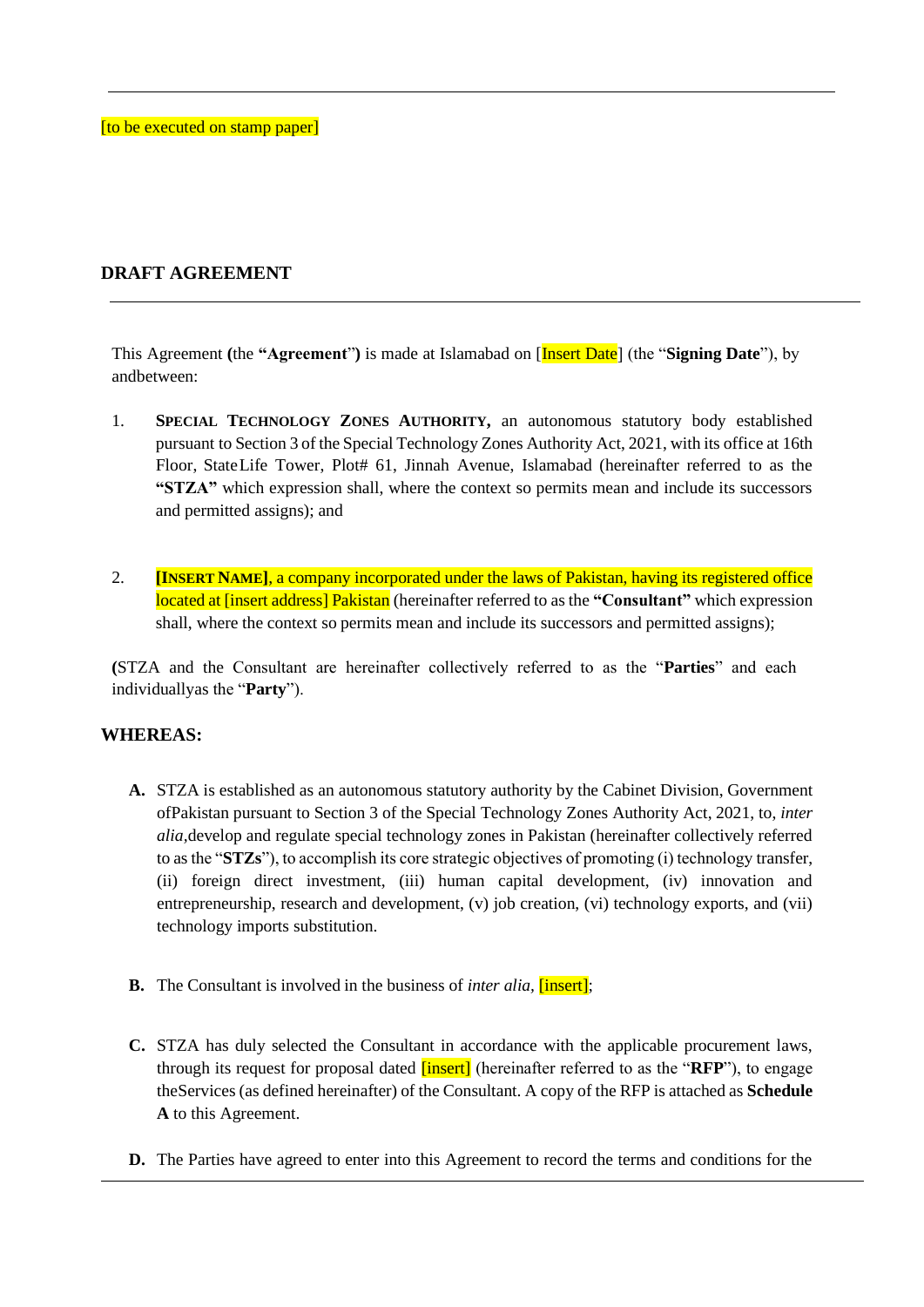provision of Services (as defined hereinbelow) by the Consultant to STZA and the relationship between the Parties.

**NOW, THEREFORE**, in consideration of the mutual covenants herein contained, the receipt and sufficiency of which is hereby acknowledged, intending to be legally bound, the Parties agree as follows:

### **1. KEY TERMS & CONDITIONS**

### **1.1 SERVICES**

- 1.1.1 The Consultant shall provide *consumert* type of services broadly services to STZA in accordance with the scope specified in the RFP (the "**Services**"). The STZA may also request any other services as may be required on mutually agreed terms between the **Parties**
- 1.1.2 The Consultant shall provide the Services in accordance with the Terms of Reference provided in the RFP, provided that STZA shall have the right to require certain additions and/or amendments to the scope subject to mutual agreement between the Parties.
- 1.1.3 STZA may ask the Consultant to perform additional services during the term of this Agreement if the same is required in order to deliver the Services in a complete manner. The scope and consideration for such additional services shall be mutually agreed between the Parties.

### 1.2 **TERM**

- **1.2.1** This Agreement shall become effective on the Signing Date and shall continue for an initial period of *[insert]* year, unless otherwise terminated in accordance with the provisions of Section 2.1 of this Agreement (the "**Term**"). The Consultant shall provide necessary technical, maintenance and system support with regards to the executed tasks for [insert] year (hereinafter referred to as the "**Support Period**").
- 1.2.2 The Parties may mutually agree to extend the term of this Agreement for such additional period as may be agreed between the Parties, no later than three (3) months before expiry ofthe Term.

### **1.3 PAYMENT FOR THE SERVICES**

- 1.3.1 As consideration for the provision of the Services, each STZA shall pay to the Consultant a sum of PKR[insert]/-(PakistanRupees[insert] only)("**Consideration**") as per decided milestones. The Consideration shall be inclusive of the prevailing withholding income tax and sales tax on services whichshall be mentioned in the relevant invoices addressed to each STZA.
- 1.3.2 Any other terms relating to the payment of consideration shall be mutually agreed betweenthe Parties, subject to acceptance of the terms of the financial proposal of the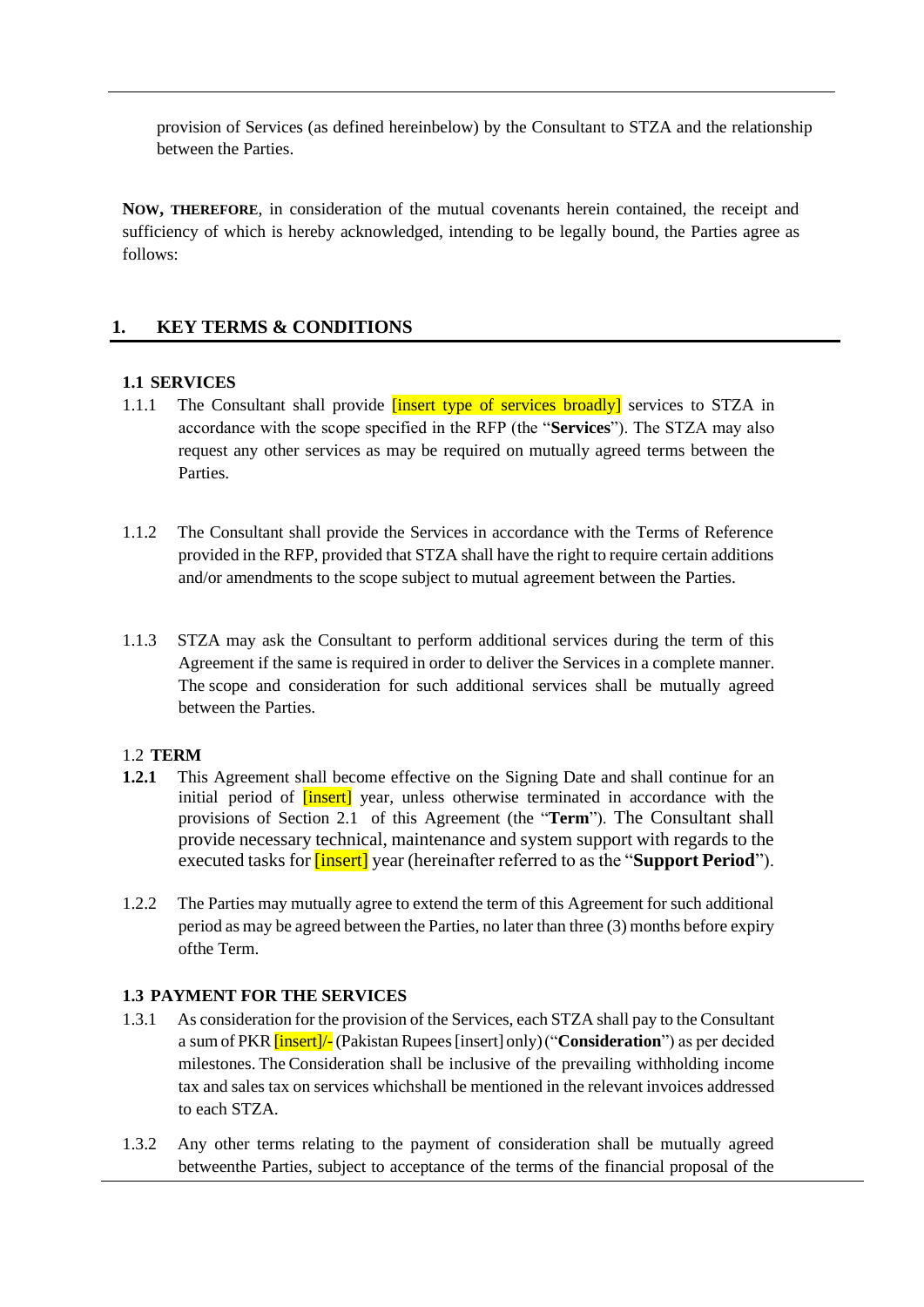Consultant inrespond to the RFP, as accepted by STZA, in whole or in part.

### **2. MISCELLANEOUS PROVISIONS**

### **2.1. DEFAULT AND TERMINATION**

- 2.1.1. If either Party defaults in the performance of, or compliance with, any term or condition ofthis Agreement, or is unable to perform its obligations under this Agreement, the other Partymay terminate this Agreement by written notice. Termination of this Agreement shall be effective thirty (30) days from the date of receipt of such notice, unless, within thirty (30) days after receipt of such notice, the defaulting Party has (i) corrected the default; or (ii) if such default is capable of correction, has taken timely and reasonable steps to correct and will complete such correction within another thirty (30) days.
- 2.1.2. Either Party may immediately terminate this Agreement in the event the other Party, in suchParty's reasonable discretion, has engaged in illegal, indecent, immoral, harmful, or scandalous behavior or activities that may directly or indirectly damage such Party's reputation or goodwill or violates any applicable laws both inside and outside Pakistan.
- 2.1.3. Either Party may terminate this Agreement by providing a one (1) month's advance writtennotice in writing to the other Party.
- 2.1.4. Upon termination under this Section above, STZA shall clear all outstanding dues for the Services carried out prior to the date of termination as per this Agreement if applicable, provided that STZA shall be entitled to refund of any part of the Consideration paid for the unfinished work, as at the date of termination.

### **2.2. CONFIDENTIALITY**

- 2.2.1. The Parties acknowledge and agree that each Party shall treat all information concerning theother Party which comes to its knowledge pursuant to this Agreement, including all documents, plans, specifications, and the subject matter contained herein and any information, whether technical, financial or commercial, or otherwise, or any activities carried out pursuant to or in contemplation of entering into this Agreement, provided by a Party hereunder (the "**Disclosing Party**") to the other Party hereunder (the "**Receiving Party**") in connection with the performance of this Agreement which is in writing or communicated by any other means, as confidential information. This confidential information shall not be used or disclosed by the Receiving Party for any purposes other than those for which they have been prepared or supplied, unless otherwise permitted with the prior written consent of the Disclosing Party and/or required by the applicable laws.
- 2.2.2. Any subcontractor and/or third party appointed by the Consultant subject to the prior writtenapproval by STZA, shall abide by all the confidentiality obligations of this Agreement.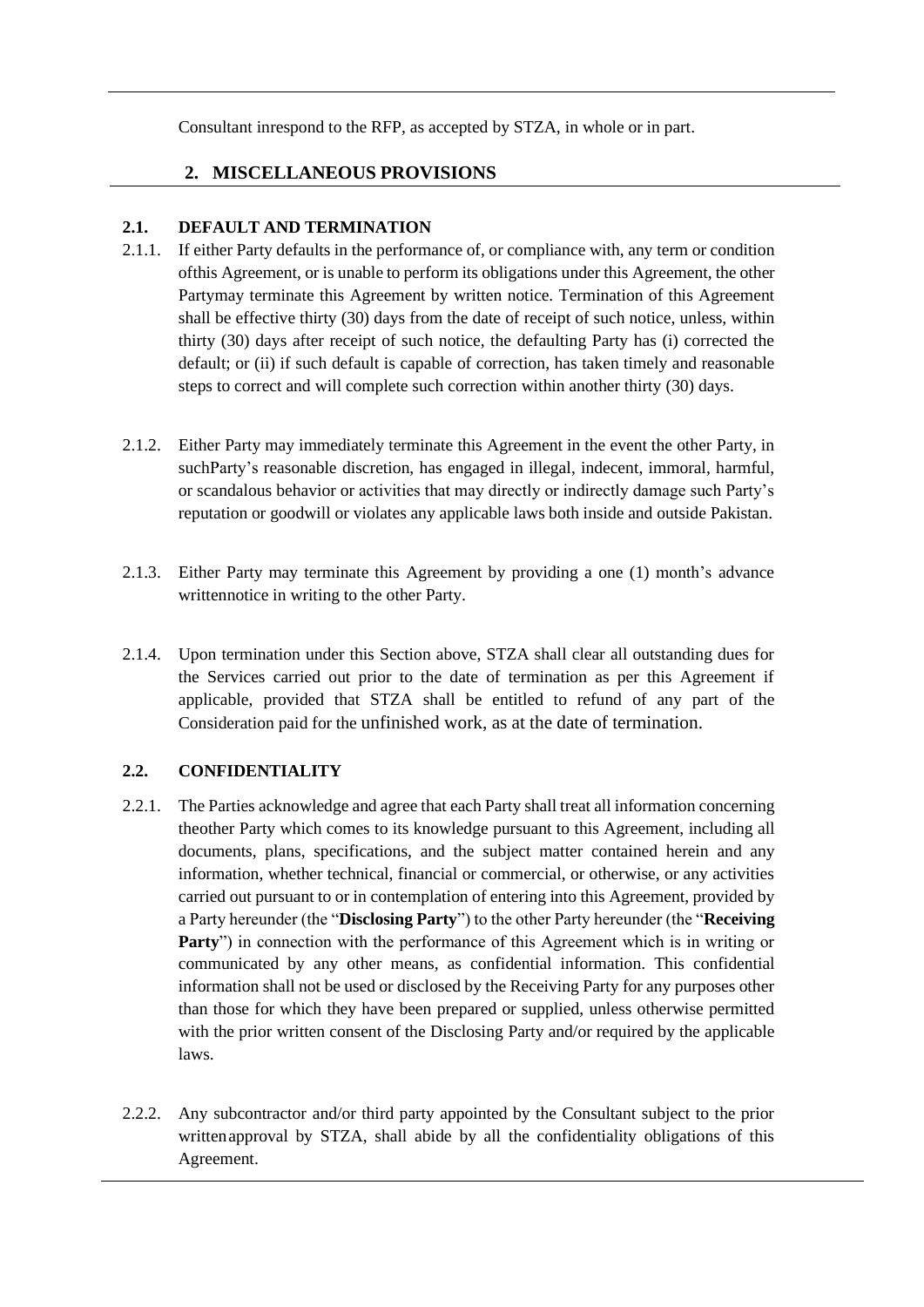- 2.2.3. The confidentiality obligations under this Agreement shall survive its termination and shallremain valid for such period until the Confidential Information is in the public domain.
- 2.2.4. The Non-Disclosure Agreement made between the parties on **[dated]** shall be read as an integral part to this Agreement

### **2.3. FORCE MAJEURE**

- 2.3.1. Neither Party shall be liable for any failure or delay in performance of its obligations underthis Agreement arising out of or caused, directly or indirectly, by circumstances beyond itsreasonable control, including without limitation, force majeure events like acts of God, earthquakes, fires, floods, any act of war, act of terrorism, strikes, riots, change of law, governmental action, epidemic or pandemic.
- 2.3.2. Notwithstanding the foregoing, in the event of the occurrence of a such a force majeure event, the affected Party shall immediately notify the other Party, and both Parties shall mutually resolve the matter and reach a solution that benefits the Parties and allows the Parties to perform this Agreement to the maximum extent possible. If the Parties decide thatthe Services or any part thereof cannot be performed due to such an event, the Consultant shall refund the relevant portion of the Fees on a pro-rata basis that has been paid by the STZA to the Consultant for the Services that have not been performed as a result of the Force Majeure Event, if applicable.

### **2.4. REPRESENTATIONS & WARRANTIES**

- 2.4.1. Each Party hereby represents and warrants to the other Party that this Agreement has been duly executed and delivered by each Party and constitutes a legal, valid and binding obligation of each Party, enforceable in accordance with its terms and the applicable laws.
- 2.4.2. Each Party hereby represents and warrants that it has full right and power to enter into thisAgreement, to perform all obligations hereunder, and to grant all rights hereunder without violating the legal or equitable rights of any other person or entity, and that the execution and performance of this Agreement will not conflict with or result in a breach of or defaultunder any of the terms or conditions of any agreement and/or arrangement to which either Party has agreed, or is a party, or may be bound.

### **2.5. INDEMNITY AND LIMITATION OF LIABILITY**

2.5.1. The Consultant hereby covenants, agrees and confirms that it shall indemnify, defend, and hold harmless the STZA and its respective subsidiaries, affiliates, successors and assigns and their respective directors, officers, employees and agents from and against any and all liabilities, claims, suits, actions, demands, settlements, losses, judgments, costs, damages and expenses (including, without limitation, reasonable attorneys', accountants' and experts' fees) arising out of or resulting from, in whole or in part: (i)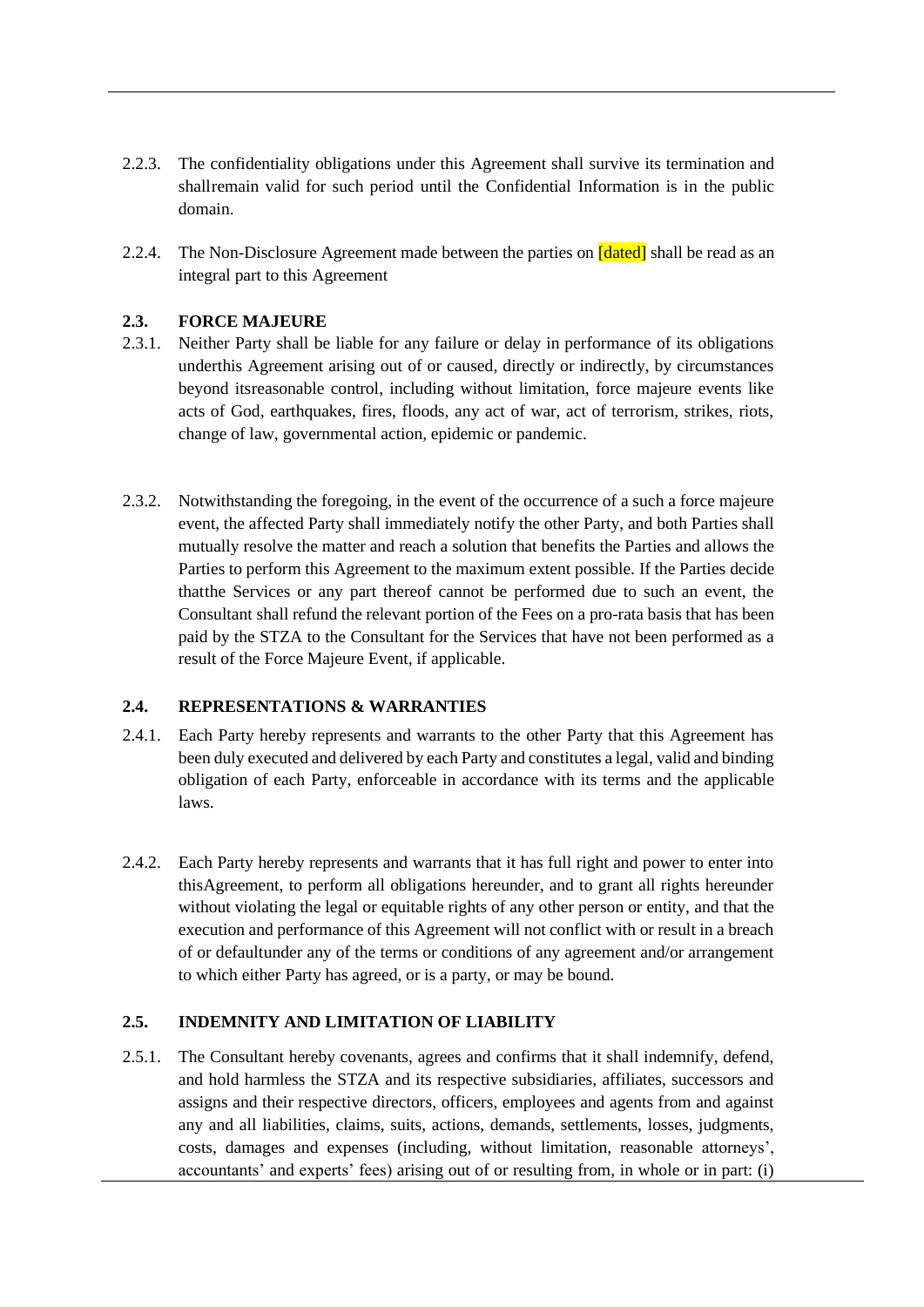any act, error or omission, whether intentional or unintentional, by the Consultant or its officers, directors, employees or sub-administrators, related to or arising out of its obligations and responsibilities under this Agreement; or (ii) an actual or alleged breach by the Consultant of any of its representations, warranties or covenants contained in this Agreement.

2.5.2. The Consultant shall not be liable for: (i) any loss or damage suffered by the STZA arisingout of or in connection with any act, omission, misrepresentation or error made by or on behalf of the STZA or arising from any cause beyond the Consultant's reasonable control; or (ii) any delay in or omission of publication or transmission or for any error in any press or other publication unless such delay, omission or error is due to its own default or neglect.

### **2.6. ASSIGNMENT AND BENEFIT OF AGREEMENT**

- 2.6.1. The Consultant shall not be entitled to assign or transfer its rights or obligations (or any of them) under this Agreement without the prior written consent of STZA.
- 2.6.2. STZA shall have the right, power and authority to assign, novate and/or transfer this Agreement or any of its rights under this Agreement to an affiliate of the STZA, in whole or in part, with prior intimation to consultant, without affecting any rights of Consultant hereunder. Any such assignee and Consultant shall assume and agree to be bound by the terms and conditions of this Agreement, and the assignee and Consultant shall enter into such documents as may be necessary and required to bring the assignment into effect.
- 2.6.3. This Agreement shall be for the benefit of and is binding upon the Parties hereto and their respective legal representatives, successors in interest, and permitted assignees.

### **2.7. COUNTERPARTS**

2.7.1. This Agreement may be executed in any number of counterparts, all of which taken togethershall constitute one and the same agreement.

### **2.8. NOTICES**

2.8.1. Any notice or other document to be served under this Agreement shall be in the English language and may be delivered personally, or by a recognized courier to the Party to be servedat its addresses specified below or at such other address as it may have notified to the otherParties in accordance with this Article:

For STZA Address: [insert] Telephone: [insert] Email: [insert] Attention: [insert]

For CONSULTANT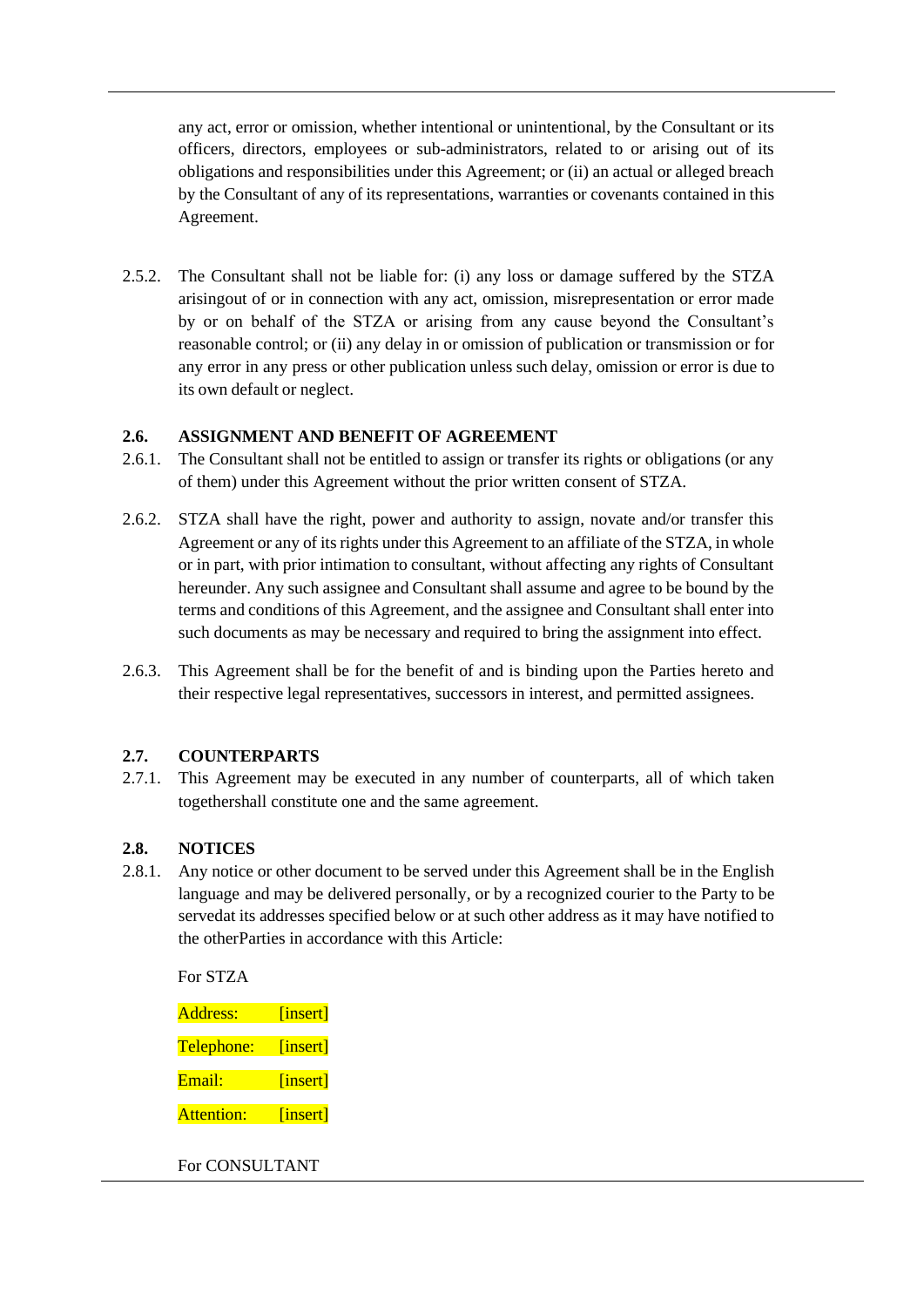| Address:   | [insert] |
|------------|----------|
| Telephone: | [insert] |
| $E$ mail·  | [insert] |
| Attention: | [insert] |

2.8.2. Any notice or document shall be deemed to have been served if delivered personally or by internationally recognized courier, at the time and date of delivery. In proving service of a notice or document it shall be sufficient to prove that delivery was made.

### **2.9. AMENDMENTS TO BE IN WRITING**

2.9.1. This Agreement may be amended or supplemented only by agreement in writing signed bythe Parties.

### **2.10. SEVERABILITY**

2.10.1. The provisions of this Agreement are severable, and the invalidity, illegality or unenforceability of any provision shall in no event affect the validity of any other provisionwhatsoever, unless such provision is of a nature that the Agreement would not have been concluded without the said provision.

### **2.11. NO WAIVER**

2.11.1. No failure or delay by any Party to this Agreement in exercising any right, power or privilegeunder this Agreement shall operate as a waiver thereof, and no single or partial exercise thereof shall preclude any other or further exercise thereof or the exercise of any other right,power, or privilege. No waiver of any term, provision or condition of this Agreement shall bedeemed to be or construed as a further or continuous waiver of such term, provision, or condition.

### **2.12. GOVERNING LAW & DISPUTE RESOLUTION**

- 2.12.1. Any dispute arising out of or in connection with this Agreement, including any question regarding its existence, validity, or termination, shall be referred to the respective senior managements of the Parties for resolution.
- 2.12.2. In the event that the senior management is unable to resolve the dispute, all disputes arisingout of or in connection with this Agreement shall be resolved in accordance with the provisions of the Arbitration Act, 1940.